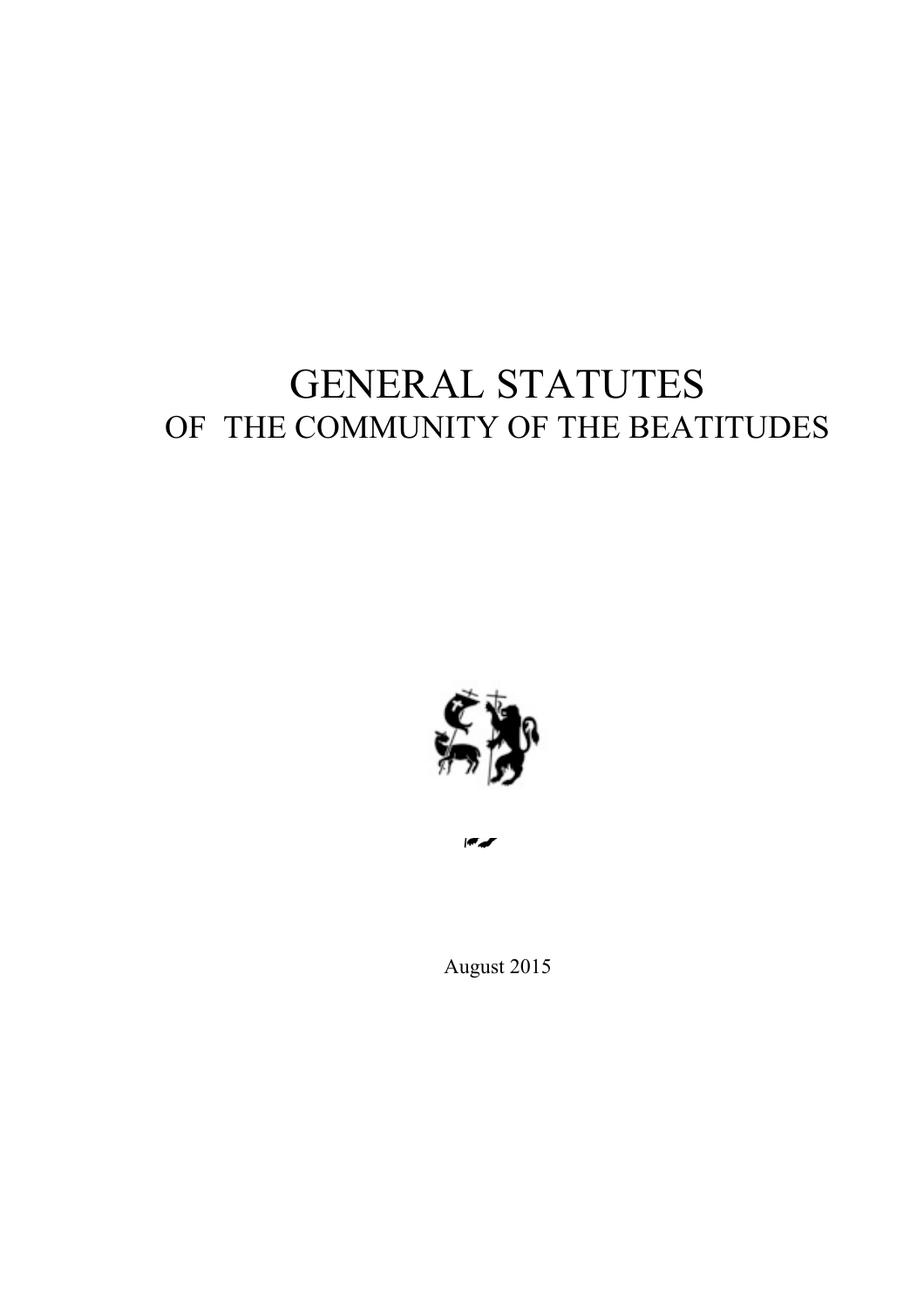## **CONTENTS**

| Chapter 6. Formation and Stages of Integration into the Community 11 |  |
|----------------------------------------------------------------------|--|
| 7.4.1 Governance of the Brothers' Branch of Consecrated Life20       |  |
|                                                                      |  |
|                                                                      |  |
|                                                                      |  |
|                                                                      |  |
|                                                                      |  |
| Chapter 11. Realities Attached to the Community of the Beatitudes3   |  |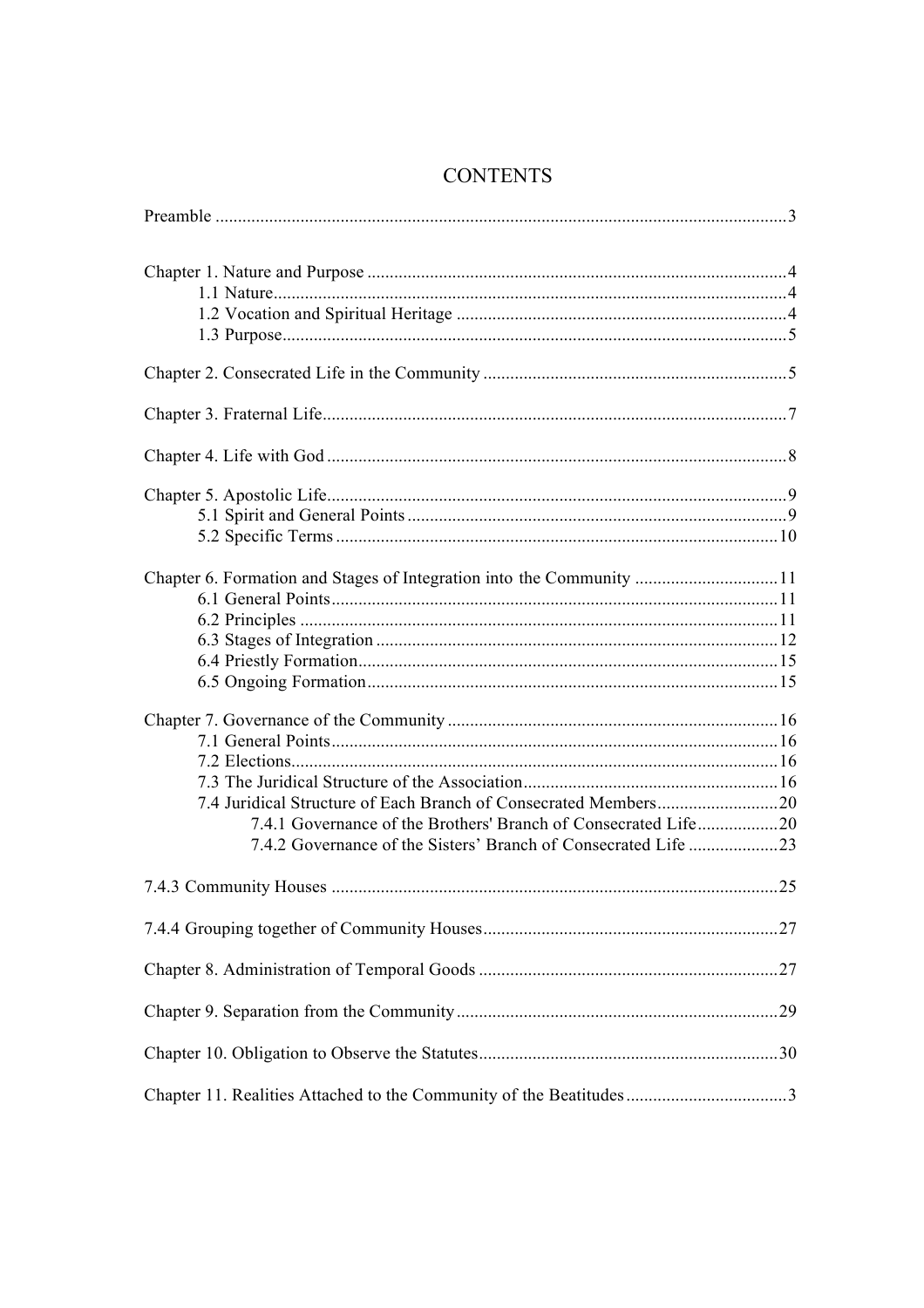## PREAMBLE

The Community of the Beatitudes was founded in France on May  $25<sup>th</sup>$ , 1973, by Ephraim and Josette Croissant, with another young couple, Jean-Marc and Mireille Hammel, under the name "Community of the Lion of Judah and of the Slain Lamb."

Recognition by ecclesiastical authority was first granted by His Excellency Archbishop Coffy of Albi, who established it as a Pious Union in 1979.

In 1991 the Community decided to adopt the name "Community of the Beatitudes," which was easier to use in the diversity of cultures where it had been established. The new name also expressed its desire for a greater openness to the poor.

Several months later, His Excellency Archbishop Meindre of Albi, approved *ad experimentum Statutes* defining the Community of the Beatitudes as a Private Association of the Faithful with juridical personality, of diocesan right. A new version of these *Statutes*, still *ad experimentum*, was approved in 1999.

The *Statutes* of the Community of the Beatitudes as a Private Association of the Faithful were approved by the Pontifical Council for the Laity on December 8<sup>th</sup>, 2002. *ad experimentum* for five years, until December 8<sup>th</sup>, 2007. This was extended for a further two years, then *de facto* up until the approval of the present *General Statutes*.

The present *General Statutes*, as well as the *Statutes of the Lay Branch*, approved by His Excellency Archbishop Robert Le Gall of Toulouse, mark a new stage in the history of the Community of the Beatitudes, which thus becomes a "*Public Association of the Faithful the intention of becoming an Ecclesial Family of Consecrated Life"* of diocesan right with.

Two other documents supplement these *Statutes*:

- the *Book of Life*, which describes the Community's spirituality;
- the *Book of Norms,* made up of the *General Norms*, containing the provisions issued by the General Assemblies which apply to the whole Community, and the *Particular Norms,*  that apply to each of the Branches, following approval by the President.

Moreover, according to the circumstances and where appropriate, *Directives* may be issued by either the President (*General Directives*) with the consent of the General Council, or by the Superiors of the Branches *(Particular Directives*) with the consent of the Branch Council and the Regional Superiors (*Regional Directives*), in keeping with the provisions of the *Book of Norms*.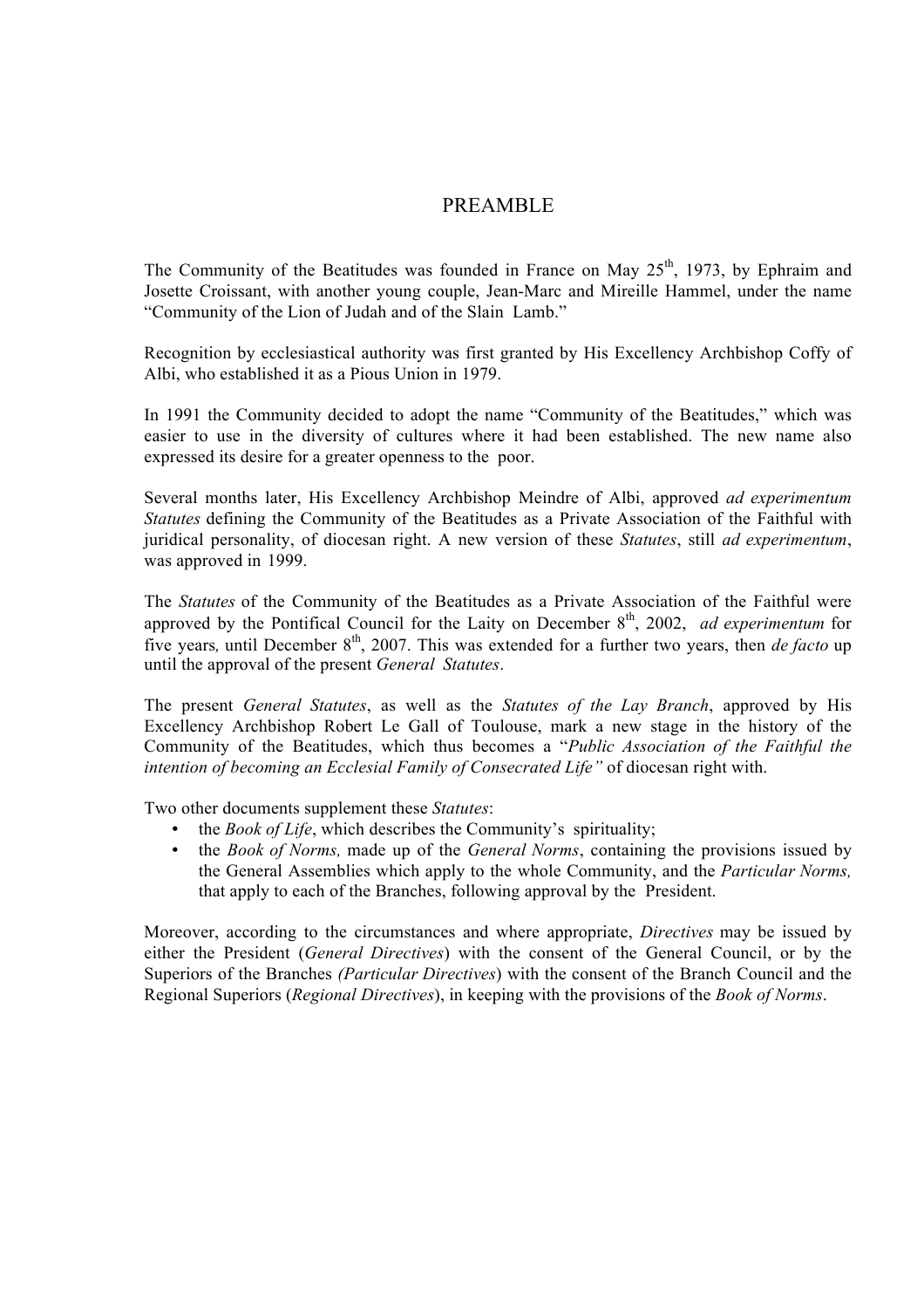## CHAPTER 1

## NATURE AND PURPOSE

#### • *1.1 Nature*

1. [*Public Association*] The Community of the Beatitudes (CB) is a Public Association of the Faithful with juridical personality, established by the Archbishop of Toulouse with the intention of becoming an Ecclesial Family of Consecrated Life, of diocesan right. This is in continuity with the Private Association of the Faithful, "Community of the Beatitudes," founded on May 25<sup>th</sup>, 1973, by Ephraim Croissant and his wife, and another married couple.

2. [*Composition*] The Community of the Beatitudes is composed of:

- a Brothers' Branch of consecrated life, of which some members are clerics (priests and deacons), under the authority of a General Superior, always a priest;
- a Sisters' Branch of consecrated life, under the authority of a General Superior;
- associate members, both lay (married or single) and clerics (permanent deacons), who together make up a Lay Branch under the direction of a General Moderator, with their own *Statutes*.

3. [*Lay Branch*] The members of the Lay Branch participate fully in the charism and in the mission of the Community. They are not members *pleno jure* of the Association, as are the members of the branches of consecrated life, but they participate in the governance of the Community in accordance with the specific terms defined in the present *General Statutes* and in the *Statutes of the Lay Branch*.

4. [*Governance*] The Community is governed by a President, a brother or sister, who is elected by the General Assembly from among the consecrated members. In a spirit of collegiality, he or she works closely with the General Council, seeking the will of God together with the heads of the Branches, exercising his or her authority with a respect for the proper autonomy of each Branch.

## *- Vocation and Spiritual Heritage*

5. [*Founding Experience*] From its beginnings, an experience of Pentecost and an eschatological dynamism have been at the heart of the founding charism of the Community of the Beatitudes.

• Born in the current of the grace of the charismatic Renewal the Community desired to live each day in the Holy Spirit. It learns docility and abandonment to the Spirit of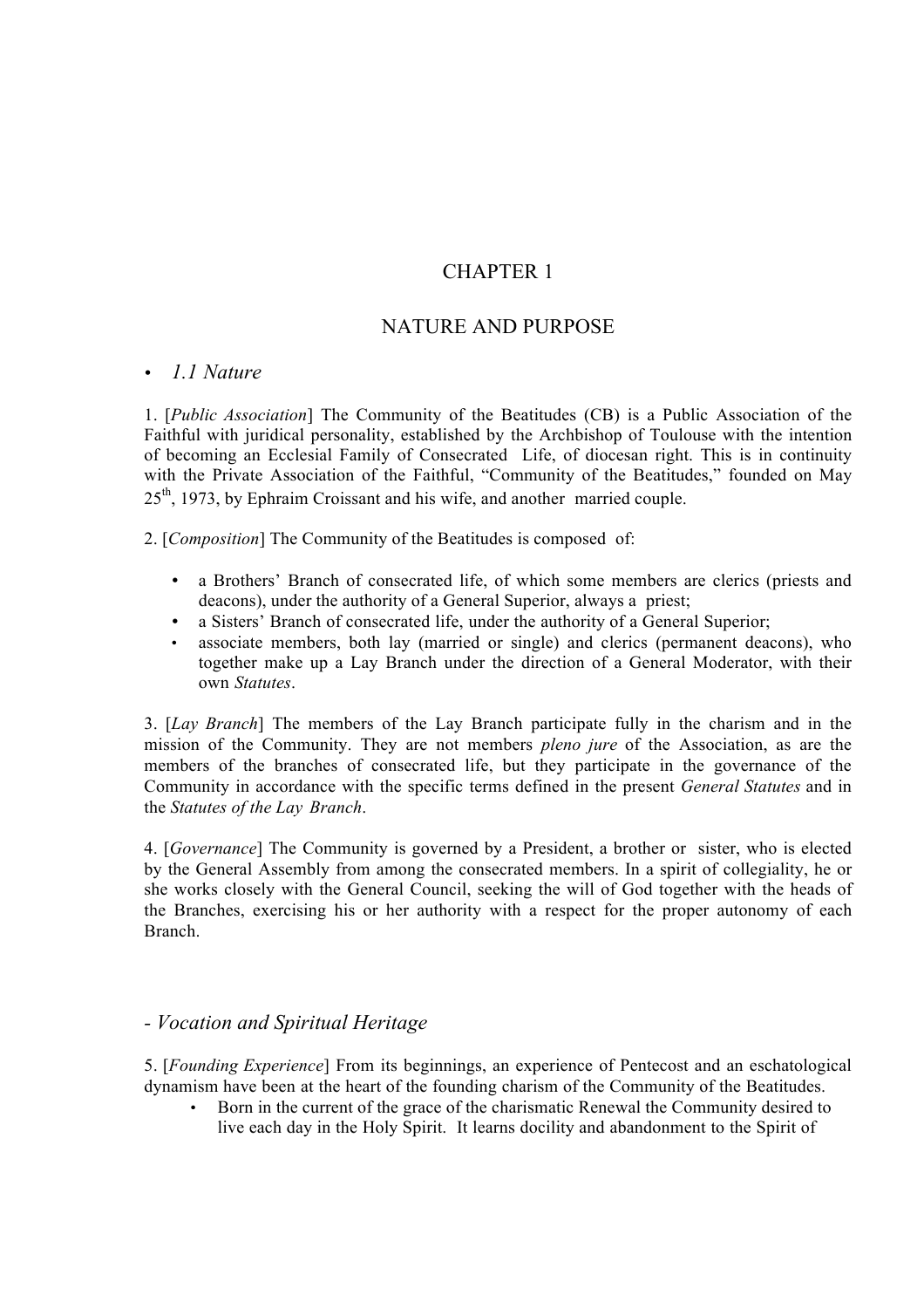God that blows where and when it wills and advances toward the Kingdom to come.

• In these times which are the last, the Lord sends his consoling Spirit for renewing His Church, in order to adorn His spouse and to invite her to the wedding feast of the Lamb. Seized by this eschatological reality and fascinated by the perfection of the world to come, the Community "groans in travail" together with the whole creation in unceasing prayer. It wants to proclaim by its life, in an implicit and explicit proclamation, the reality of the Kingdom and the imminence of its coming. *(BL Num. 2)*

6. [*Founding Charism*] Under the impetus to always be renewed in this experience of Pentecost and the eschatological call, the founding charism is transmitted and manifested through the life in the Spirit, the communion of the states of life and the apostolic outreach that it derives from.

7. [*Life in the Spirit*] As our *Book of Life* (*BL*) states, each member of the Community is to live out this calling, in keeping with their state of life, through:

- an intense life of union with God, seeking to pray unceasingly, according to the Eastern Christian tradition, and faithfully practicing the Carmelite way of prayer;
- a regular sacramental life;
- celebration of the Liturgy, which unites us to the praise of Heaven;
- the practice of fervent praise and the exercise of charisms;
- consecration to the Virgin Mary;
- communion with the prayer of the People of Israel and intercession to hasten the fulfillment of the Lord's designs with regard to Israel and the nations;
- ardent intercession, that all Christians may attain to full unity.

*8.* [*Communion of the States of Life*] The model of Trinitarian life inspires our call to communion of the states of life: just as the three Divine Persons live in perfect communion without, however, either confusing or losing the character proper to each one, in the same way our communion is oriented towards a dynamic unity, allowing each person to blossom in his or her own vocation. Moreover, the communion of the states of life reflects and reveals the underlying nature of the Church, People of God aspiring to a Trinitarian life in a mystery of communion. The "Community House" is to be a favorable place for seeking this communion *(cf. infra, art. 20 and 179).*

9. [*Apostolic Outreach*] Through the implicit witness of its life and the explicit witness of its apostolates (works of mercy and proclamation of the Word), the Community wishes to actively participate in the Church's mission and in the New Evangelization.

#### *Purpose*

10. [*The Beatitudes: a Way of Holiness*] The Beatitudes are the way in which we have been called to respond to the universal call to holiness in the following of Christ. Our whole life is to be permeated by the Beatitudes (cf. Mt 5:1-12). In order to testify to the hope and joy of the world to come, we choose to become men and women of the Beatitudes.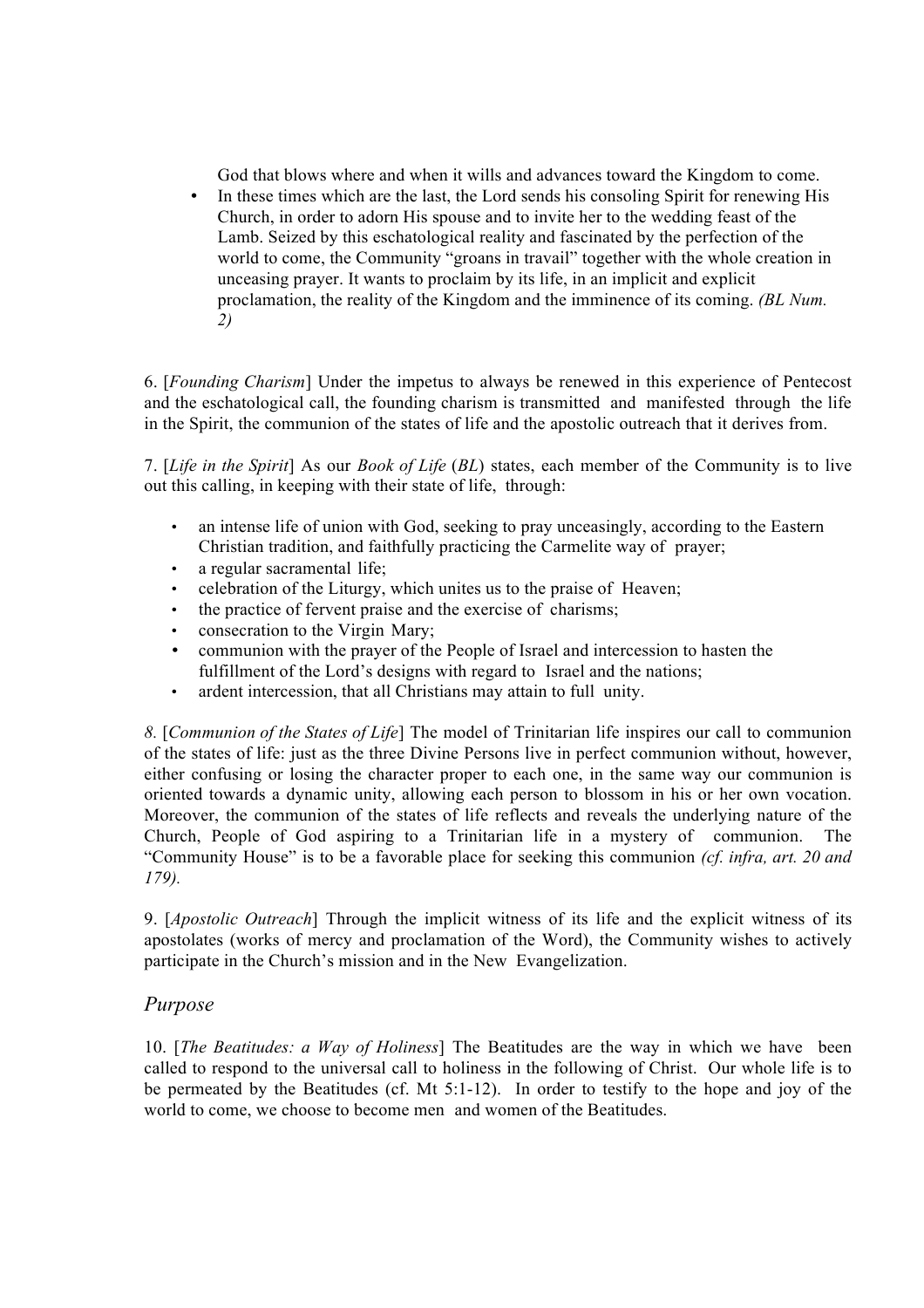## CHAPTER 2: CONSECRATED LIFE IN THE COMMUNITY

11. [*The Call*] For all its members, belonging to the Community of the Beatitudes expresses the desire to give oneself radically to God. This gift of self, which takes on different forms according to one's condition in life and the commitment one has made, shall always aspire to walk a way of holiness in the following of Christ, who became poor and obedient, even unto offering his life for love of the Father.

12. [*Consecration*] After the required period of discernment and formation, members of the Community who feel so called may consecrate themselves for the sake of the Kingdom of Heaven by private vows, assuming the evangelical counsels of chastity, poverty, and obedience (cf. can. 573). In this way they shall embrace more closely the form of life that Christ lived in this world. Through the renouncements inherent in the vows they are to take up their cross in the footsteps of Christ in order to strive all the more for the fullness of the love of God and charity towards their neighbor.

13. [*Chastity*] The object of the vow of chastity is perfect continence lived out in celibacy embraced for the sake of the Kingdom of Heaven, assumed willingly, as a total gift to God of one's heart and one's body. This vow is a sign of the life to come and a source of greater fruitfulness in an undivided heart. The consecrated members of the Community commit themselves to a special intimacy with Christ in prayer, to custody of the heart from every affection contrary to the love of God, to a faithful vigilance over the senses and the eyes, so that nothing may interfere with this communion of love with the Bridegroom, and to a greater availability of the heart to others in order to love each person with Christ's own love (cf. can. 599).

14. [*Poverty*] The object of the vow of poverty, in imitation of Christ who, though he was rich, became poor for our sake, entails not only a life that is poor in reality and in spirit, industrious and sober, and removed from earthly riches, but also a dependence and limitation in the use and disposition of goods, in accordance with the present *General Statutes* and the *Book of Norms*. More particularly, it requires the consent of the Superiors of one's Branch for the use of any goods whatsoever, and the practice of a total renunciation of resources in accordance with the present *General Statutes* and *Book of Norms.* It also requires a detached and unselfish use of community goods (cf. can. 600).

15. [*Obedience*] The object of the vow of obedience is to offer to God the sacrifice of one's own will. Undertaken in the spirit of faith and love in the following of Christ who was obedient even unto death, it obliges the submission of one's will to one's lawful Superiors, who act in the place of God in all that refers to the life and mission of the Community, when they give orders following the present *General Statutes* and the *Book of Norms* (cf. can. 601).

16. [*Temporary Vows*] At the time of temporary vows, all the resources of a consecrated person are deposited into the common fund of their Branch House (cf. can.  $668 \tS 3$ ), which is to take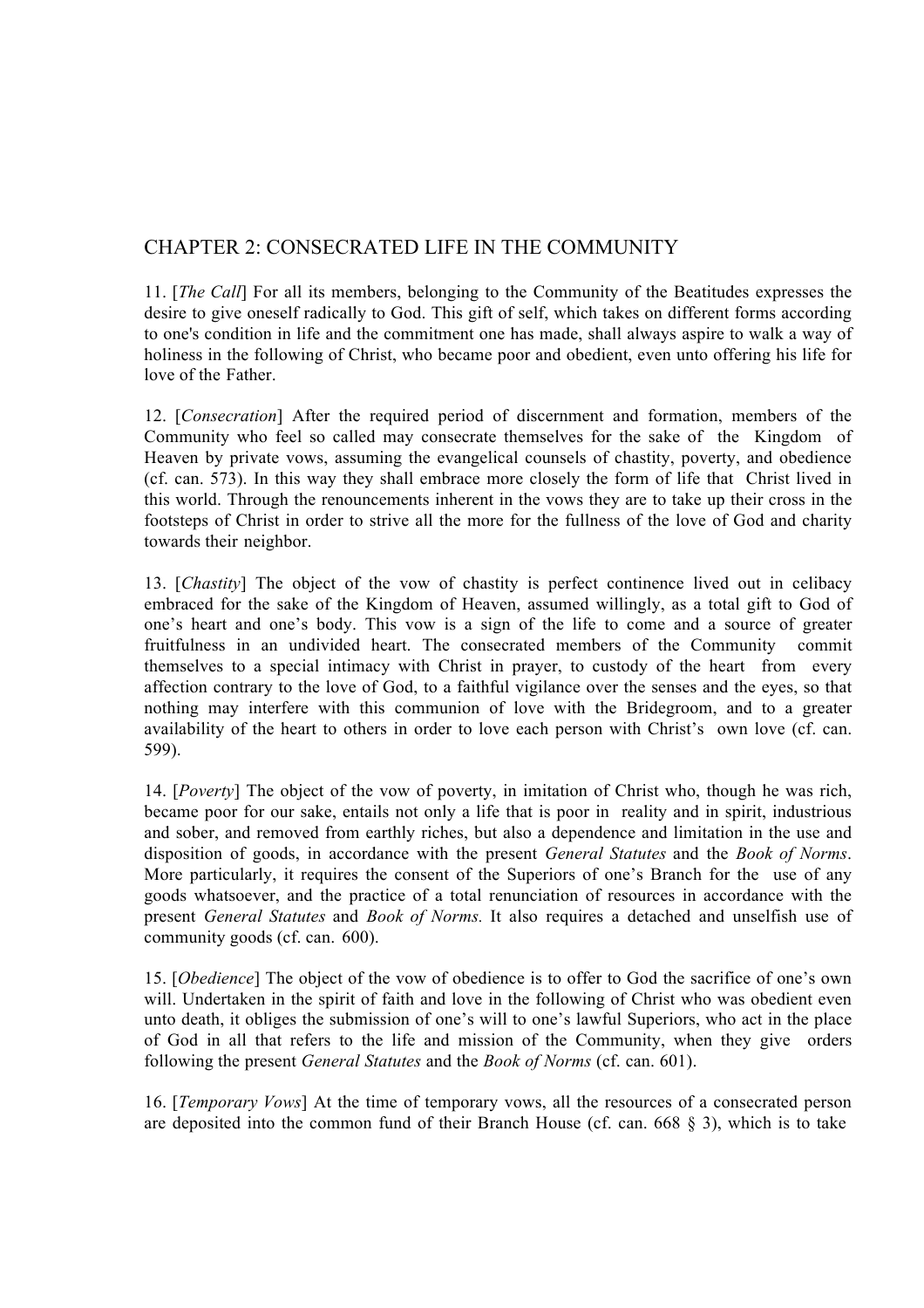charge of their legitimate needs. The person may dispose of the gifts or presents they receive only with the permission of their Superiors. The administration of their goods is entrusted, in writing, to a person of their choice (cf. can.  $668 \& 1$ ).

17. [*Perpetual Vows*] Before pronouncing perpetual vows the brother or sister is to draw up a will which is valid in civil law (cf. can.  $668 \S 4$ ).

18. [*Divesting of Goods*] With the desire for a more radical poverty and a greater abandonment to Providence, after ten years of perpetual vows a consecrated brother or sister who so wishes may divest themselves of all the goods they own in favor of whomsoever they may wish, for example, their own family, the Community, or another Church institution, or a charitable work (cf. can. 668 § 4). For this, the permission of the General Superior of their Branch and the consent of the Branch Council are required. The brother or sister may also proceed with a renouncement in part, which may be renewed several times.

## CHAPTER 3: FRATERNAL LIFE

19. [*Fraternity*] The first exercise of charity in Christ to which all members of the Community of the Beatitudes are to be committed, consists of a mutual aid by our personal and common radicality in the following of Jesus, in fidelity to our charism. To this end, they are to feel responsible for fostering an authentic fraternal life together as one of the most precious gifts that the Lord has given them, wishing in this way to testify to the truth of the words of Psalm 133: "See how good it is, and how pleasant to live together as brothers!"

20. [*Fraternal Communion*] Each consecrated person would normally live common life in a House of their Branch, in order to foster a fraternal life that unites all the members in Christ as in a single family, that each member might become a mutual help for all so that each person may live out their own vocation. In this way, through fraternal communion, rooted and founded in love, the members are to be an example of the universal reconciliation in Christ (cf. can. 602).

21. [*Communion among the Members of the Community*] This fraternal life in a family atmosphere shall also be extended to the members of the other Branches of the Community, both consecrated and lay, especially within the Community Houses, which manifest the diversity and the communion of the different vocations in the Community, and where times of prayer, sharing, and apostolic collaboration bring together persons of all the states of life.

22. [*Work*] Happy to follow the designs of the Creator and to be associated with the work of Redemption, the brothers and sisters are to accomplish their work using all the resources of understanding and will that they possess, their natural gifts as well as those of grace. Lived out conscientiously, coupled with sobriety of life and an attention for the poor, work provides for our needs and is an effective witness given to the world. We consider it to be a gift of divine providence, a duty and an opportunity to grow in our humanity.

*23.* [*Rest*] Each person shall have the possibility of an annual period of rest and, if possible, a time in their family, in accordance with the provisions of the *Book of Norms.*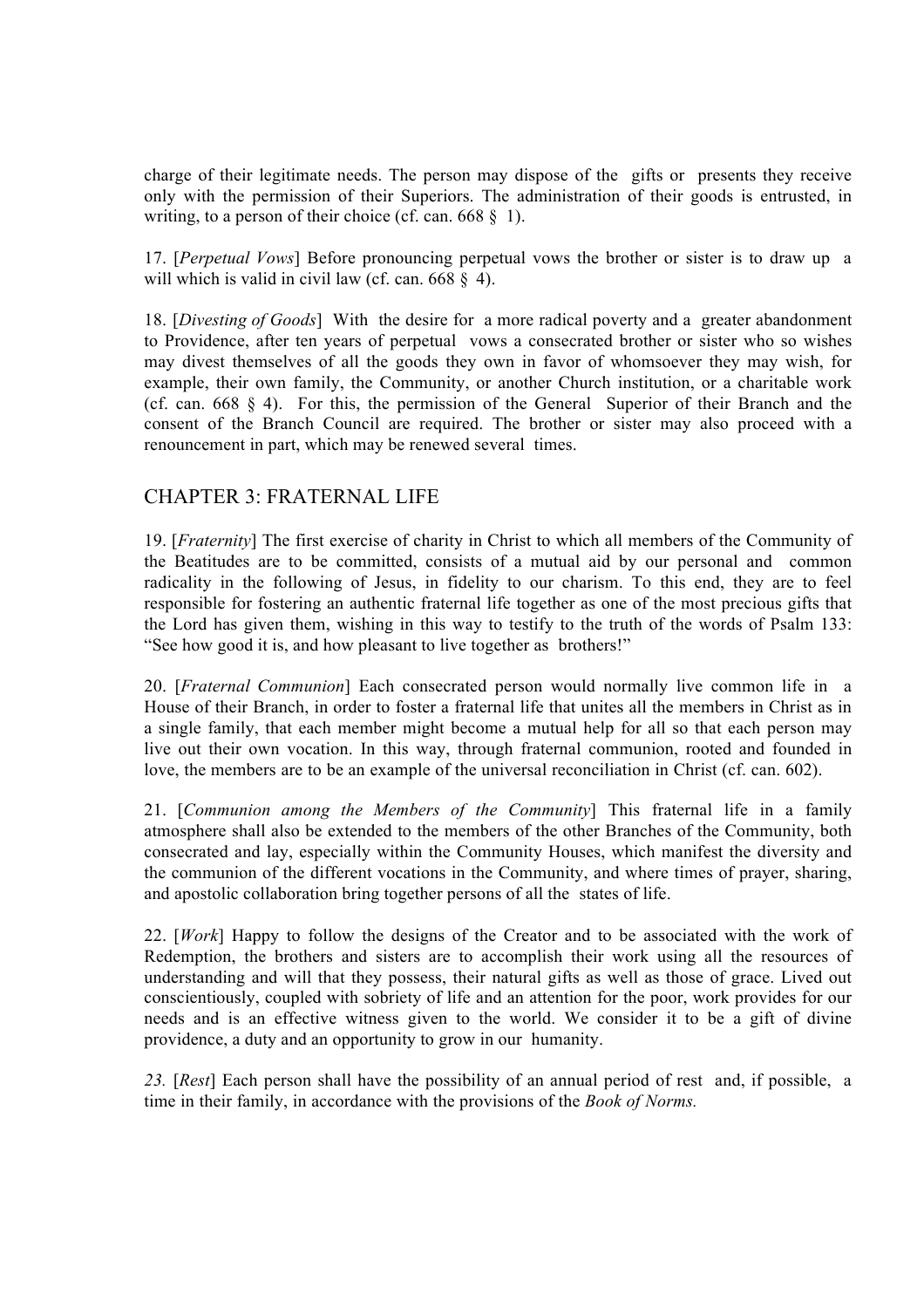24. [*Absence*] A consecrated person may not absent themselves from their Branch House without the authorization of their local Superior. For a prolonged absence from one's House, one must obtain authorization from the General Superior of the Branch and the consent of the Branch Council, granted for a just reason. This authorization shall not exceed one year, unless it be for reasons of health, studies or an apostolate (cf. can. 665). The person is to maintain regular contact with their Branch House and their Superior.

25. [*Legitimate Needs*] Through the Branch Superiors at different levels, the Community of the Beatitudes is to be mindful of the legitimate needs of its members: it shall assist them in their human, spiritual, and even professional advancement in accordance with their condition of life and their role in the Community.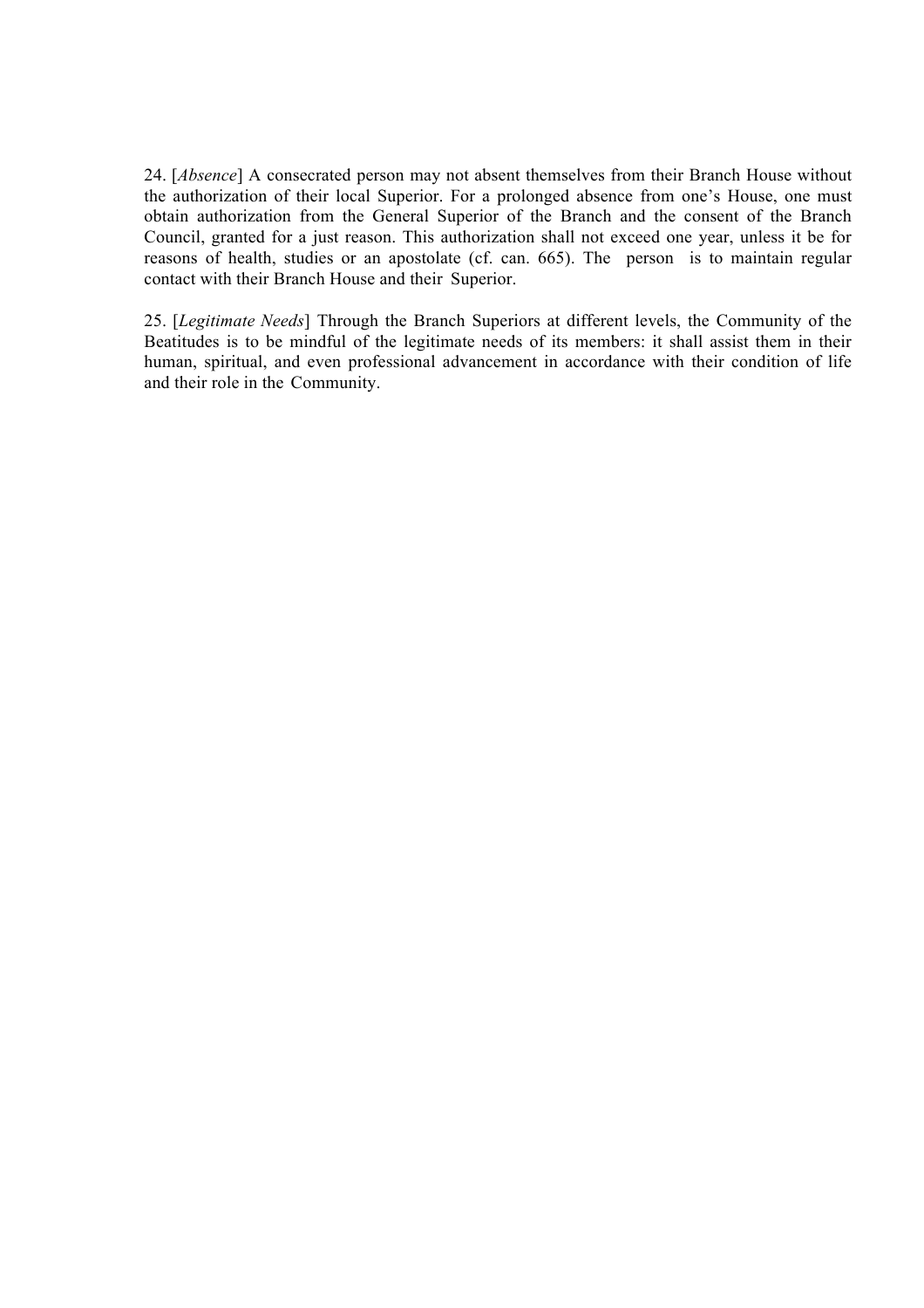## CHAPTER 4: LIFE WITH GOD

26. [*Holy Mass*] The consecrated brothers and sisters of the Community are to participate, where possible, in the daily celebration of the Eucharist, source and summit of all authentic Christian life, nourishment and expression of the communion that we live out with God and with one another.

27. [*Prayer*] Each person is to consecrate one hour daily to silent prayer, in the presence of the Blessed Sacrament exposed where possible. In addition to fidelity to these times of prayer, every effort shall be made to foster unceasing prayer.

28. [*Liturgy of the Hours*] Each consecrated person shall endeavor to celebrate faithfully the Liturgy of the Hours (cf. can. 663). The offices of Lauds and Vespers are to be celebrated, where possible, in common. No one is to absent themselves from offices prayed in common without a serious reason.

29. [*Priests*] Priests and deacons are obliged to personally carry out every day the Liturgy of the Hours (cf. can. 276 § 2, 3°).

30. [*Permanent Deacons*] Celibate permanent deacons are obliged to carry out the offices of the Liturgy of the Hours in accordance with the prescriptions of the Conference of Bishops of the place of their residence.

31. [*Confession*] Each person is to approach the sacrament of Reconciliation regularly, at least once a month.

32. [*Spiritual Direction*] With the desire to open oneself fully to the will of God for one's life, each person is to avail themselves of a regular spiritual direction.

33. [*Little Triduum*] In keeping with the Community tradition, special importance shall be given to the "Little Triduum", this ascent towards Sunday which begins on Thursday evening. The special climate of recollection, the specific offices, and the Friday fast (except in the Easter season), are intended to associate us closely with the mystery of the Lord's death and Resurrection.

34. [*Lectio Divina*] In the daily schedule a sufficient amount of time is to be consecrated to *lectio divina*, in order to allow oneself to be enlightened, nourished and formed by the Word of God.

35. [*Silence*] Areas and times of silence, especially in the evening after Compline, are to be well defined.

36. [*Desert*] Each person is to take a desert day at least once a month, and each person is to make a week-long spiritual retreat once a year.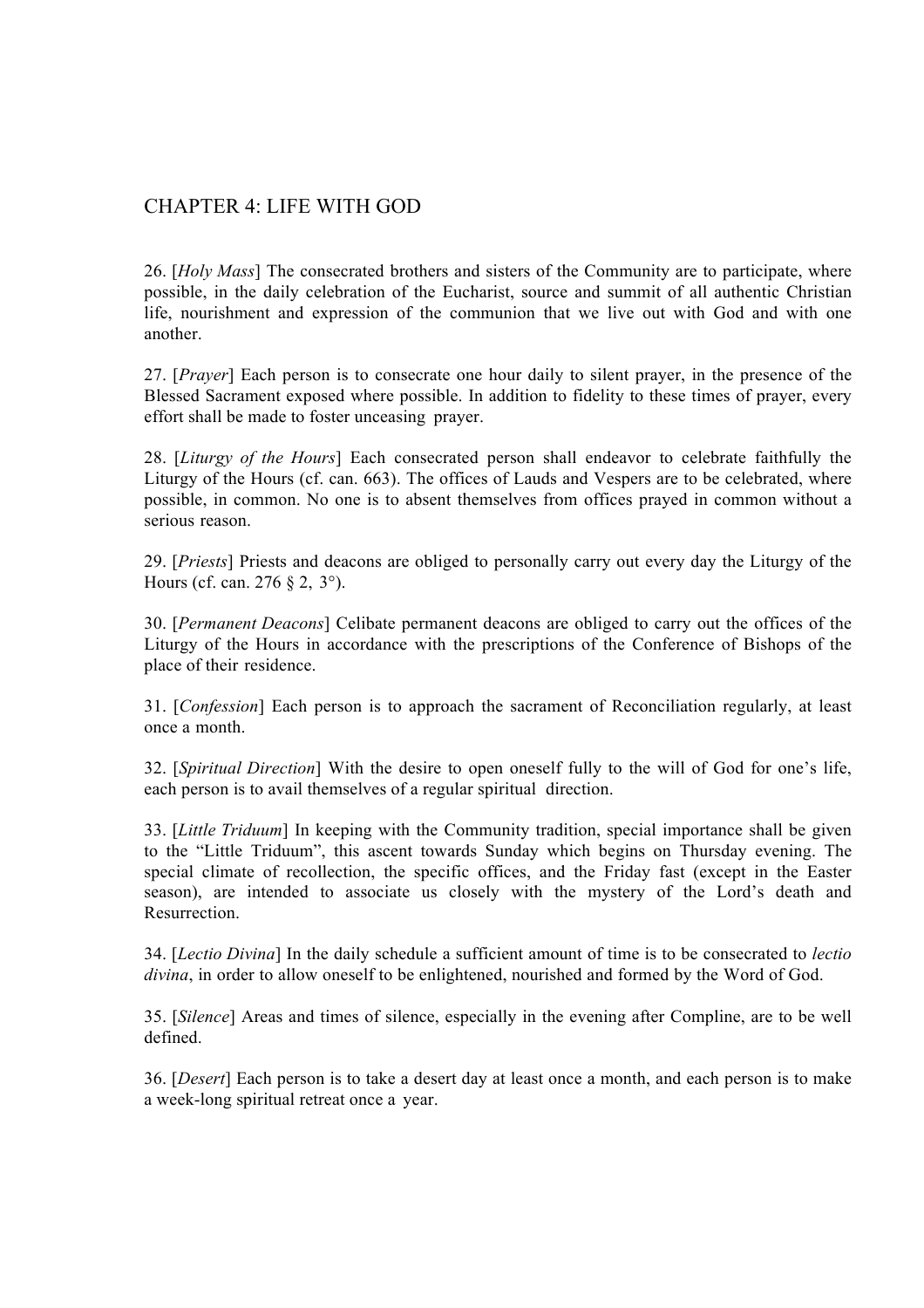## CHAPTER 5: APOSTOLIC LIFE

## *5.1 Spirit and General Points*

37. [*Purpose*] The Community of the Beatitudes does not exist for itself alone and does not have in itself its own finality. The apostolic life of its members enables them to share the gifts and graces they have received in their life of prayer and in fraternal life, as well as to bring these to the world and to the Church (cf. *Redemptoris Missio*, n. 3). The apostolic life is to be a gift of self overflowing from the interior life of each person and, where the person experiences God's action and the power of the Spirit. Consecrated members are to take Christ the Lord as their model, so that their whole life may be animated by an apostolic spirit and all their apostolic action be permeated by a spirit of contemplation (cf. *Vita Consecrata*, n. 9).

38. [*Beauty*] The Community is also called to preserve and deepen its grace in the domain of art and beauty. Our world has an urgent need for true beauty that speaks of God, that gives meaning to man's life, and that testifies to the splendor of the world to come.

39. [*Importance*] Eager to participate in the Church's mission, the Community of the Beatitudes shall seek to foster and stimulate the apostolic life of its members, according to the particular grace and possibilities of each person, at the service of the poor, in view of the proclamation of the Gospel and the Kingdom of God.

40. [*Diversity*] The Community is not called to only one type of mission that would be specific to it, but to cooperate in a diversified way in the spreading of the Gospel, in whatever way it may feel called to do so, or according to requests made by the Church. Care is to be taken, however, that the apostolic activities undertaken by the members of the Community are in keeping with its charism and that they are not purely individual initiatives, but that they manifest a certain community dimension.

41. [*Respect*] Two exigencies are set before the Community in the different forms of its mission: firstly, the audacity to give witness to Jesus, sharing the knowledge of the one Savior and the light of the Gospel with all mankind; and secondly, a deep respect for persons, for their culture and for their respective journey.

42. [*Place of Communion*] Where possible, apostolic activities are to be undertaken in collaboration between the different states of life and the different Branches of the Community.

43. [*Lay Apostolate*] The Community shall foster the development of the lay apostolate in the Church, in keeping with the spirit of Vatican II. To this end, the consecrated members are to encourage and support the missions particularly of the Lay Branch.

44. [*Compassion*] With the desire to exercise compassion and to console the heart of Christ, we shall bear a preferential concern for the poor and for those who are suffering. Our houses shall be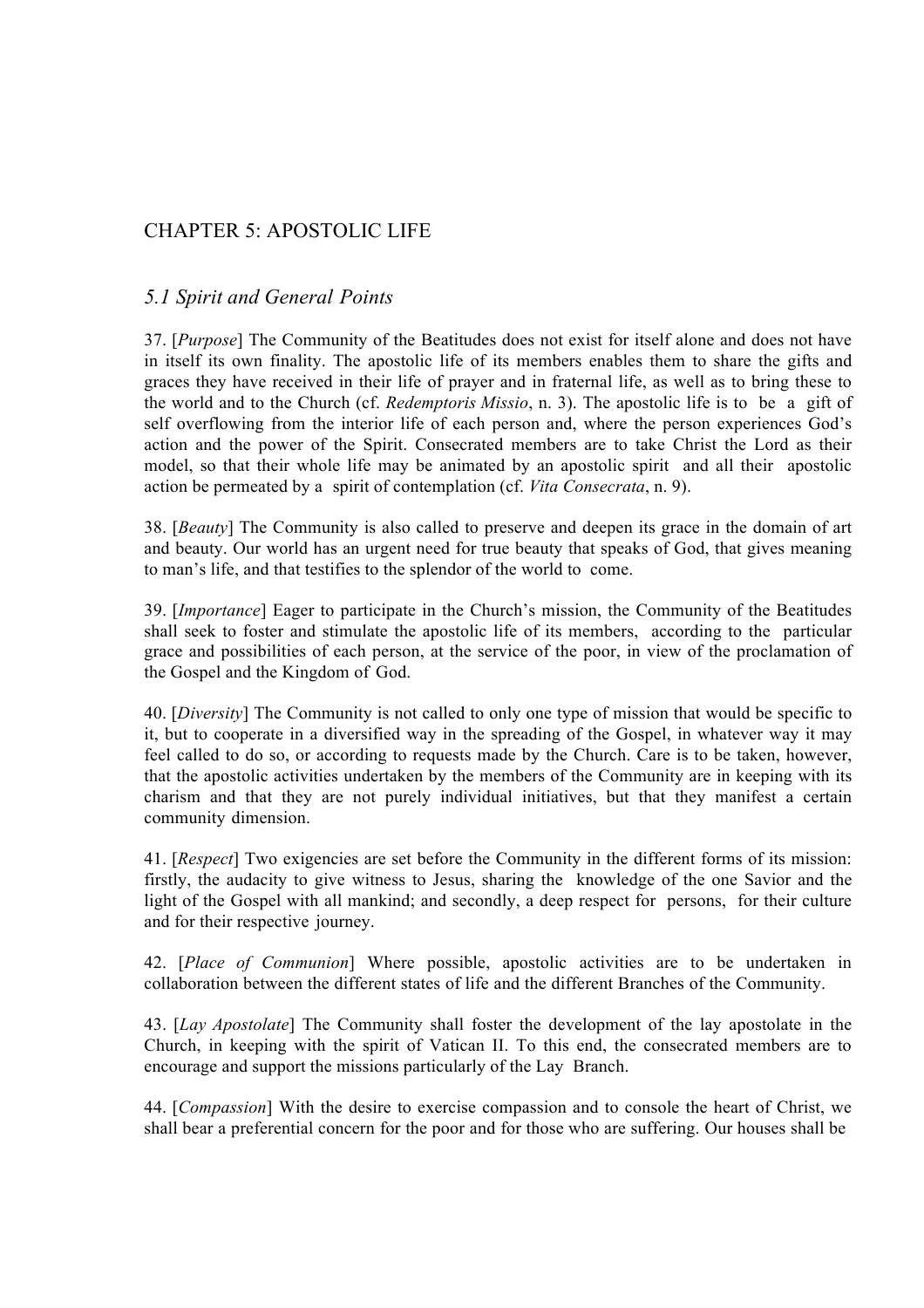open to the afflicted and to the poor as a prophetic sign of the world to come and as a presence of Christ in our midst.

*45.* [*Proclaiming the Gospel*] The Community shall be eager to contribute to the proclamation of the Word, to the New Evangelization, and to missions, including the *ad gentes* missions*.*

46. [*Apostolic Activities and Works*] In the Community, a distinction shall made between:

- apostolic activities that involve little financial structure and do not require elaborate administrative structures (cf. art. 47-50);
- apostolic works that have their proper legal structure (cf. art. 52-53).

## *5.2 Specific Terms*

47. [*Apostolates*] Apostolic activities may be personal or Community initiatives. They may also be conferred by the local Ordinary or by other local Church authorities.

*48.* [*Bond with the Church*] The Community's apostolic activities shall be exercised with the consent and under the vigilance of Church authorities, in accordance with Church law and in conformity with the provisions of the *Book of Norms.*

49. [*Local Responsibility*] When apostolic activities are conducted in Community settings or a Community House "in the name of the Community of the Beatitudes," they are under the responsibility of the local Head or Coordinator. He or she is to ensure that each apostolic activity runs well and is harmoniously inserted into the life of the local Church.

50. [*Relationship with the President*] All the apostolic activities and works of the Community and its members shall be under the vigilance of the President and the General Council.

51. [*Framework Document*] For each apostolic activity whose scope surpasses the local reality, an framework document is to be drawn up, which is to define its purpose, the means at its disposal, the persons in charge of it and their nomination, its economic administration, and the Community authority it is answerable to, in keeping with the provisions of the *Book of Norms*. This document is to be approved by the President with the consent of the General Council.

52. [*Apostolic Works*] Apostolic works are activities organized within the framework of juridical structures that may be distinct from the canonical structures of the Community of the Beatitudes. They are to be constituted either at the initiative of the higher authorities of the Community (the President and the General Council) or of one of the Branches, with the consent of the President and the General Council, or by Community members, with the consent of the General Head and the General Council of their Branch.

53. [*Civil Status*] Apostolates are to be constituted under the form of a juridical structure, in keeping with the law of the country in which they are to have their registered office. From among the different possible juridical structures, the one best suited to the type of activity exercised is to be chosen. Care shall be taken that these juridical structures function effectively,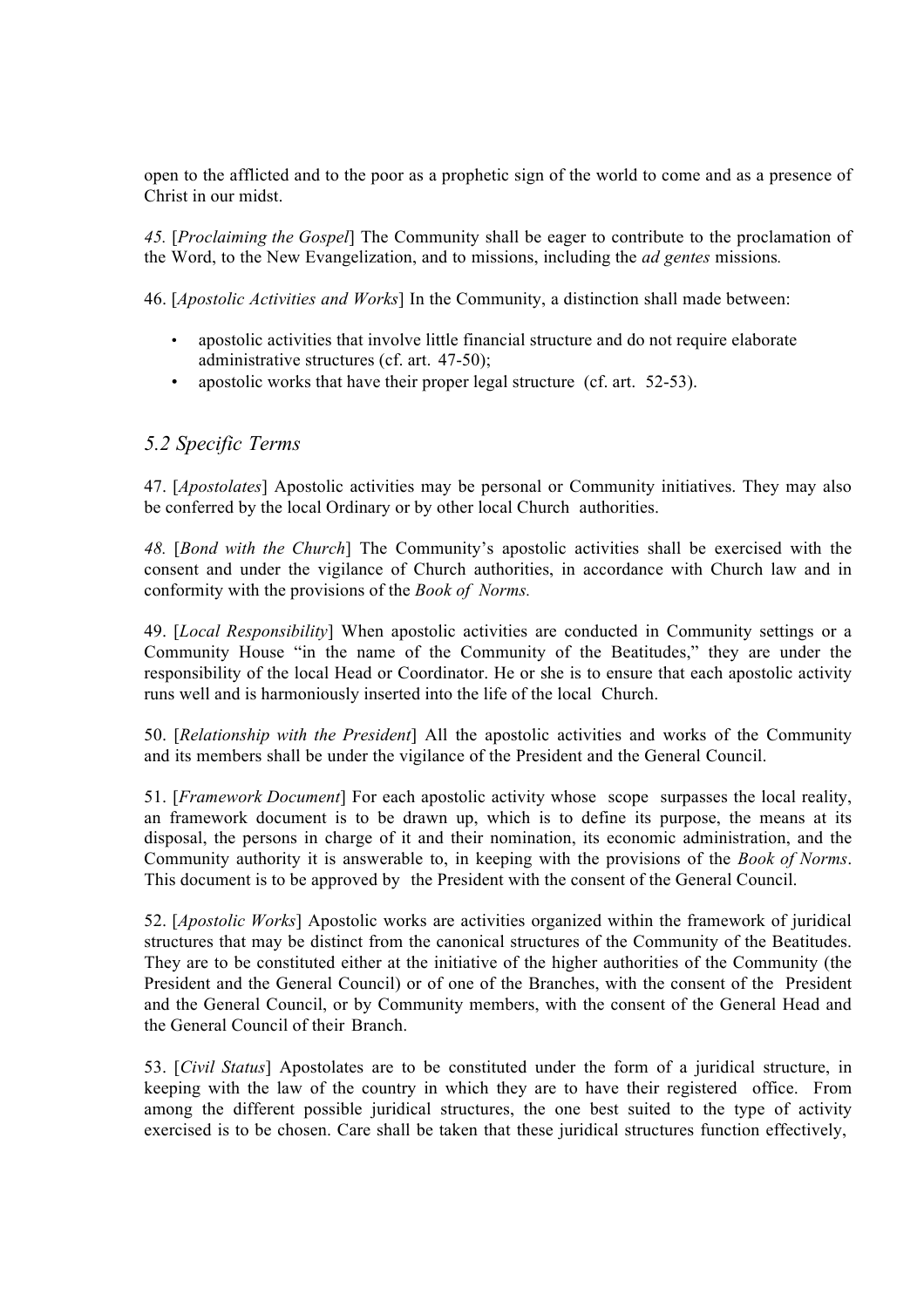in conformity with the norms that govern them.

54. [*Responsibility*] At its different levels, the governance of the Community is to determine which community authority each apostolate is to be answerable to, according to its nature and its geographical extension.

# CHAPTER 6: FORMATION AND STAGES OF INTEGRATION INTO THE COMMUNITY

## *6.1 General Points*

55. [*Spirit and Purpose*] Formation must aim to gradually lead the members of the Community to achieve their unity of life in Christ, by the Spirit, and to the full assimilation of the Community's charism. It is to be a formation of the whole person and encompass all aspects of the Christian life.

56. [*Responsibility of the Members*] The first responsibility of formation lies with the Community members themselves, in an active cooperation with the grace of the vocation received from God and with the means offered by the Community. Since the Community is to be the natural environment for the development of each person, all shall be responsible for the quality of discernment of the formation.

57. [*Integral Formation*] Formation is to be systematic, adapted to the capacity of its members, spiritual and apostolic, doctrinal as well as practical, and shall include, if it is considered expedient, the obtaining of appropriate diplomas, both ecclesiastical and civil.

58. [*Content*] Formation programs shall foster the development of the whole person: human formation and emotional development, spiritual formation, biblical and doctrinal formation adapted to each person, formation in the Community's charism, and formation in preparation for missions or responsibilities that are conferred.

## *6.2 Principles*

59. [*Relationship with the President*] The approval of formation programs in the Community belongs to the President with the consent of his or her Council, as does the decision to open or close Houses of Formation.

60. [*General Director of Formation*] The President, with the consent of the General Council, is to nominate a General Director of Formation, whose task is the coordination of the same:  $1<sup>st</sup>$  to coordinate the phases of candidacy and common formation,  $2<sup>nd</sup>$  to oversee the formation within the Branches. They are to be consulted for all decisions pertaining to this aspect.

61. [*Directors of Formation*] The local responsibles of the year of common formation are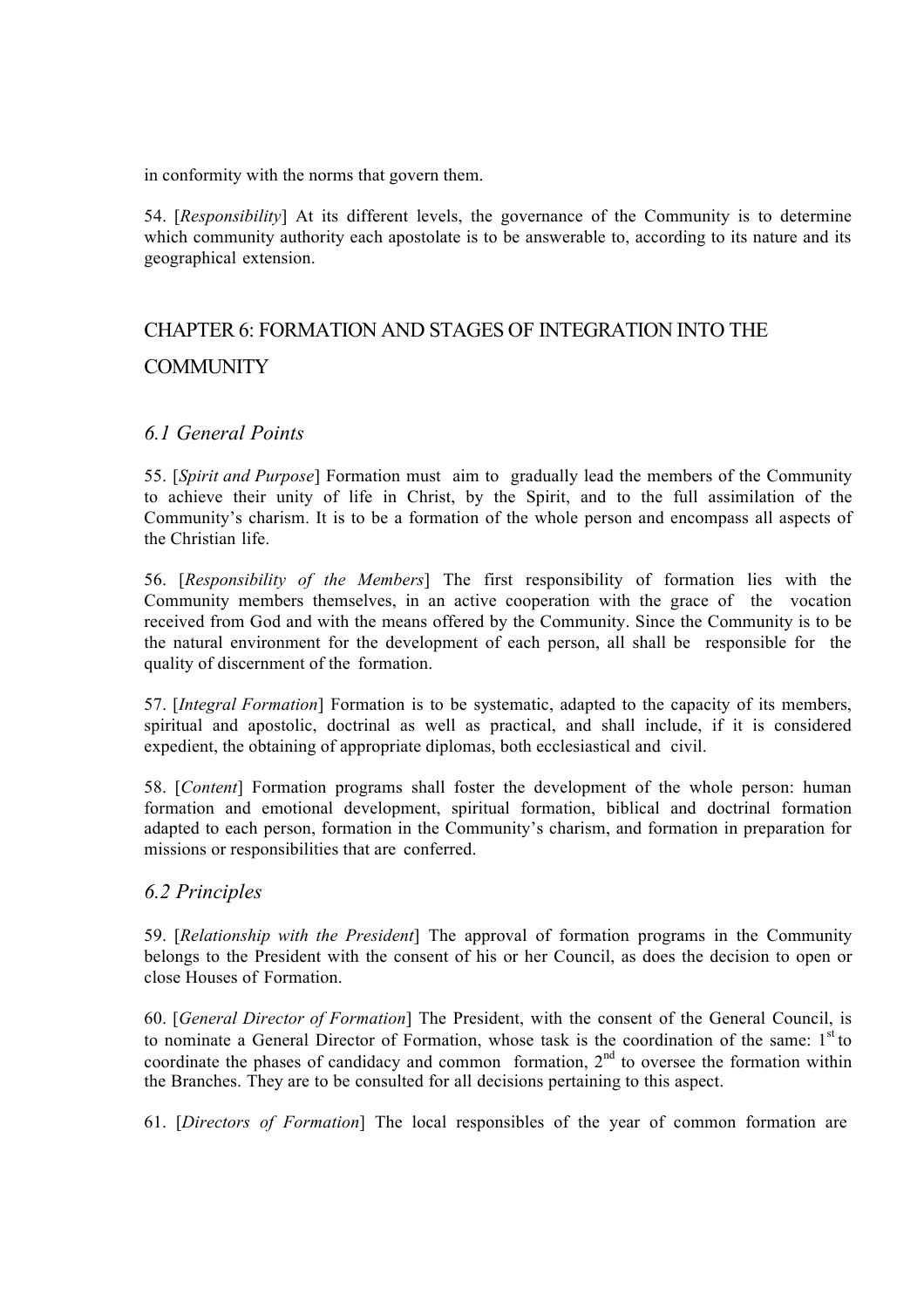nominated by the President with the consent of the General Council (cf. art. 122). In a particular Branch, Directors of Formation are nominated by the General Head of each of the Branches, with the consent of the Branch Council and that of the President (cf. art. 135 and 161; art. 22 of the *Statutes of the Lay Branch*).

## *6.3 Stages of Integration*

#### *First Stage: Candidacy before Entering the Community*

62. [*Candidature*] Before being received into the Community, a person is to be a "candidate," visiting a Branch House of the Community or a Community House on a regular basis, according to the provisions in the *Ratio Formationis*, so as to share in the life of the Community and to allow his or her call to mature.

63. [*Terms*] The candidate is to spend time living in the Community, is to receive an initial formation in its charism, and is to be guided in his or her journey by a member of the Community, without excluding a spiritual direction by someone else.

64. [*Purpose*] This stage should allow the possibility of verifying the acquisition of sufficient human maturity, professional competency, and a suitable level of Christian living (personal prayer, sacramental life and apostolic disposition).

#### *Second Stage: Aspirancy and Common Formation*

65. [*Aspirancy - Admission*] If the person manifests an authentic vocation to the Community and sufficient human and Christian maturity, they may be admitted to the stage of common formation after submitting a hand-written request addressed to the Regional Head of the chosen Branch:

- the Regional Head may admit the candidate to aspirancy, at the recommendation of the person who guided his/her candidacy and after consulting the candidate's file;
- after admission, the Regional Head shall decide where the aspirant will receive common formation. During this year, the candidate will be under the responsibility of the Director of Formation.

66. [*Place*] The period of common formation is to take place in a Community House that is authorized to receive aspirants. This authorization is granted by the President with the consent of the General Council (cf. art. 57). Aspirants are to be accommodated in appropriate living quarters.

67. [*Distance Common formation*] Where a candidate desires to integrate into the lay branch finding that they are in a concrete situation that does not allow them to go to a Community House to accomplish the year of common formation, they shall undertake a formation program that is adapted and sufficient, not without being able to be attached to a Community house and to this effect spend enough time. This distance formation program is developed under the authority of the director of the formation for the lay branch according to the provisions in the *Ratio Formationis*.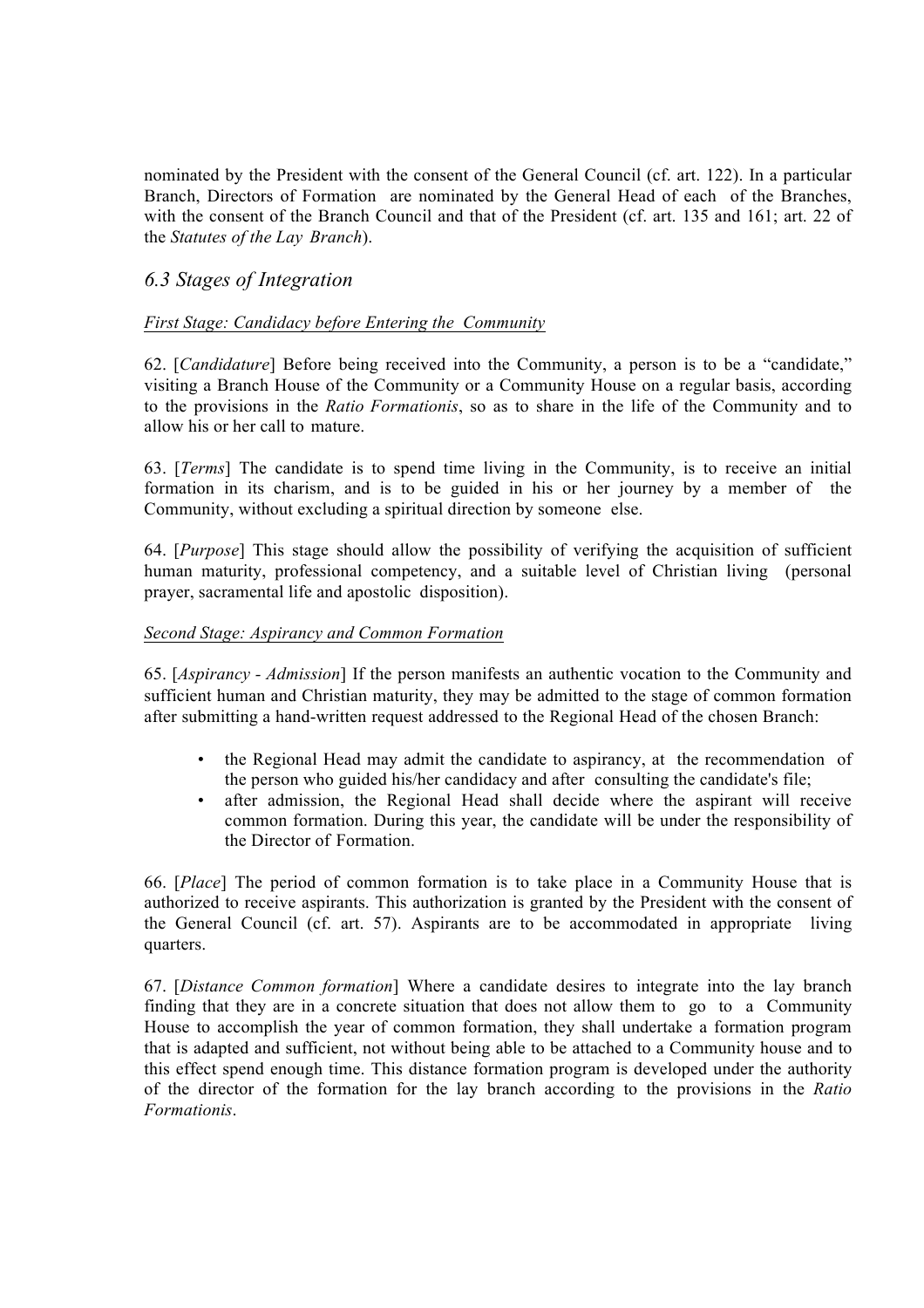*68.* [*Formation Team*] The aspirants shall be under the direct responsibility of the local director of the common formation, itself assisted by a team, in accordance with the provisions in the *Ratio Formationis.*

69. [*Purpose*] The stage of common formation is to allow the person to come to know and assimilate the charism proper to the Community. It shall not only be a period of intellectual formation, but a real school of life.

70. [*Content*] The stage of common formation is normally a period of one year (except in the cases provided according to *supra*, art. 67). It comprises the following elements:

- formation in the charism, life, mission, and spirit of the Community;
- formation in the spiritual life, prayer, and *lectio divina*;
- further basic human and doctrinal formation, if necessary.

#### *Third Stage: Postulancy Year*

71. [*Admission, Place and Duration*] After the stage of common formation, the person, at their written request and with the consent of the Regional Head concerned, may enter postulancy. Postulancy lasts one year, and may be extended for up to one year.

72. [*Purpose*] In the course of this year, the postulant is to go deeper into their call, to continue to discern their state of life, and to be accompanied in this perspective, under the responsibility of the local Head of the chosen Branch.

#### • *Fourth Stage: Novitiate*

73. [*Novitiate*] If a call to consecrated life in the Community is confirmed, the person shall make their novitiate year in a Branch House established for this purpose.

74. [*Validity*] To be valid, without prejudice to the provisions of universal law (cf. can. 647 § 2, 648 and 649), the year of formation must take place in this Branch House.

75. [*Novitiate Formation House*] The establishment, transfer, and suppression of the Novitiate House are to be set out in writing by the Superior of the Branch and the approval of the Branch Council and that of the President (cf. can. 647 § 1).

76. [*Novice Master*] The formation shall be under the responsibility of a director of novices (cf. can. 650). He or she is nominated by the Superior of the Branch, with the consent of the Branch Council and the approval of the President, in accordance with the norms defined in universal law (cf. can. 651 and 652).

77. [*Admission and Taking of the Habit*] Admission to the novitiate shall be decided by the Regional Superior of the Branch, at the postulant's written request, after consultation with the persons having guided them, and taking into account the norms set out in universal law (cf. can.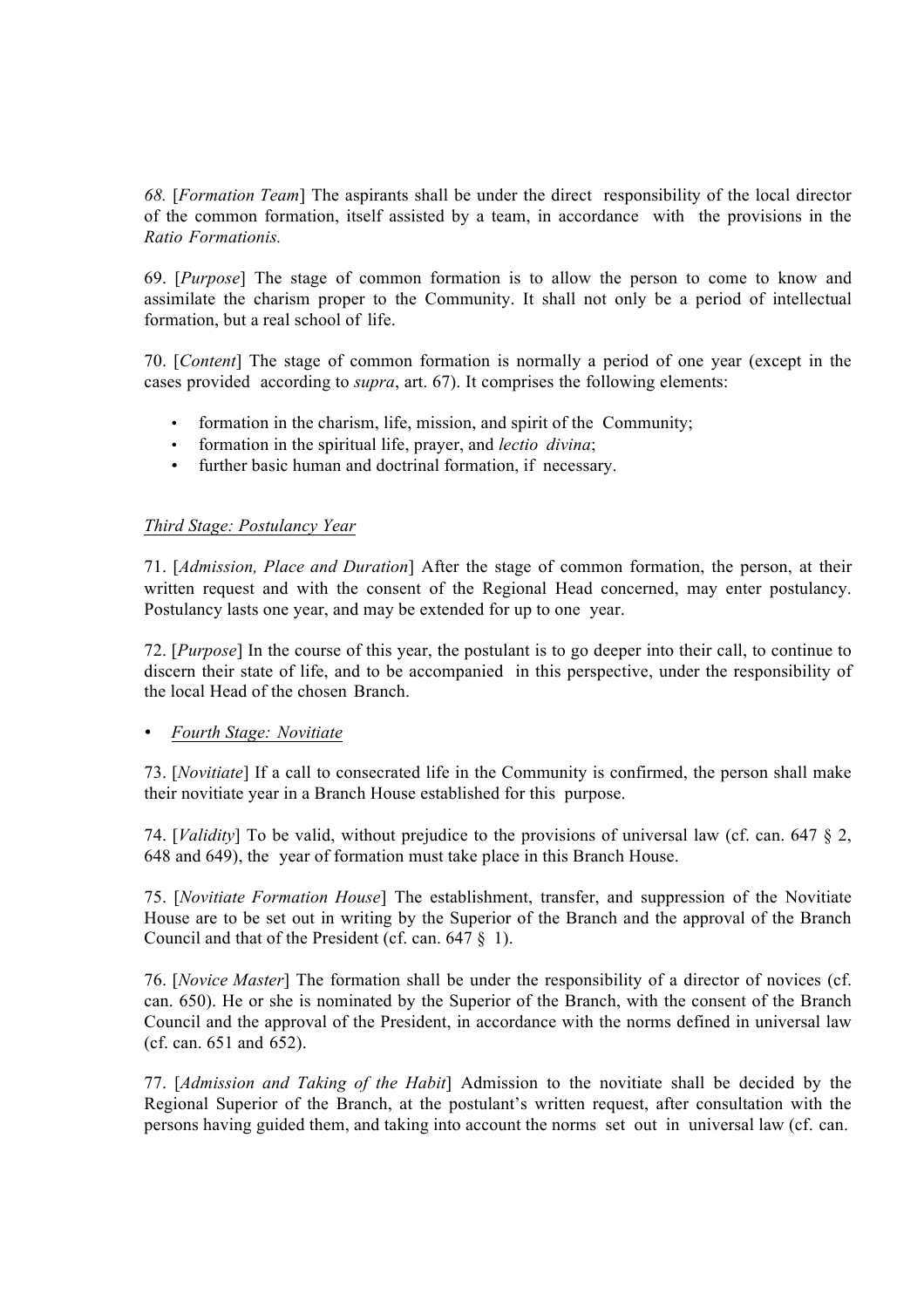641-645). The taking of the habit shall be done in accordance with the provisions in the *Book of Norms.*

78. [*Content*] During the novitiate, the person is to receive a formation in consecrated life, as well as on the meaning and the practice of the evangelical counsels, in accordance with the provisions in the *Ratio Formationis*. He or she is to experience consecrated life in the Community, and be imbued by its spirit.

79. [*Duration*] The novitiate lasts one year. It is possible to prolong it, with the permission of the director, but not to exceed six months. (cf. can.  $653 \& 2$ ).

#### *Fifth Stage: Incorporation through Temporary Vows*

80. [*Admission to First Vows*] At the end of the year, if the person has sufficient maturity and if their call to consecration seems authentic, they are to be admitted to pronounce their first vows (cf. can. 653 § 2). This admission to first vows belongs to the Regional Superior of the Branch, with the consent of the Branch's Regional Council, at the person's written request, and upon consultation of the director of novices and the team of assistants.

81. [*Incorporation*] Through profession of temporary vows a person is incorporated into the Community of the Beatitudes with the rights and obligations defined by Canon Law (cf. can. 654).

82. [*Temporary Vows*] First vows are made for a period of one year, and they are renewed each year for a minimum duration of four years and a maximum duration of six years (cf. can. 655).

83. [*Prolongation*] If it seems advisable, the period of temporary profession may be extended by the General Superior of the Branch, in keeping with the provisions of the *Book of Norms*. The total time during which the member is bound by temporary vows may not, however, extend beyond nine years (cf. can. 657 § 2).

84. [*Formula of Temporary Vows*] The formula of the temporary vows is as follows:

#### *In the name of the Father, and of the Son, and of the Holy Spirit.*

*Lord Jesus, I, … renounce the world, its life and its ways, I renounce myself in order to be attached to You alone, the one Treasure of my life on earth, for as long as I shall live. For You are my Savior and my God and by my whole life I want to confess the grace of my Baptism. Today, in the presence of ….* [the General Superior of the Branch, or their delegate]*, I make a vow for one year to follow you, in order to be but one with You, by consecrating myself in celibacy out of love for You and by practicing the evangelical counsels of Chastity, Poverty, and Obedience, in accordance with the rule of life of the Community of the Beatitudes, striving to live in unceasing prayer and the ever-renewed conversion of my heart, until You come.*

85. [*Renewal*] Each year, the temporarily professed is to make a written request of renewal to the Regional Superior of the Branch and, if judged suitable, is to be admitted to a renewal of profession; otherwise, they are to leave the community (cf. can.  $657 \tbinom{8}{1}$ .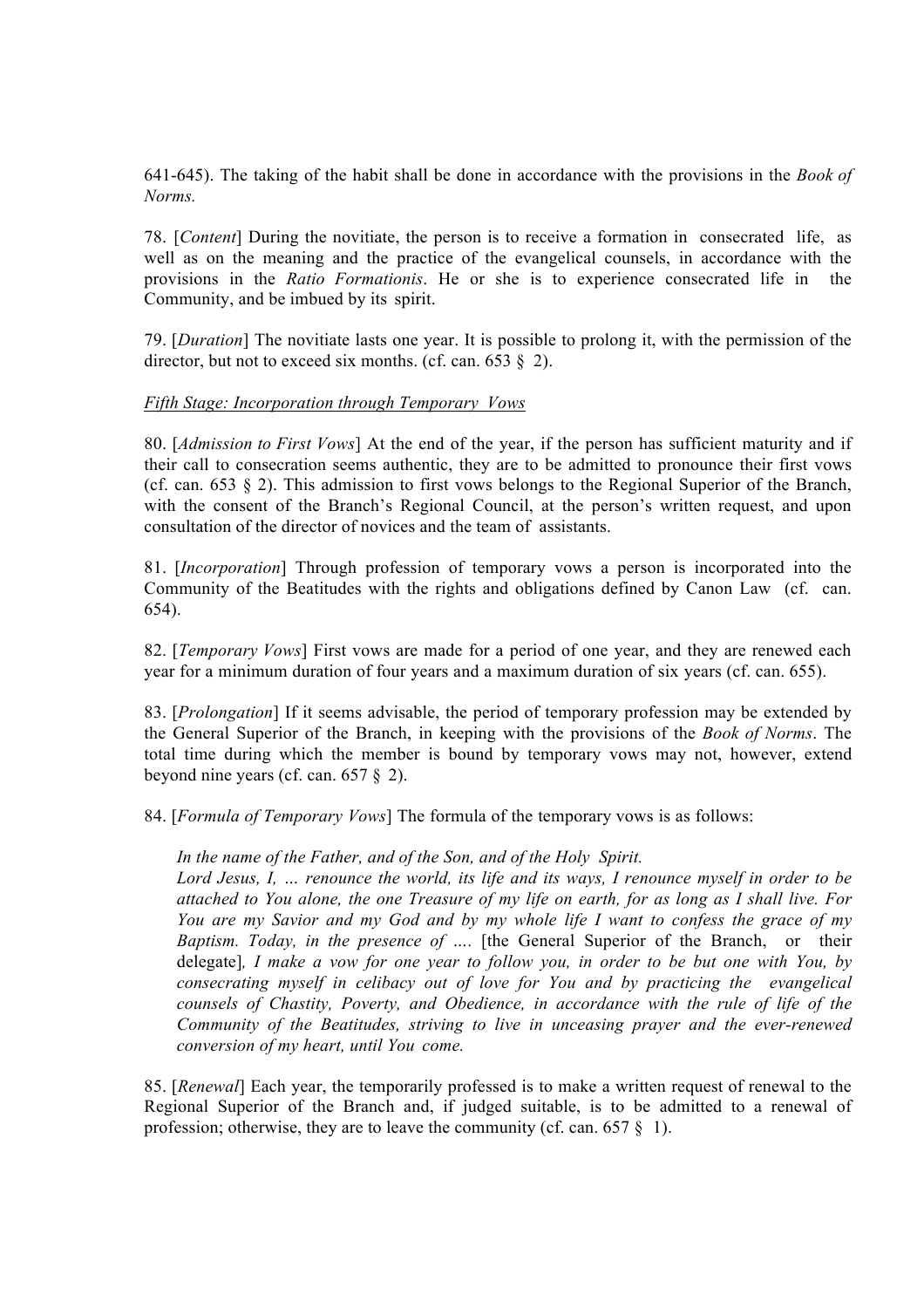86. [*Development*] During the time of temporary vows, each year, under the responsibility of their Branch, each professed person is to make a retreat aimed at deepening and maturing in their call to consecrated life, in accordance with the charism of the Community.

87. [*Formation Content*] All consecrated persons must receive a solid foundation of doctrinal formation in philosophy and theology, developed according to their capacities and their particular gifts. They are also to receive adequate formation for the mission or tasks to which they may be bound in the Community. The provisions defined in the *Ratio Formationis* are to be upheld.

#### *Sixth Stage: Incorporation through Perpetual Vows*

*88.* [*Perpetual Vows*] Admission to perpetual vows is granted by the General Superior of the Branch, at the written request of the professed person, with the consent of the Branch Council and the confirmation of the President, and after consultation of those persons having undertaken the formation of the candidate during the period of temporary vows, in accordance with the provisions of the *Book of Norms.*

89. [*Formula for Perpetual Vows*] The wording of perpetual vows is as follows :

#### *In the name of the Father, and of the Son, and of the Holy Spirit.*

*Lord Jesus, I, … renounce the world, its life and its ways. I renounce myself in order to be attached to You alone, the one Treasure of my life on earth, for as long as I shall live. For You are my Savior and my God and by my whole life I want to confess the grace of my Baptism. Today, in the presence of ...* [the General Superior of the Branch, or their delegate], *I make a vow for all my life to follow you, in order to be but one with You, by consecrating myself in celibacy out of love for You and by practicing the evangelical counsels of Chastity, Poverty and Obedience, in accordance with the rule of life of the Community of the Beatitudes, striving to live in unceasing prayer and the ever-renewed conversion of my heart, until You come.*

#### *6.4 Priestly Formation*

90. [*Candidates for Priesthood*] If the candidate is a brother who aspires to the priesthood and is considered to have sufficient human and spiritual maturity, he may be admitted by the General Superior of the Brothers' Branch directly after the year of common formation, without completing the postulancy year, so that his journey towards priesthood shall not be lengthened excessively.

91. [*Formation*] After making first vows, he may begin formation for the priesthood, in accordance with the *Ratio Formationis* laid out in the *Book of Norms* and approved by the Archbishop of Toulouse.

92. [*Admission to Holy Orders*] Admission to Holy Orders belongs to the Archbishop of Toulouse, upon presentation of the candidate by the General Superior of the Brothers' Branch, with the consent of his Council and the confirmation of the President. Incardination takes place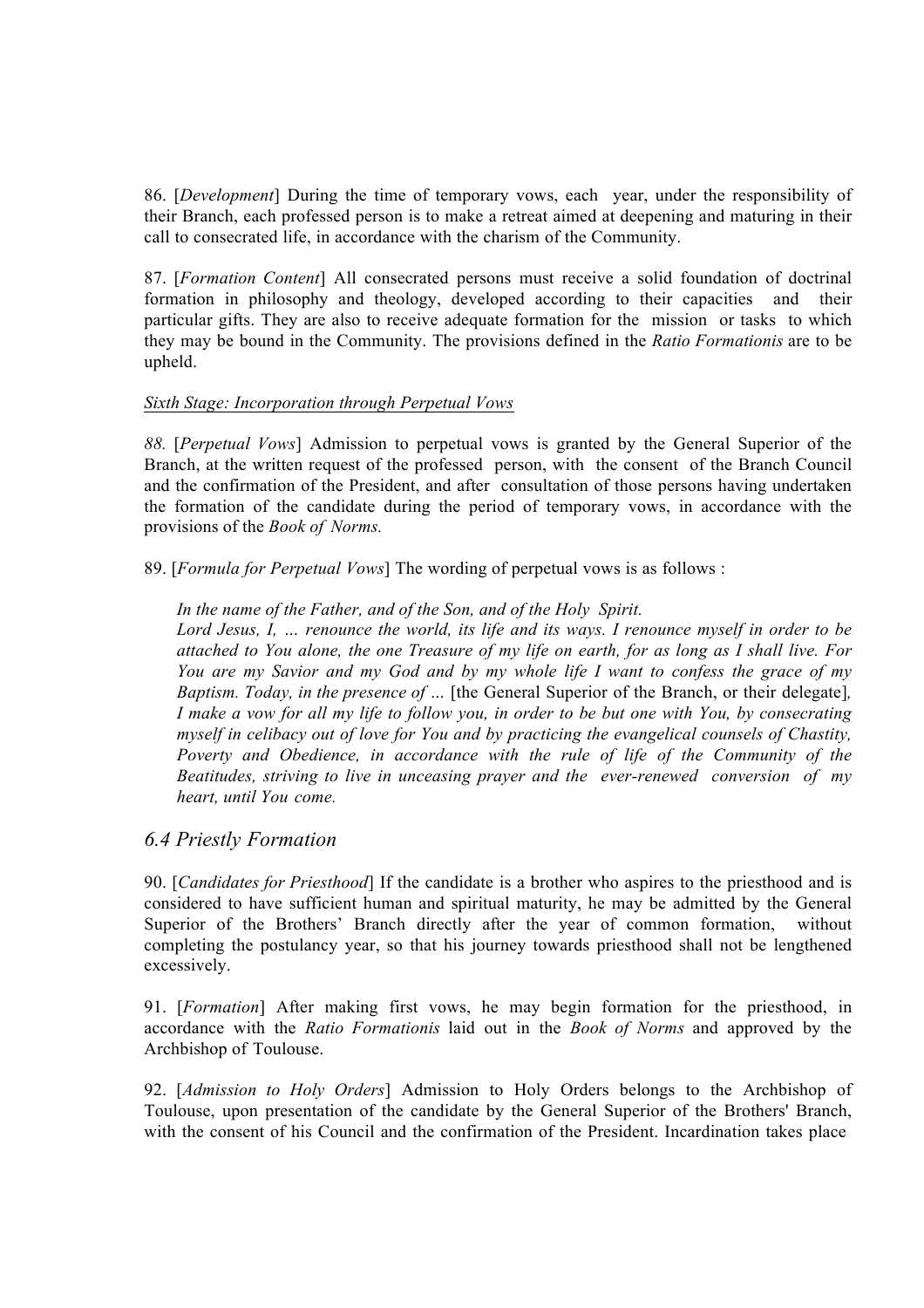in the Archdiocese of Toulouse.

## *6.5 Ongoing Formation*

93. [*Content*] Throughout their whole life, consecrated persons are to continue their spiritual, doctrinal, apostolic, and missionary formation with diligence.

94. [*Superiors*] Superiors are to make available the necessary means and times for this.

95. [*Terms*] This formation shall have varied forms and is to be adapted to each person, but is to consist in at least the equivalent of a yearly week-long session.

96. [*Doctorate*] For the member that is sent to do university studies toward a doctorate, the director of the branch, after consulting with the director of formation, needs the consent of the council and the confirmation of the President.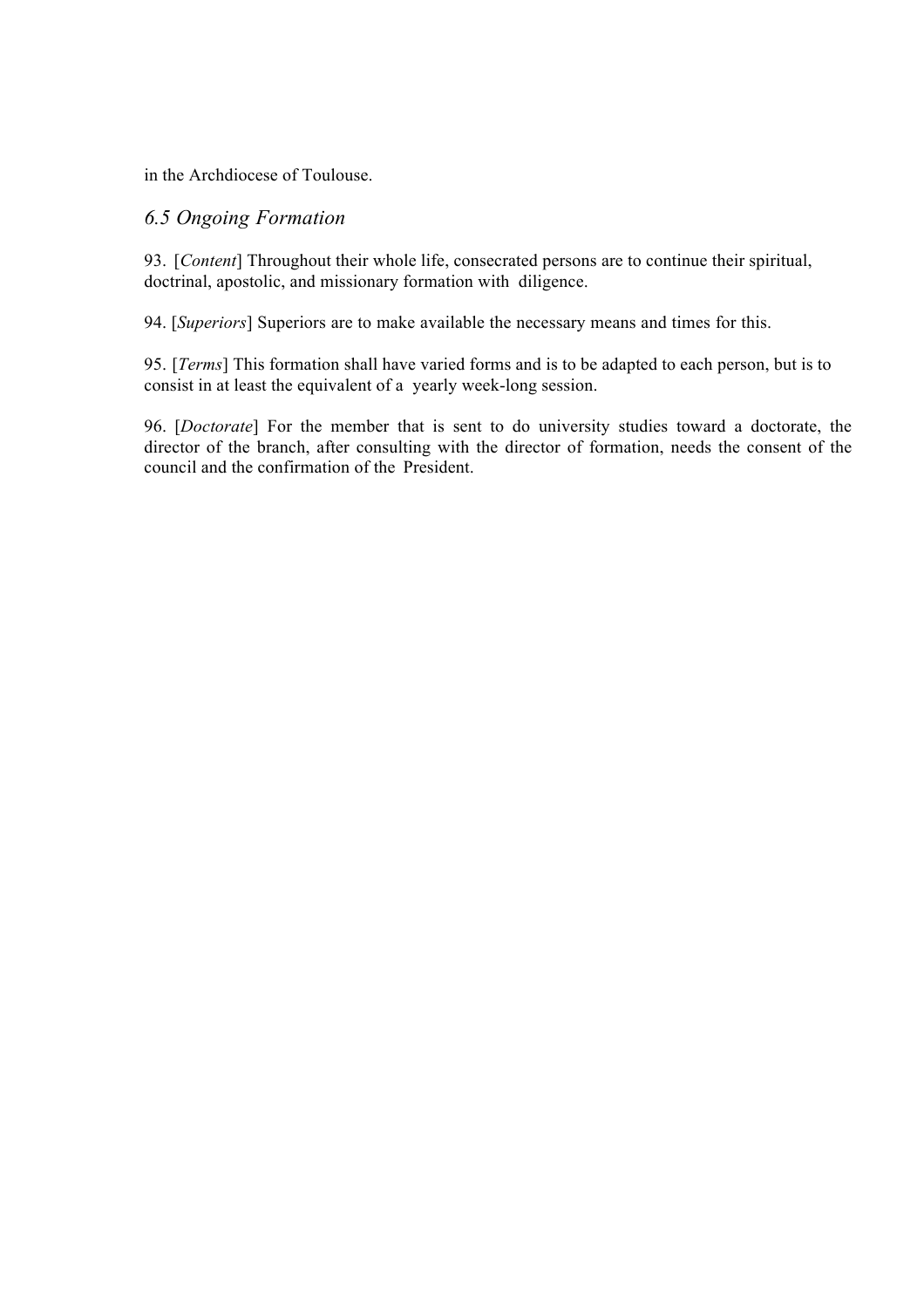## CHAPTER 7: GOVERNANCE OF THE COMMUNITY

## *7.1 General Points*

97. [*Spirit*] In the Community of the Beatitudes, authority shall constitute a service exercised in keeping with the Community's charism, promoting the life and communion of its members, in a fraternal spirit. In this way those in charge at all levels are to exercise their authority in the fear of God, in conformity with the present *Statutes* and the *Book of Norms*. They are to be especially conscientious to free themselves of any spirit of domination or self-interest, seeking only the accomplishment of God's will, the Community's fidelity to its own vocation and the spiritual good of the brothers and sisters whom they are to love in an attentive and benevolent manner.

98. [*Confidentiality*] In the different governing bodies and, in particular, the various councils, extreme care is to be taken when examining personal situations to maintain great discretion, to not reveal confidential information, and to share only what is strictly necessary pertaining to decisions to be made, so that members of the Community are always guaranteed the climate of respect for persons and for confidentiality that would allow them to open their minds to their superiors without fear and with confidence (cf. can. 220 and 630 §5).

99. [*Duration*] In each Branch of the Community, the Heads are to exercise their office in accordance with the forms and times established in the present *Statutes*. During their mandate they may, however, be removed from office for serious reasons (cf. can. 193 and 194), or transferred to another one by the lawful authority (cf. can. 624 § 3). In the above cases and in the case of the cessation of office before the end of the mandate (resignation, prevention, death) the provisions in the *Book of Norms* are to be observed.

100. [*Decisions*] When a decision comes under the jurisdiction of a Regional Head of a Branch, in the case of impediment, it is to be referred to the General Head of the Branch.

## *7.2 Elections*

101. [*Norms*] With regard to elections, the norms laid out in the *Code of Canon Law* are to be observed (cf. can. 164), as well as the provisions of the present *Statutes* and the *Book of Norms*.

102. [*Validity*] An election is only valid if two thirds of those summoned to vote are present.

## *7.3 Juridical Structure of the Association*

#### *General Assembly of the Community*

103. [*Frequency*] The Community's ordinary General Assembly is to be held every four years. It is to take place in the same place and at the same time as the particular Assemblies of the Branches. There are to be common sessions for all the delegates and sessions particular to each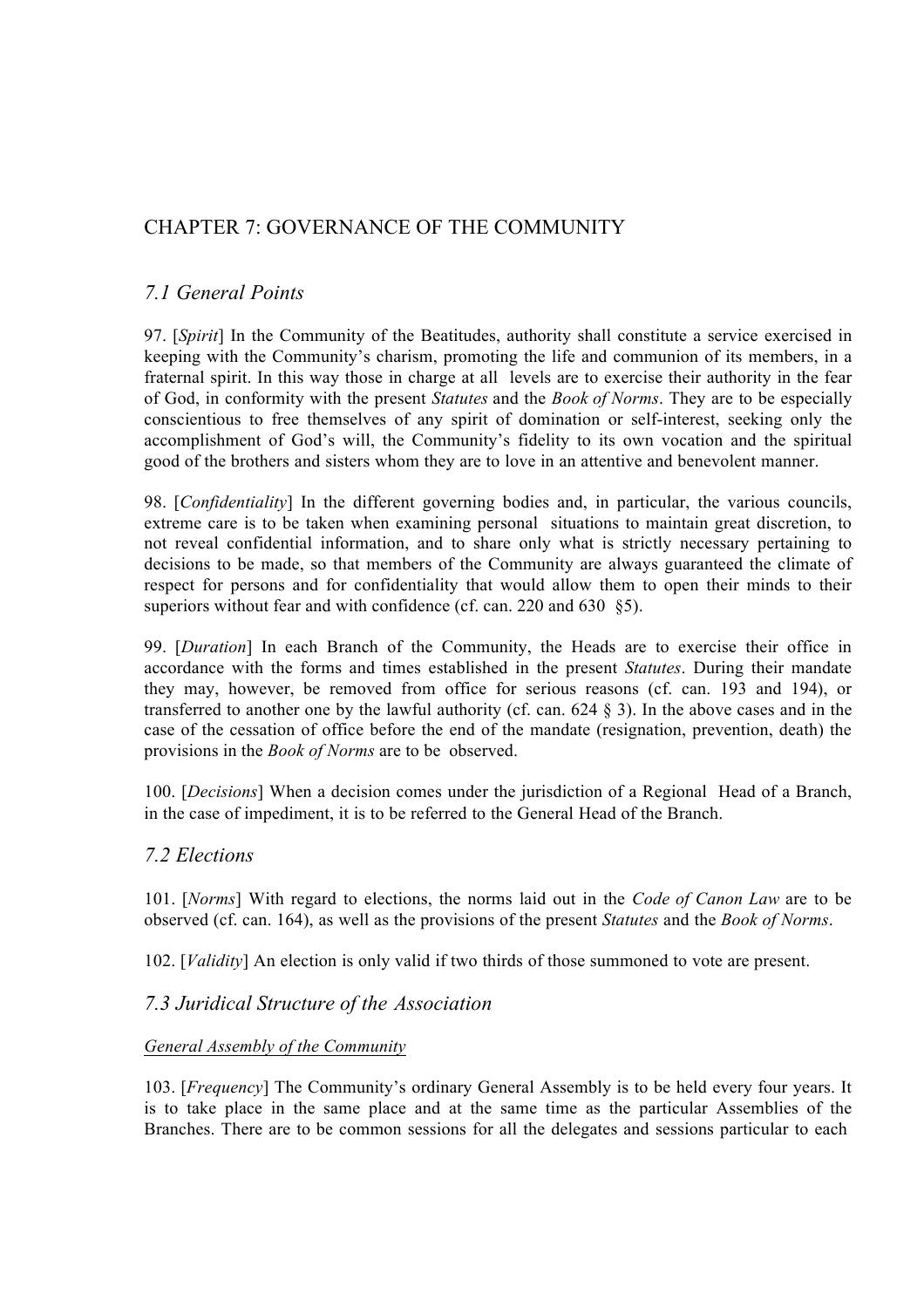#### Branch.

104. [*Consultation prior to the General Assembly in Preparation for Elections*] Before the General Assembly there is to be a consultation of the committed members of the Community (Branches of consecrated life and Lay Branch) regarding those persons suitable for election as President. Within each Branch there is also to be a consultation regarding those persons suitable for election as Head of the Branch or as council members. These consultations are to take place in keeping with the provisions in the *Book of Norms*. The result of these consultations is to be given to the Archbishop of Toulouse, who is to communicate to the Assembly what he considers to be useful to assist it in its choices.

105. [*Composition*] The General Assembly is to be composed of:

- *ex officio* members: the outgoing President and the outgoing members of the Plenary General Council;
- the delegates elected by the Branches;
- experts or invited members, without voting rights.

106. [*Number of Elected Delegates*] The number of elected delegates and their allocation by Branch shall be fixed by the President with the consent of the Plenary General Council and that of the Archbishop of Toulouse, in accordance with the principles established by the previous General Assembly. The proportion of elected delegates must be at least equal to two-thirds of the total number of members.

107. [*Competence*] It belongs to the General Assembly to:

- elect the President;
- give its consent to the President's proposition for the institution of the General Assistant;
- deal with matters of greater importance that concern the whole Community;
- evaluate the life of the Community and define future orientations:
- approve the *General Norms* and issue rules binding upon the whole Community;
- establish the principles that are to determine the number and the allocation of elected delegates at the following General Assembly;
- introduce changes into the *Statutes*, an act which requires a two-third majority and the subsequent approval of the Archbishop of Toulouse.

108. [*Consultative Vote of the Lay Members*] The members of the Lay Branch have a consultative vote and the right to speak regarding all the decisions of the Assembly that concern the Community of the Beatitudes, except those concerning the internal matters of one or the other of the Branches of consecrated life. They have an active voice in the matters that specifically concern their Branch.

109. [*Agenda*] The General Assembly's agenda is to be fixed by the President, with the consent of the Plenary General Council. The agenda is to make provision, amongst other things, for plenary sessions and also particular sessions for the members of the different Branches.

110. [*Presidence*] Until the election of the President, the General Assembly is to be presided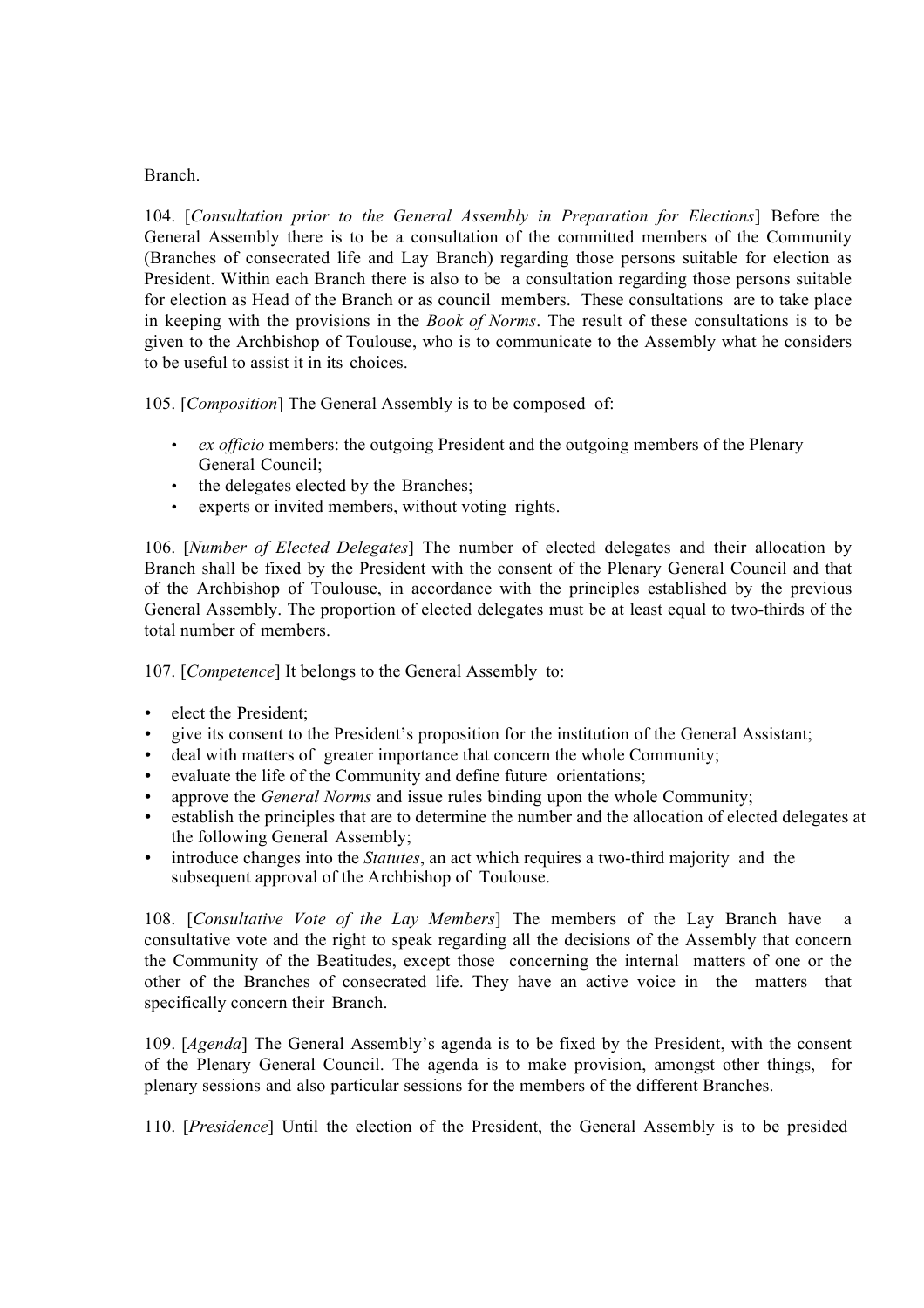over by the Archbishop of Toulouse or his delegate.

111. [*Mandate*] The President is elected for a mandate of four years, which may be renewed once. To be postulated, he or she must obtain a two-thirds majority in the first ballot (cf. can. 181 §1).

112. [*Qualities*] The President is to be a member of one of the Branches of consecrated life, perpetually professed for at least five years and at least thirty-five years old; the one chosen is to be one endowed with wisdom and the spirit of communion required to exercise this responsibility.

113. [*Extraordinary Assembly*] The President, with the consent of the Plenary General Council and the Archbishop of Toulouse, may call an Extraordinary General Assembly to deal with important matters that concern the Community as a whole. He or she is to set the agenda and the number of delegates by Branch, with the consent of the Plenary General Council.

• *The President and the General Council*

114. [*Function of the President*] The President, assisted by the General Council, governs the Community as a whole, in accordance with the present *General Statutes* and the *Statutes of the Lay Branch*. He or she is the guarantor of its unity, of the communion between the Branches, and of its fidelity to its charism and mission. He or she is to see to its integration into the Church, its spiritual and apostolic dynamism, and its healthy administrative and economic management. In a spirit of collegiality and the common seeking of the will of God, the President is to work in close cooperation with the General Superiors of the Branches, while respecting their rightful autonomy.

115. [*Designation of the President*] In the spirit of communion, the designation of President are as follows:

Convene the General Council, restricted, ordinary and at large, set the agenda and preside.

- Convene the General Assembly, ordinary and extraordinary, set the agenda and its composition, in accordance to the disposition present in the *General Statues*.
- To accept all the decrees and decisions that come back, in accordance with the indicaitons of the current General Statued, the Statues of the lay branch and the Book of Norms.
- To approve or confirm the decrees and decisions that the general superios of the branch, in accordance to the indications of the current General Statues, the Statues of the lay branch and the Book of Norms.
- Convene, when it is deemed appropriate, a director of the branch with the council.
- To name people to work at the service of the Presidency and the general house, with the consent of the director of the branches and those persons to whom it pertains.
- To accompany the different realities of the alliance of the Community.
- To represent the Community before the ecclesial and civil authorities.

116. [In case of disagreement] In case of disagreement with a drecree or a decision of the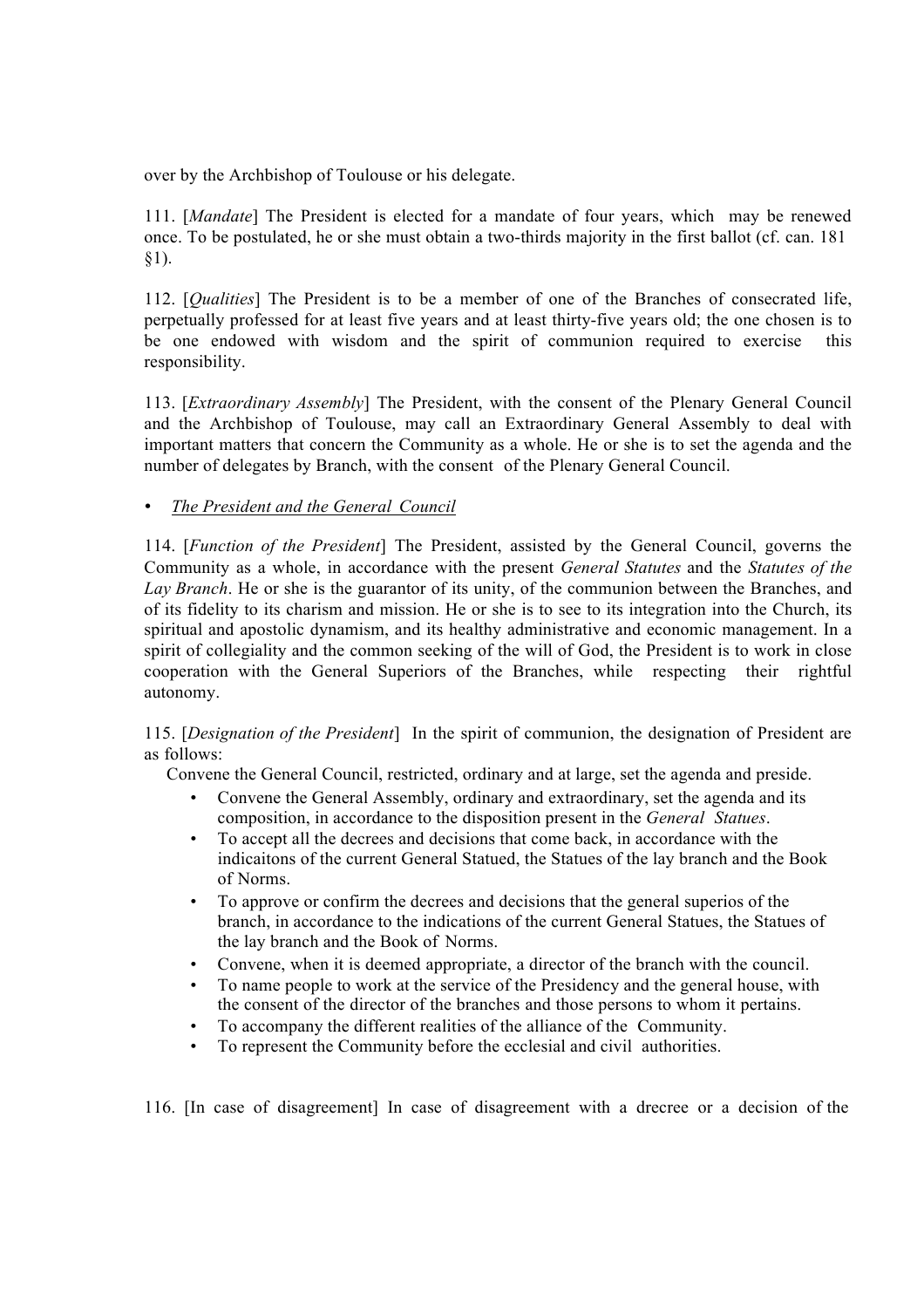director of one of the branches, for serious reasons believed to infringe the communion of the Community or the equilibrium of a house, whereas personal dialogue has not brought about results, the President will bring the difficulty to the restricted general Council, so that the director to whom it concerns can amend the decree or decision in an appropiate manner. If the judgement remains inadequate, the President can, after having consulted witht eh members of the ordinary Council general, decide to repeal.

117. [*The General Assistant*] The General Assistant is chosen from the consecrated branch, not being the President, is institted with the consent of the General Assembly. He or she is to assist the President in the governance of the Community, stand in for them should they no longer be able to fulfill their office, and assure the interim in the case of resignation, which is to be presented to the Archbishop of Toulouse and accepted by him (cf. can. 189).

118. [*Ordinary General Council*] The ordinary General Council is composed of:

- the General Assistant;
- the General Superiors and the General Assistants of the Branches of consecrated life;
- the Moderator and the General Assistant of the Lay Branch;
- the General Finance Officer and the General Secretary, who have no voting rights within the Council.

119. [*Lay Vote*] The lay members are to have:

- a consultative voice and the right to speak in all matters concerning the Community of the Beatitudes as a whole;
- an active voice in matters specifically concerning the Lay Branch: organization of the Branch, opening and closing of lay Households and Fraternities, formation of lay members and works proper to the Branch.

120. [*Plenary General Council*] At least once a year the President is to convene the Plenary General Council which, apart from the ordinary General Council, includes all the General Council members of the Branches, in order to consider the Community in its entirety and to share about the life of the Branches.

121. [*Select General Council*] If the President judges it to be useful, he or she may also call together the select General Council with only the General Heads of each Branch of the Community.

122. [*Consent of the Ordinary Council for a decision*] The President requires the consent of the ordinary General Council for the following decisions:

- to open or close a Community House;
- to approve formation programs (cf. supra, art. 59)
- to facilitate a Community House to receive candidates for a year of common formation) (cf. supra, art. 66)
- to nominate a director of formation; (cf. supra, art. 60)
- to nominate a local responsible for common formation (cf. supra, art. 61)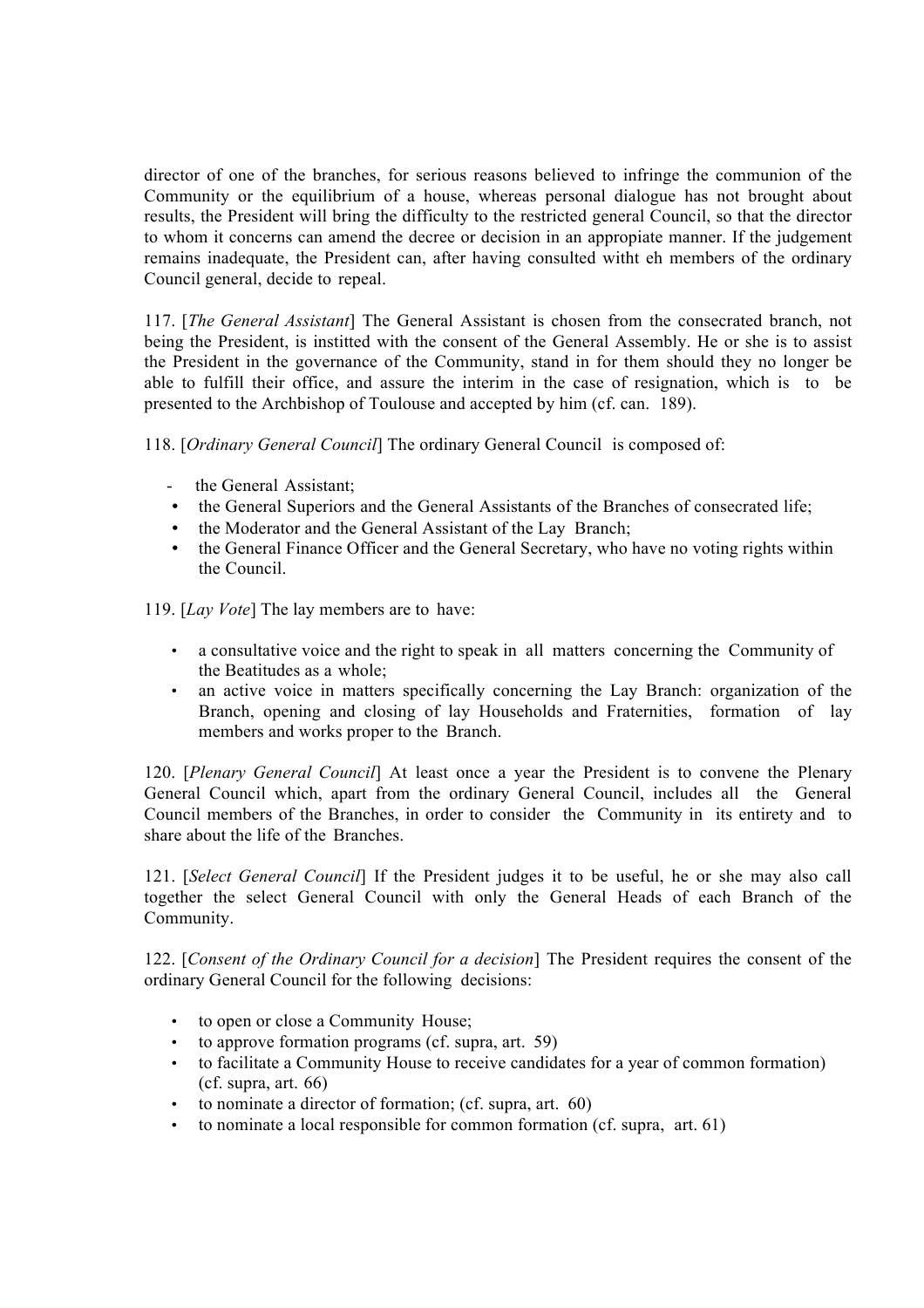- to nominate the Coordinator of a Community House; (cf. infra, art. 186)
- to entrust a mission to an autonomous house or to a fraternity of the lay branch (cf. LS, art. 65)
- to define the budget of the General Government and decisions concerning expenses extraneous to the budget;
- for extraordinary economic administrative acts specified in the *Book of Norms*, particularly the alienation of part of the Community's patrimony;
- to solicit a contribution from all the Houses;
- to decide which activities are to be common to the whole Community;
- to call an extraordinary General Assembly and fix its agenda; (cf. *supra*, art. 113);
- to fix the number of delegates for the following General Assembly and their allocation by Branch, in accordance with the principles established by the previous General Assembly (cf. *supra*, art. 115).

123. [*Consent of the Ordinary General Council for an Approval*] The President requires the consent of the ordinary General Council to approve the following decisions:

- to open or close a Branch House; (cf. *infra*, art. 134 and 160, *LS*, art 49)
- to open or close a House of Formation of a Branch. (cf. *supra*, art. 134 and 160)

124. [*General Secretary*] The General Secretary is nominated by the President with the consent of the ordinary General Council. He aids the President and his Council members according to the specific instructions that will be received. The general secretar oversees the implementation of decisions that have been made; he keeps on file the documents that concern the government of the Community; he is an *ex officio* member of the General Council without the right to vote.

125. [*General Finance Officer*] The General Finance Officer is nominated by the President with the consent of the ordinary General Council. It belongs to him or her, in accordance with the provisions given in chapter eight and those contained in the *Book of Norms*:

- to administer the Community's goods and prepare the annual financial report;
- to request a report on the economic state of the Branches and to refer these to the presidency;
- to give a report to the presidency regularly, or at its request, on the economic state of the Community;
- to give a report on the economic state of the Community during the General Assembly;
- to draw up rules concerning the administrative situation of the members and to propose these to the President and the General Council.

126. [*Ecclesiastical Assistant*] It belongs to the Archbishop of Toulouse to appoint an Ecclesiastical Assistant, after hearing the President and the General Council of the Community (cf. can. 317 § 1).

## *7.4 Juridical Structure of Each Branch of Consecrated Members*

## *7.4.1 Governance of the Brothers' Branch of Consecrated Life*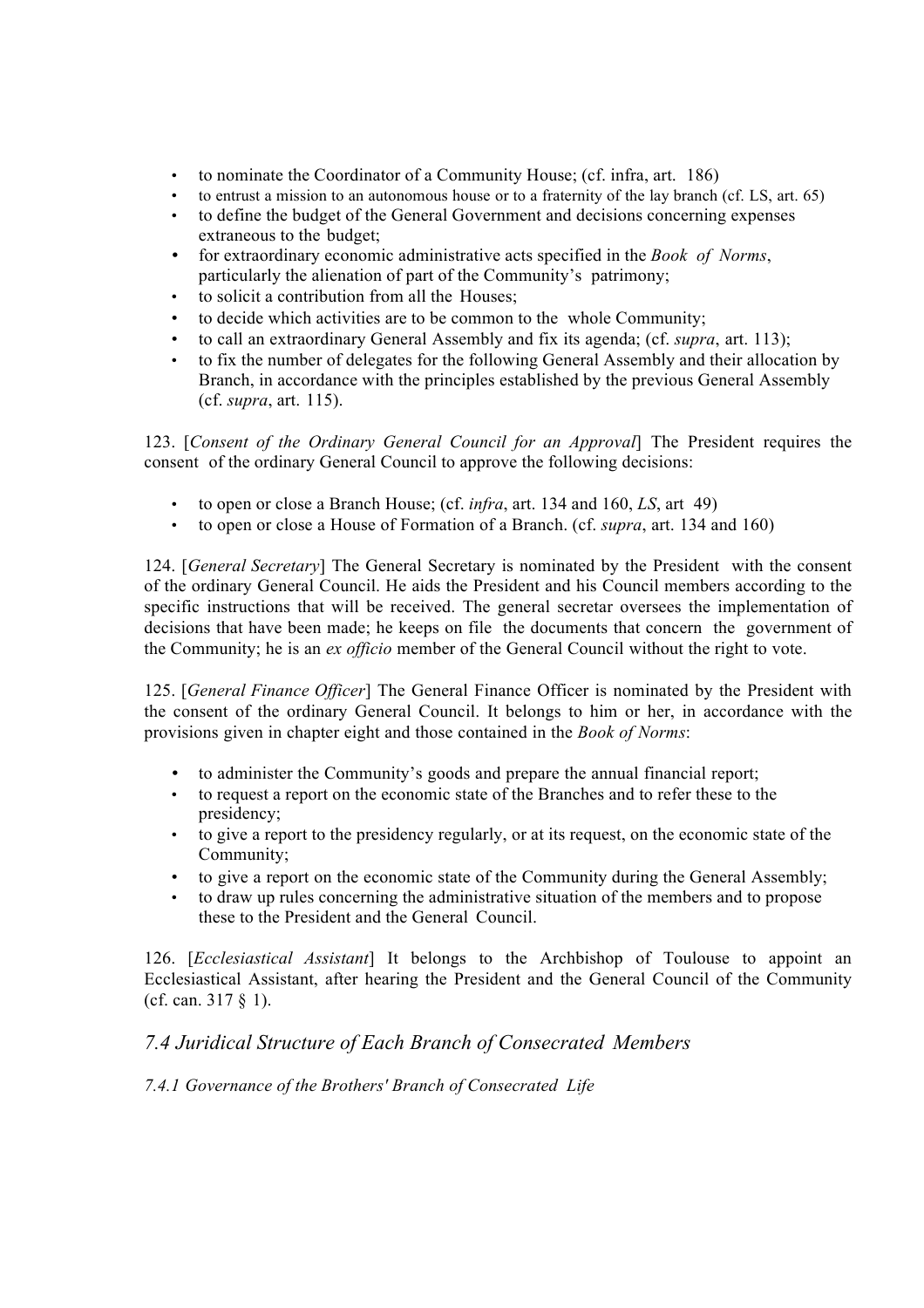## *The Particular Assembly of the Brothers' Branch and the General Governance of the Branch*

127. [*Particular Assembly*] The ordinary Particular Assembly of the Brothers' Branch is to gather every four years at the same time as the General Assembly of the Community; it is attributed with the following:

- to elect the General Superior of the Branch and the Branch Council;
- to deal with matters of greater importance concerning the Branch;
- to evaluate the life of the Branch and its orientations for the future, as well as the application of these orientations and the general norms adopted by the General Assembly;
- to approve the *Book of Norms* of the Brothers' Branch;
- to give directives for the formation of priests;
- to fix the number of Branch Council members.

128. [*Composition*] The members of the particular Assembly of the Branch are those of the General Assembly of the Community belonging to the Branch (cf. *supra* art. 105), to which are added:

- the members of the Branch General Council;
- the Regional Superiors and the Finance Officer of the Branch who are *ex officio* members;
- those delegates elected to participate only in the Particular Assembly, the total number of elected members being at least equal to two-thirds of the members of the Particular Assembly;
- experts or invited members without voting rights.

129. [*Agenda and Number of Delegates*] The agenda and the number of delegates is fixed by the General Superior of the Branch with the consent of the Branch Council and the approval of the President.

#### *General Government of the Branch*

130. [*General Superior*] The General Superior of the Brothers' Branch must be a priest, perpetually professed for at least five years and at least thirty-five years old. The President presides over the election of the General Superior and his Council members. The procedure for this election is the same as that relating to the President (cf. norms contained in the *Book of Norms*). His mandate is for a period of four years and may be renewed once. To be postulated, he must obtain two-thirds of the vote in the first ballot (cf. can. 181 § 1).

131. [*General Assistant*] The General Superior of the Branch is to nominate one of his Council members as General Assistant. His role is to assist the Superior, to stand in for him when necessary, and to sit with him at the Community's General Council.

132. [Links with the general government] The General Superior of the branch forms part of the general government of the Community as a member of the general council. The General Superior works in close collaboration with the President and oversees the execution of the decisions of the general council in the branch. The General Superior is to consult the President, before all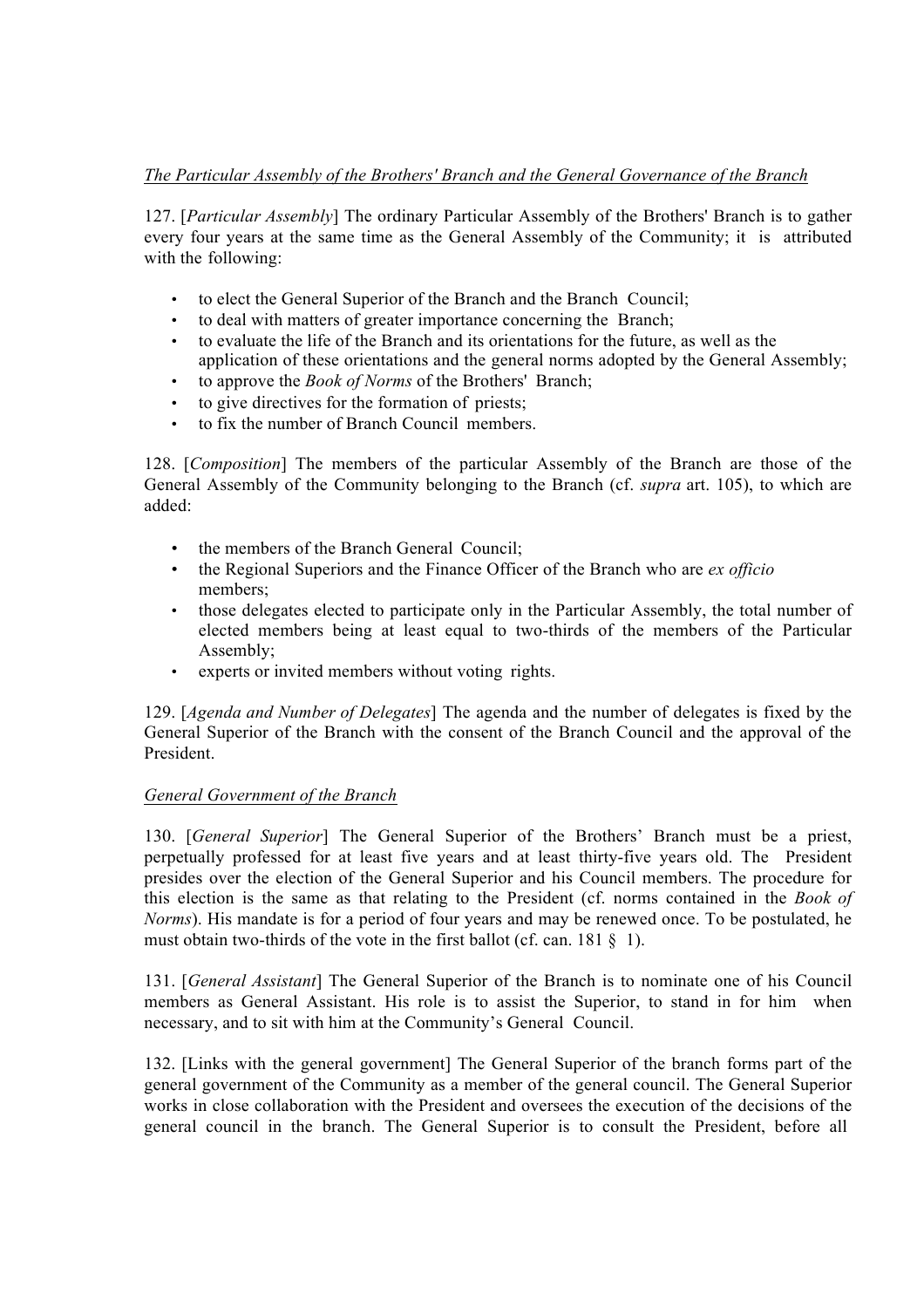decisions that could possibly have significant repercussions on the other branches or on the life of a community house.

133. [*Competences*] Besides those things mentioned elsewhere in the present *Statutes*, the attributions of the General Superior of the Brothers' Branch are as follows:

- to foster the unity and dynamism of the Brothers' Branch, the promotion of the brothers' consecrated life and the priestly ministry;
- to foster communion with the other Branches of the Community and with the General Presidential Governance of the Community;
- to communicate to the President all important decisions of the branch that the President has not approved or confirmed, in particular those concerning the placement of people;
- to foster the healthy administrative and economic management of the Brothers' Branch;
- to visit, where possible, the Houses and Regions of his Branch, especially the Houses of Formation;
- to maintain contact with the ecclesiastical authorities with regard to ordained ministers;

134. [*Consent of the Branch Council and approval of the president in the general council]*  The Superior General needs the consent of its approval council and the of the president in the general council for decisions concerning:

- opening or closing of a house of brothers;
- opening or closing of a formation house of the branch.

135. [*Consent of the Branch Council and approval of the President]* the General Superior needs the consent of its council and the approval of the president in decisions concerning:

- creation of regions;
- nomination of responsibles for formation (cf. supra, art. 61) and master of novices (cf. supra, art. 76)
- The erection, suppresion and tranfer of a novice house (cf. supra, art. 75)

136. [*Consent of the Branch's Council and confirmation of the President]* The General Superior needs the consent of the Council and the confirmation of the President for decisions concerning:

- Admission of a brother to perpetual profession
- Nomination of the regional director
- Presentation to the Bishop of Toulouse for a candidate for orders
- Authorization for a brother to enter a doctorate cycle
- Indult of exclaustration for a brother

137. [*Consent of the Branch's Council*] The General Superior needs the consent of the council for decisions concerning:

- nomination of the local responsibles for a house of brothers;
- the writing of comissioning letters for the brothers and deacons;
- permission for the deployment of goods of the members of the branch (cf. supra, art 18);
- permission for a prolonged absence (cf. supra, art. 24)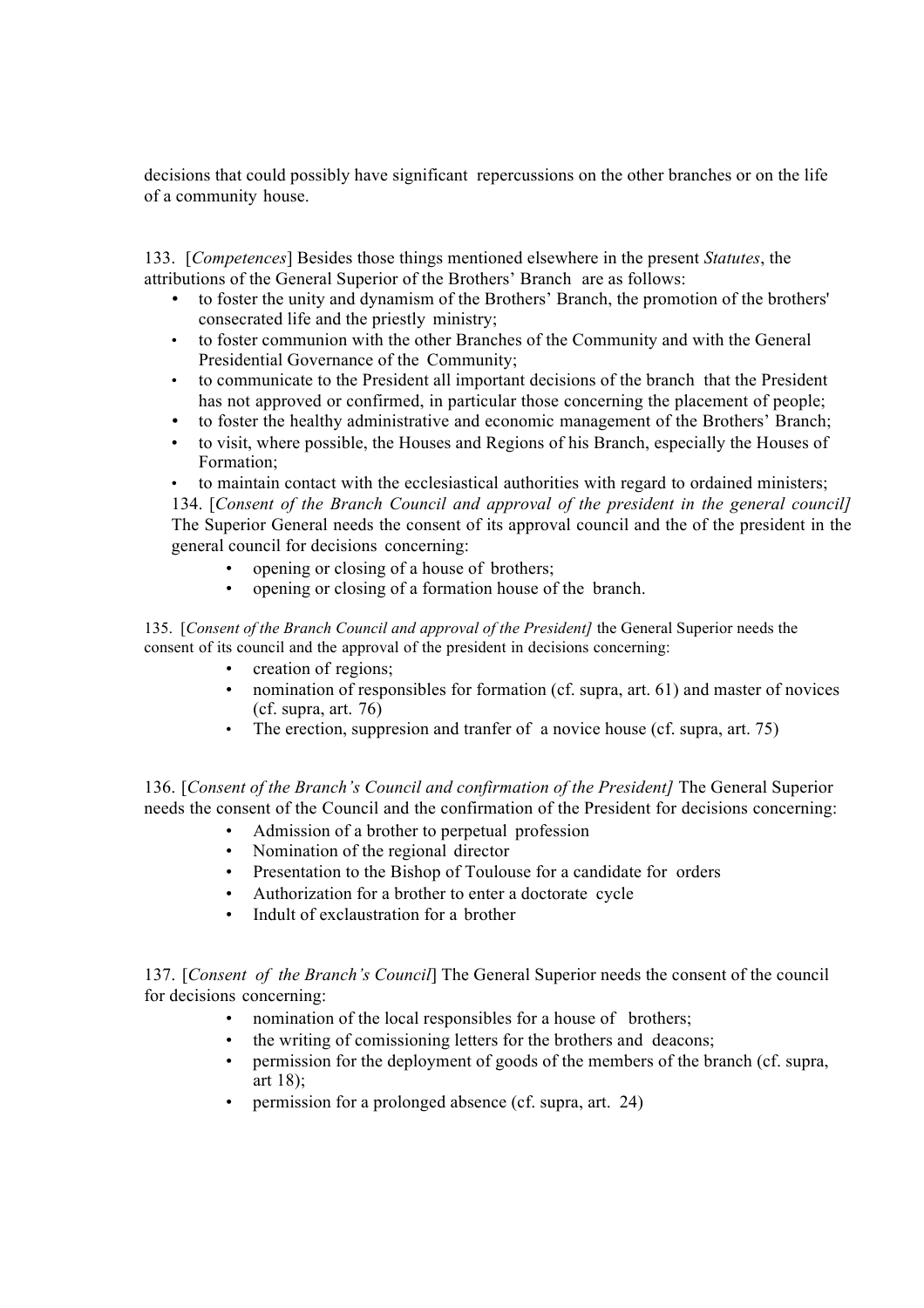138. [C*ouncil Members*] There are to be at least three Council members, who are elected by the Particular Assembly of the Branch for a period of four years, which may be renewed. If possible, one of the Council members is to be a brother who is not a priest. There is also to be a General Finance Officer of the Branch, without voting rights.

139. [*Extended Council*] At least once a year, the General Superior of the Branch is to convene the "Extended Council," composed of the General Council of the Branch and the Regional Superiors, in order to gain an overall picture of the Brothers' Branch and to reflect together upon the life of the Branch.

140. [*Secretary of the Brothers' Branch*] The Secretary of the Brothers' Branch is nominated by the General Superior with the consent of the Branch Council. He acts as clerk, keeps the documents concerning the governance of the Branch, and follows up on the implementation of the decisions reached; he assists the General Superior of the Branch and his Council members in accordance with the particular instructions that will be received.

141. [*Finance Officer of the Brothers' Branch*] The Finance Officer of the Brothers' Branch is nominated by the General Superior with the consent of the Branch Council. In keeping with the provisions in Chapter 8, and those of the *Book of Norms*, the following belongs to him:

- to oversee the economic management of the Branch;
- to give a report regularly, or at their request, to the presidency or the General Superior of the Branch, on the economic state of the Branch;
- to give a report on the economic state of the Branch during the Particular Assembly;
- to request reports on the economic state of the Branch Houses and to refer them to the General Superior and Council of the Branch;
- to oversee the administrative situation of the members of the Branch.

#### *At the Regional Level*

142. [*Regions*] The General Superior of the Brothers' Branch, with the consent of the Branch Council and the approval of the President, may create "Regions" that group together a certain number of Houses of the Branch.

143. [*Nomination and mandate of the Regional Superior*] The General Superior, with the consent of the Branch Council and the confirmation of the President and after consultation of the brothers and priests of the Region, is to nominate a Regional Superior whose functions are defined in the Book of Norms. The mandate of a Regional Superior is for three years; it may be renewed.

144. [*Regional Council*] The Regional Superior may have the assistance of a Council whose composition and attributions are to be determined in the Book of Norms.

145. [Communion and dialogue in other instances] The Regional Superior will exercise its charge in close collaboration with the General Superior and the Council of the Branch, who with the President, the general council and, if the case deems it, the assistants of the President in charge of the accompaniment of the houses.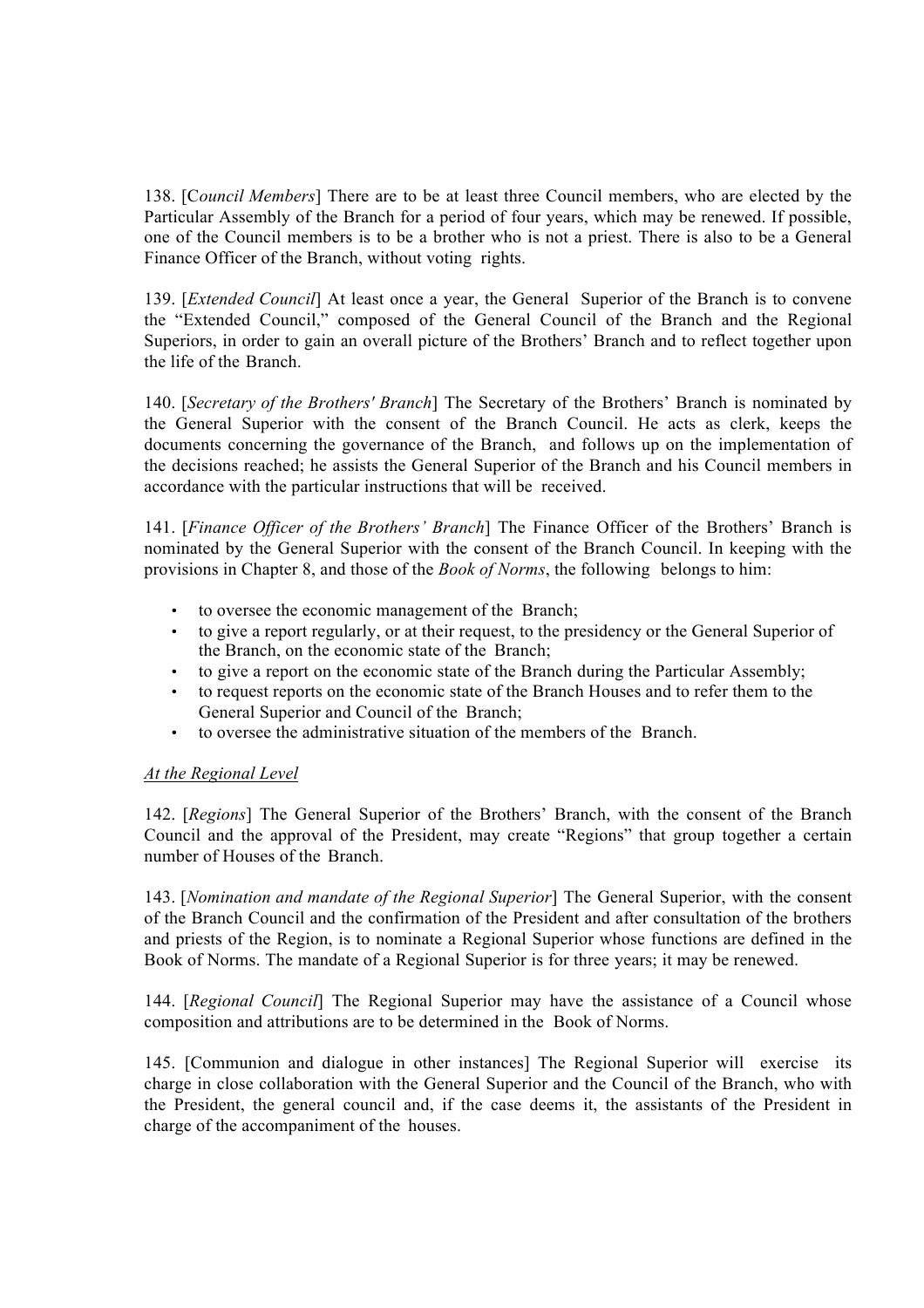In the discernment prior to decisions, the General Superior of other branches of the same geographical area as the coordinators should enter in dialogue. *At the Local Level*

146. [*House*] A House of the Brothers' Branch may be part of a Community House, or it may be autonomous.

147. [*Establishment*] The decision to establish a House of the Brothers' Branch belongs to the General Superior of the Branch, with the consent of the Branch Council and the approval of the President. It must also receive the written consent of the diocesan Bishop concerned. The Branch House's mission is to be specified in a document of foundation. At least three professed brothers or priests are required to establish a Branch House, of whom at least two are to be perpetually professed.

148. [*Local Superior*] The local Superior of a House of the Brothers' Branch is nominated by the General Superior of the Branch, with the consent of his Council, and after consultation of the Regional Superior and the members of the House. He is named for a three-year mandate, which may be renewed. This nomination is communicated in writing to the President.

149. [Autonomous House] in the case of an autonomous house, the local superior acts as the official representative of the community before the ecclesial and civil authorities, bearing all the rights and obligations as that of a coordinator of the community house. The nomination is confirmed by the President.

150. [*House Council*] In houses of seven or more professed members, a House Council of at least two professed members is to be elected by the professed members of the house. Otherwise, all the professed members are to be part of the House Council.

151. [*Fellowship*] The local Superior is to encourage all professed members to take part in a responsible and active way in the life of the local Branch. To this end he is to foster times of fellowship and sharing.

152. [*Attachment to a Branch House*] The assignment of a brother to a Branch House, as well as transfers to another Branch House, belongs to the authority of the General Superior of the Brothers' Branch.

*7.4.2 Governance of the Sisters' Branch of Consecrated Life*

#### *The Particular Assembly of the Sisters and the General Governance of the Branch*

153. [*Particular Assembly*] The ordinary Particular Assembly of the Sisters' Branch is to gather every four years at the same time as the General Assembly of the Community; it is attributed with the following:

- to elect the General Superior of the Branch and the Branch Council members;
- to deal with matters of greater importance concerning the Branch;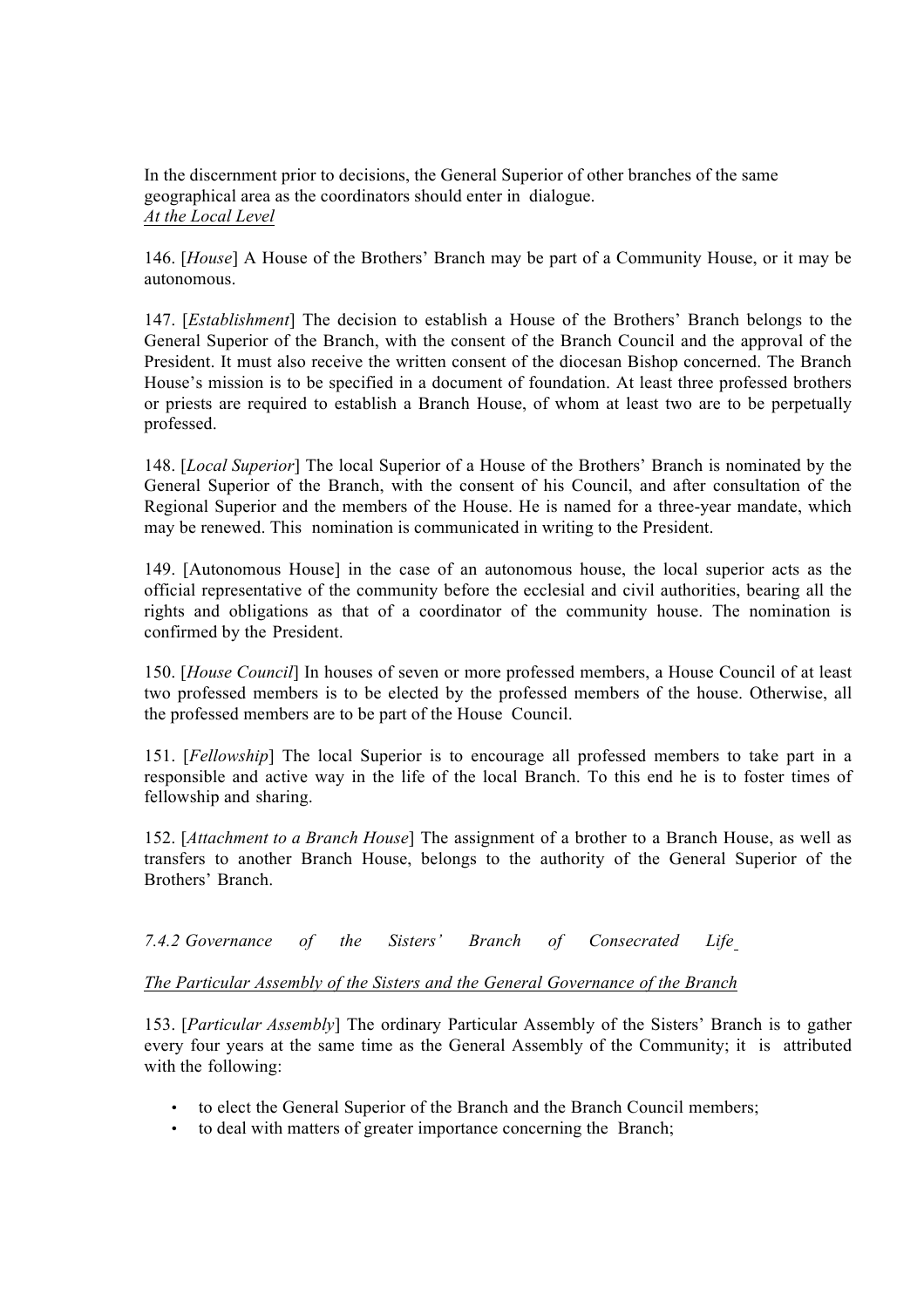- to evaluate the life of the Branch and its orientations for the future, as well as the application of the orientations and the general norms adopted by the General Assembly;
- to approve the *Book of Norms* of the Sisters' Branch;
- to fix the number of Branch Council members.

154. [*Composition*] The members of the Particular Assembly of the Branch are those of the General Assembly of the Community belonging to the Branch (cf. supra art. 105), to which are added:

- the Regional Superiors and the Finance Officer of the Branch who are *ex officio* members;
- those delegates elected to participate only in the Particular Assembly, the total number of elected members being at least equal to two-thirds of the members of the Particular Assembly;
- experts or invited members without voting rights.

155. [*Agenda and Number of Delegates*] The agenda and the number of delegates is fixed by the General Superior of the Branch with the consent of the Branch Council and the approval of the President.

#### General government of the branch

156. [*General Superior*] The General Superior of the Sisters' Branch must be a sister, perpetually professed for at least five years and at least thirty-five years old. The President presides over the election of the General Superior and her Council members. The procedure for this election is the same as those relating to the President (cf. terms contained in the *Book of Norms*). Her mandate is for a period of four years and may be renewed once. To be postulated, she must obtain twothirds of the vote in the first ballot (cf. can.  $181 \, \text{S}$ ).

157. [*General Assistant*] The General Superior of the Branch is to nominate one of her Council members as General Assistant. Her role is to assist the Superior, to stand in for her when necessary, and to sit with her at the Community's General Council.

158. [Links with the general government] The General Superior of the branch forms part of the general government of the Community as a member of the general council. The General Superior works in close collaboration with the President and oversees the execution of the decisions of the general council in the branch. The General Superior is to consult the President, before all decisions that could possibly have significant repercussions on the other branches or on the life of a community house.

159. [*Competences*] Besides those things mentioned elsewhere in the present *Statutes*, the attributions of the General Superior of the Sisters' Branch are as follows:

- to foster the unity and dynamism of the Branch, and the promotion of sisters' consecrated life;
- to foster communion with the other Branches of the Community and with the General Presidential Governance of the Community;
- to communicate to the President all important decisions of the branch that the President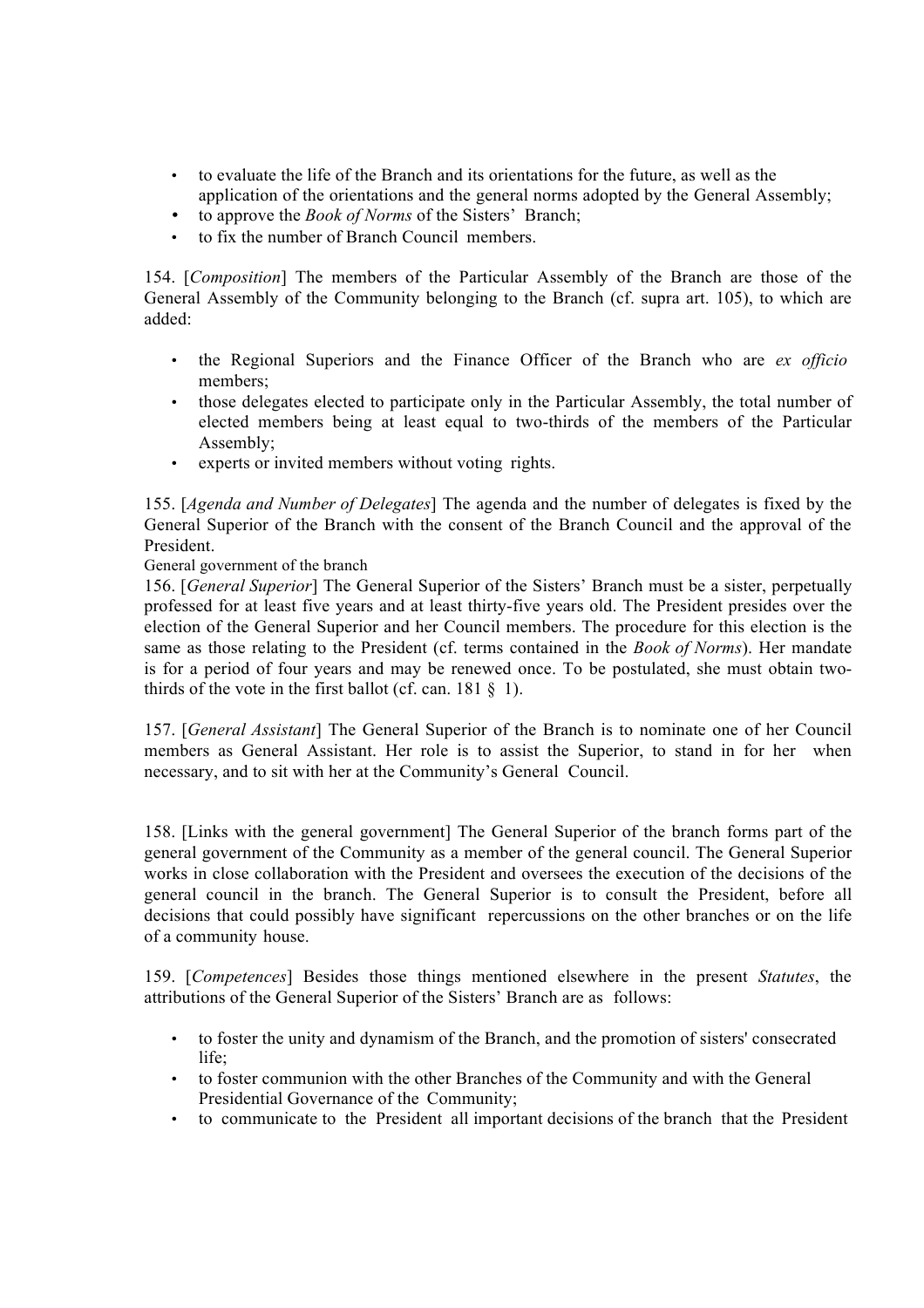has not approved or confirmed, in particular those concerning the placement of people;

- to create Regions, with the consent of her Council and the approval of the President;
- to foster the healthy administrative and economic management of the Sisters' Branch;
- to visit, where possible, the Houses and Regions of her Branch, especially the Houses of Formation.

160.[*Consent of the council of the branch and approval of the president in the general council*] There are to be at least three Council members, who shall be elected by the Particular Assembly of the Branch for a period of four years, which may be renewed. There is also to be a General Finance Officer of the Branch, without voting rights.

- Open or close houses of sisters
- Open or close a formation house of the branch

161. [*Consent of the Branch Council and approval of the President]* the General Superior needs the consent of its council and the approval of the president in decisions concerning:

- creation of regions;
- nomination of responsibles for formation (cf. supra, art. 61) and master of novices (cf. supra, art. 76)
- The erection, suppresion and tranfer of a novice house (cf. supra, art. 75)

162. [*Consent of the Branch's Council and confirmation of the President]* The General Superior needs the consent of the Council and the confirmation of the President for decisions concerning:

- Admission of a sister to perpetual profession
- Nomination of the regional director
- Authorization for a sister to enter a doctorate cycle;
- Indult of exclaustration for a sister

163. [*Consent of the Branch's Council*] The General Superior needs the consent of the council for decisions concerning:

- nomination of the local responsibles for a house of sisters;
- permission for the deployment of goods of the members of the branch (cf. supra, art 18);
- permission for a prolonged absence (cf. supra, art. 24)

164. [C*ouncil Members*] There are to be at least three Council members, who are elected by the Particular Assembly of the Branch for a period of four years, which may be renewed. If possible, one without voting rights, an a General Finance Officer of the Branch.

165. [*Extended Council*] At least once a year, the General Superior of the Branch is to convene the "Extended Council," composed of the General Council of the Branch and the Regional Superiors, in order to gain an overall picture of the Sister's Branch and to reflect together upon the life of the Branch.

166. [*Secretary of the Sisters' Branch*] The Secretary of the Sisters' Branch is nominated by the General Superior with the consent of the Branch Council. She acts as clerk, keeps the documents concerning the governance of the Branch, and follows up on the implementation of the decisions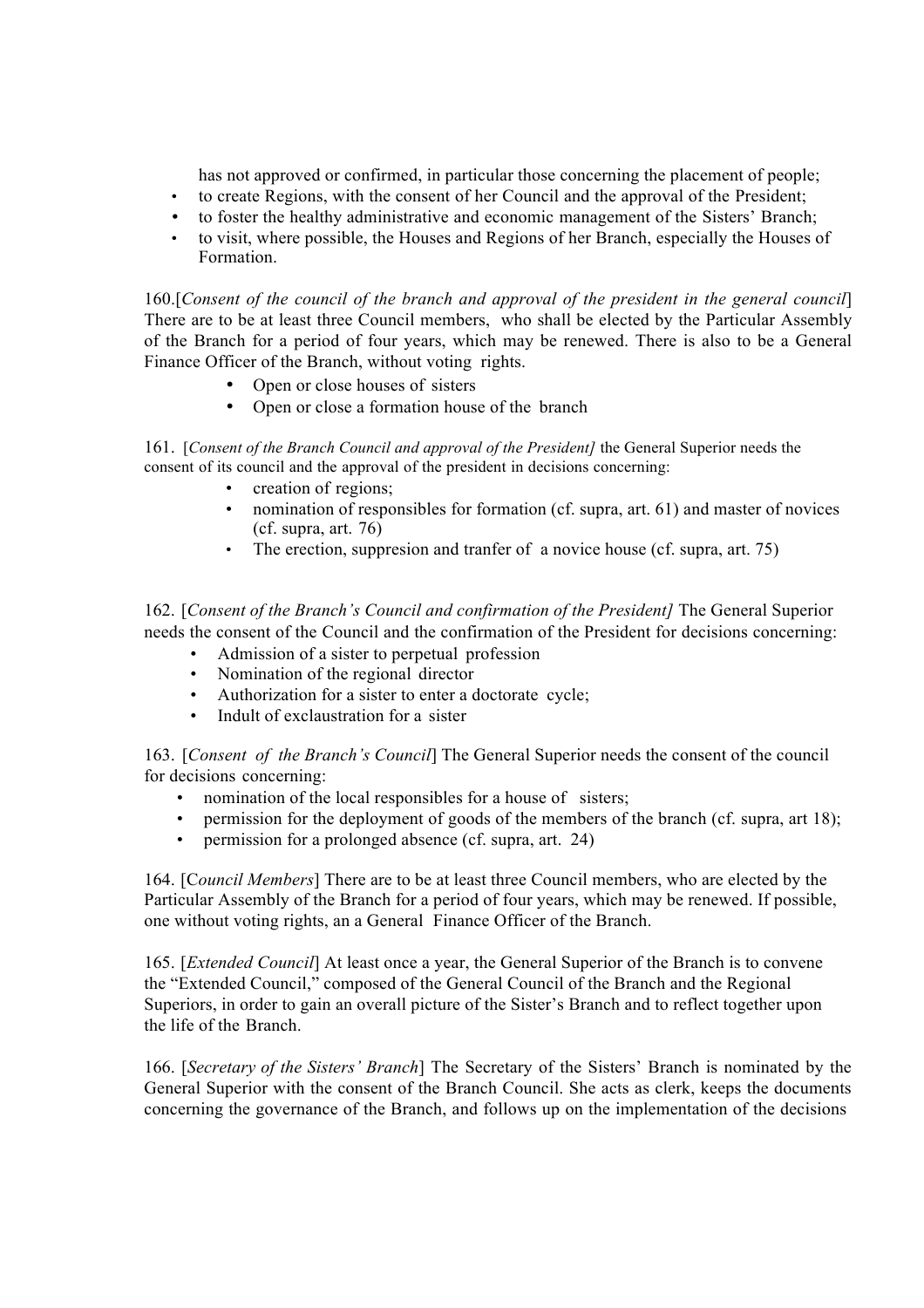reached; she assists the General Superior of the Branch and her Council members in accordance with the particular instructions that will be received.

167. [*Finance Officer of the Sisters' Branch*] The Finance Officer of the Sisters' Branch is nominated by the General Superior with the consent of the Branch Council. In keeping with the norms in Chapter 8 and those of the *Book of Norms*, the following belongs to her:

- to oversee the economic management of the Branch;
- to give a report regularly, or at their request, to the presidency or the General Superior of the Branch, on the economic state of the Branch;
- to give a report on the economic state of the Branch during the Particular Assembly;
- to request reports on the economic state of the Branch Houses and to refer them to the General Superior and Council of the Branch;
- to oversee the administrative situation of the members of the Branch.

#### *At the Regional Level*

168. [*Regions*] The General Superior of the Sisters' Branch, with the consent of the Branch Council and the approval of the President, may create 'Regions' that group together a certain number of Houses of the Branch.

169. [*Nomination of the Regional Superior*] The General Superior, with the consent of the Branch Council and the confirmation of the President and after consultation of the brothers and priests of the Region, is to nominate a Regional Superior whose functions are defined in the Book of Norms. The mandate of a Regional Superior is for three years; it may be renewed.

*170.* [*Regional Council*] The Regional Superior may be assisted by a Council whose composition and attributions are to be determined in the *Book of Norms.*

171. [Communion and dialogue in other instances] The Regional Superior will exercises its charge in close collaboration with the General Superior and the Council of the Branch, who with the President, the general council and, if the case deems it, the assistants of the President in charge of the accompaniment of the houses.

In the discernment prior to decisions, the General Superior of other branches of the same geographical area as the coordinators of the community houses, should enter in dialogue.

#### *At the Local Level*

172. [*House*] A House of sisters may be part of a Community House, or it may be autonomous.

173. [*Establishment*] The decision to establish a House of the Sisters' Branch belongs to the General Superior of the Branch, with the consent of the Branch Council and the approval of the President. It must also receive the written consent of the diocesan Bishop concerned. The Branch House's mission is to be specified in a document of foundation. At least three professed sisters are required to establish a Branch House, of whom at least two are to be perpetually professed.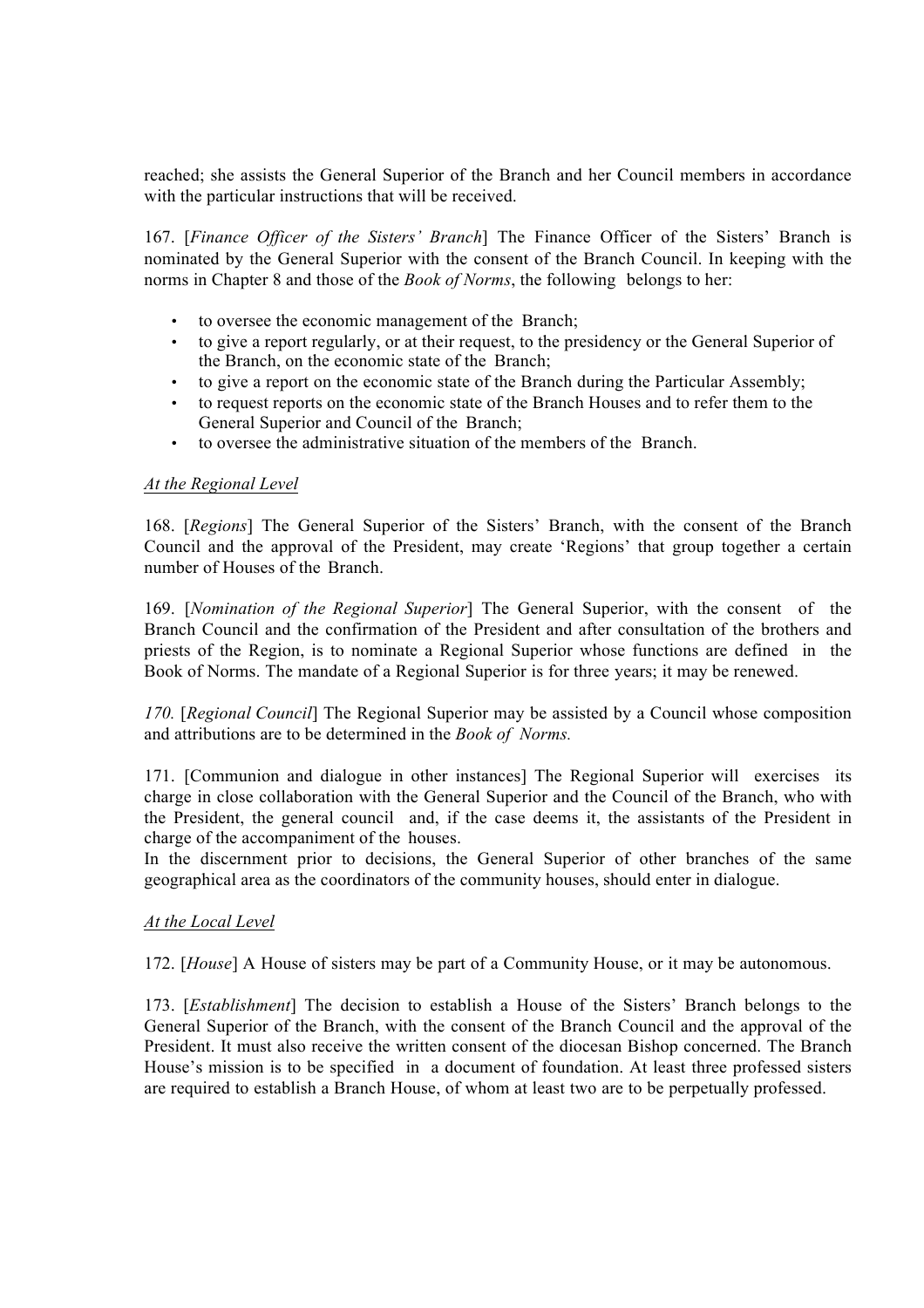174. [*Local Superior*] The local Superior of a House of the Brothers' Branch is nominated by the General Superior of the Branch, with the consent of his Council, and after consultation of the Regional Superior and the members of the House. He is named for a three-year mandate, which may be renewed. This nomination is communicated in writing to the President.

175. [Autonomous House] in the case of an autonomous house, the local superior acts as the official representative of the community before the ecclesial and civil authorities, bearing all the rights and obligations as that of a coordinator of the community house. The nomination is confirmed by the President.

176. [*House Council*] In smaller Branch Houses all the professed sisters are to be part of the House Council. In houses of seven or more professed members, a House Council of at least two persons is to be elected by the professed sisters of the Branch House.

177. [*Fellowship*] The local Superior is to encourage all professed members to take part in a responsible and active way in the life of the local Branch. To this end she is to foster times of fellowship and sharing.

178. [*Attachment to a Branch House*] The assignment of a sister to a Branch House, and transfers to another Branch House, belong to the General Superior of the Sisters' Branch.

#### *7.4.3 Community Houses*

179. [*Definition*] A Community House is made up of:

- a Branch House of brothers and a Branch House of sisters, and, whenever possible, the presence of lay associates;
- or a Branch House of consecrated members and a Household of the Lay Branch (cf. *Statutes of the Lay Branch,* art. 57);
- or a Branch House of both Branches of consecrated members and a Household of the Lay Branch.

Ideally, the three Branches should be represented whenever possible. The Community House enables the Community to manifest its special character of the diversity of the states of life (consecrated brothers and sisters, families, single laypersons…), and to develop apostolates with the collaboration of the different Branches.

180. [*Purpose*] Each Community House assumes one or several particular missions, either apostolic or charitable, which are to be approved by the President with the consent of the General Council. The Responsible Head and regional superior will guard that these changes affect the members of their branches and insure not to upset the balance between them and the apostolic activities of a house; they will be attentive and always consult the coordinator.

181. [*Charter*] Each Community House is to have its own Charter, approved by the President, in which the House's mission, organization, use of buildings, rhythm of prayer and activity, and its economic management are to be specified.

• This charter is to be approved by the President with the consent of the General Council, and is to be reviewed at least every three years, at the beginning or renewal of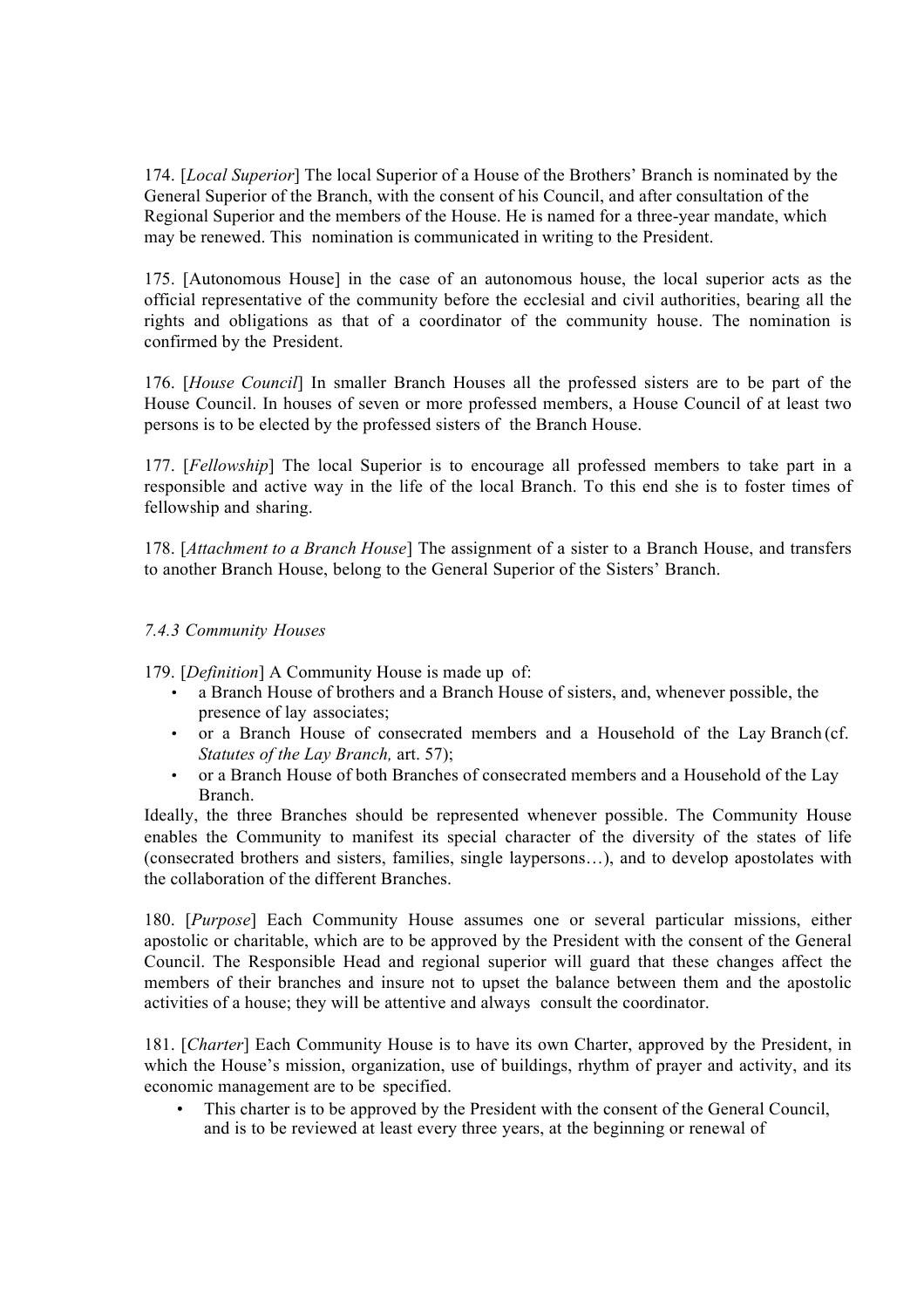the Coordinator's mandate, or whenever the President may consider it to be necessary, with the consent of the General Council.

• It must respect the legitimate autonomy of each Branch and the attributions of their Superiors.

182. [*Attachment to the Church*] A Community House may be founded only with the diocesan Bishop's written permission.

The apostolic and charitable activities of a house are accomplished in communion with the local church, under the vigilance of the diocesan bishop according to the rights of the church.

183. [*Prayer*] In each Community House, where possible, there is to be the daily celebration of the Eucharist, the Liturgy of the Hours, and the times of prayer proper to the Community, at which each person is to participate in keeping with the requirements of his or her state of life.

184. [*Areas*] In a Community House there are to be areas that are accessible to all the members of the House (chapel, meeting or work areas, library, etc.), as well as private areas for the Branches and the families, which allow each person (consecrated, families, etc.), to live out their own vocation and to have a private space at their disposal.

185. [*Authority*] The members of a Community House are answerable to the Heads of their respective Branches for that which concerns their personal life and their vocation, in accordance with the present *Statutes*. For that which concerns the life of the House and its activities, they are answerable to the Coordinator of the Community House.

186. [*Nomination and mandate of the Coordinator*] The Coordinator of a Community House is nominated by the President of the Community, with the consent of the General Council, after consultation of the professed members and the life-committed lay members of the House, for a mandate of three years, which may be renewed twice. He or she is normally to be chosen from among the perpetually professed members of one of the Branches of consecrated life.

187. [*Functions of the Coordinator*] In a spirit of communion, the attributes of the coordiantor of a community house are as follows:

- to insure the unity and fidelity to the community's charism, in particular the communion between branches,
- to guard and assure the accomplisment of the mission entrusted;
- to supervise the life and activities, in particular community prayer, fraternal times, services and apostoloates;
- to insure integration in the local church ;
- to maintain healthy administrative and economic management.

188. [Authority of the coordinator] A coodinator recognizes its true authority in the life and activity of the house, making decisions that are in accord with the council of the house, restrainin, according to the texts in vigor. In the case of a disagreement with a local, regional or superior of a branch, he will appeal to the President who will address it according to the rights.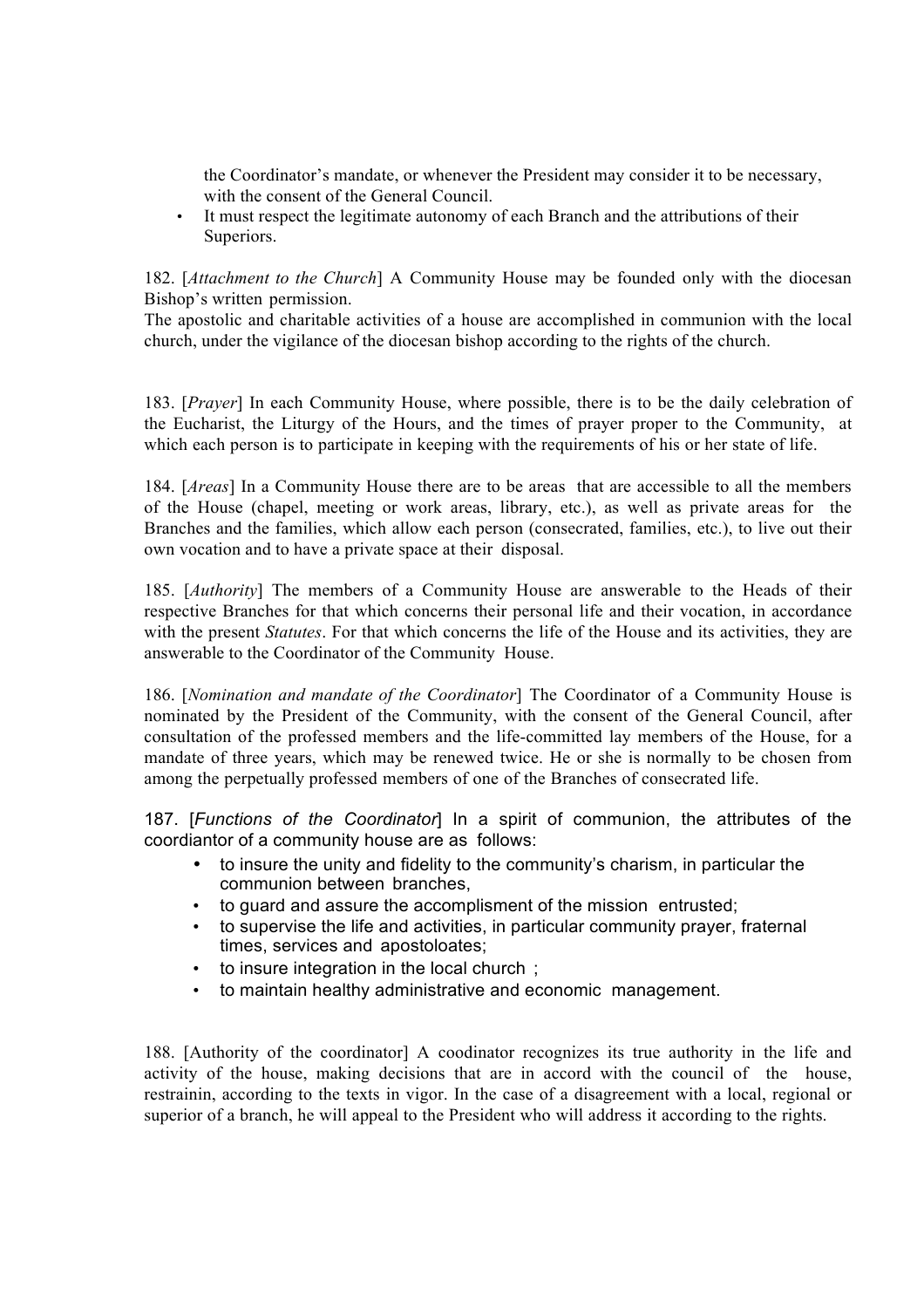189. [*Community House Council*] The Coordinator of a Community House is assisted in his or her task by a Council composed of at least three members. The Head of each Branch House or Household within the Community House is an *ex officio* member of the Council. The others are elected by the members of the House for a mandate of one year, which may be renewed, in accordance with the terms laid out in the *Book of Norms*.

For particular issues dealing with the life of a branch to a house, the coordinator can meet in a "limited council" with the local responsibles, at their initiative or when asked by a local responsible.

190. [*Meetings*] The Community House Coordinator is to periodically gather together all the perpetually professed members and the life-committed or permanent lay members of the House to involve them in the reflections and decisions concerning the life and mission of the House.

191. [*Finance Officer*] Each Community House is to have a Finance Officer, distinct from the Coordinator, who is to give a regular account of the situation of the House to the Coordinator and the Council. The Finance Officer is nominated by the Coordinator, with the consent of the Community House Council.

192. [*Economic Matters*] A yearly report of activity and an economic and financial report shall be communicated to the President as well as the General Finance Officer.

193. [*Accompaniment of the community houses*] The president, with the consent of the general council, can nominate one or several assistants in charge of insuring the ordinary accompaniment of the community houses. The documentation of this role is written in the general norms and its modalities are defined accordingly in a letter of mission.

## CHAPTER 8

## ADMINISTRATION OF TEMPORAL GOODS

194. [*Rigor*] The witness of evangelical poverty, as it has been given to us by the apostles and the first Christian community in Jerusalem, is part of our life and its apostolic fruitfulness. That is why rigor in the administration and use of temporal goods constitutes a grave duty for us and, in particular, for Heads of the Branches and for Finance Officers.

195. [*Spirit*] The administration of goods in the Community must be motivated by a spirit of responsibility and prudence, but also by trusting abandonment to Providence and a concern for the sharing of our goods with the poor, by simplicity and by evangelical poverty. Superiors and Finance Officers, as well as all the brothers and sisters, are to constantly remind themselves that they are only stewards and not the owners of the goods at their disposal, and that the sole purpose of these goods is that they be placed at the service of the Kingdom and of the poor.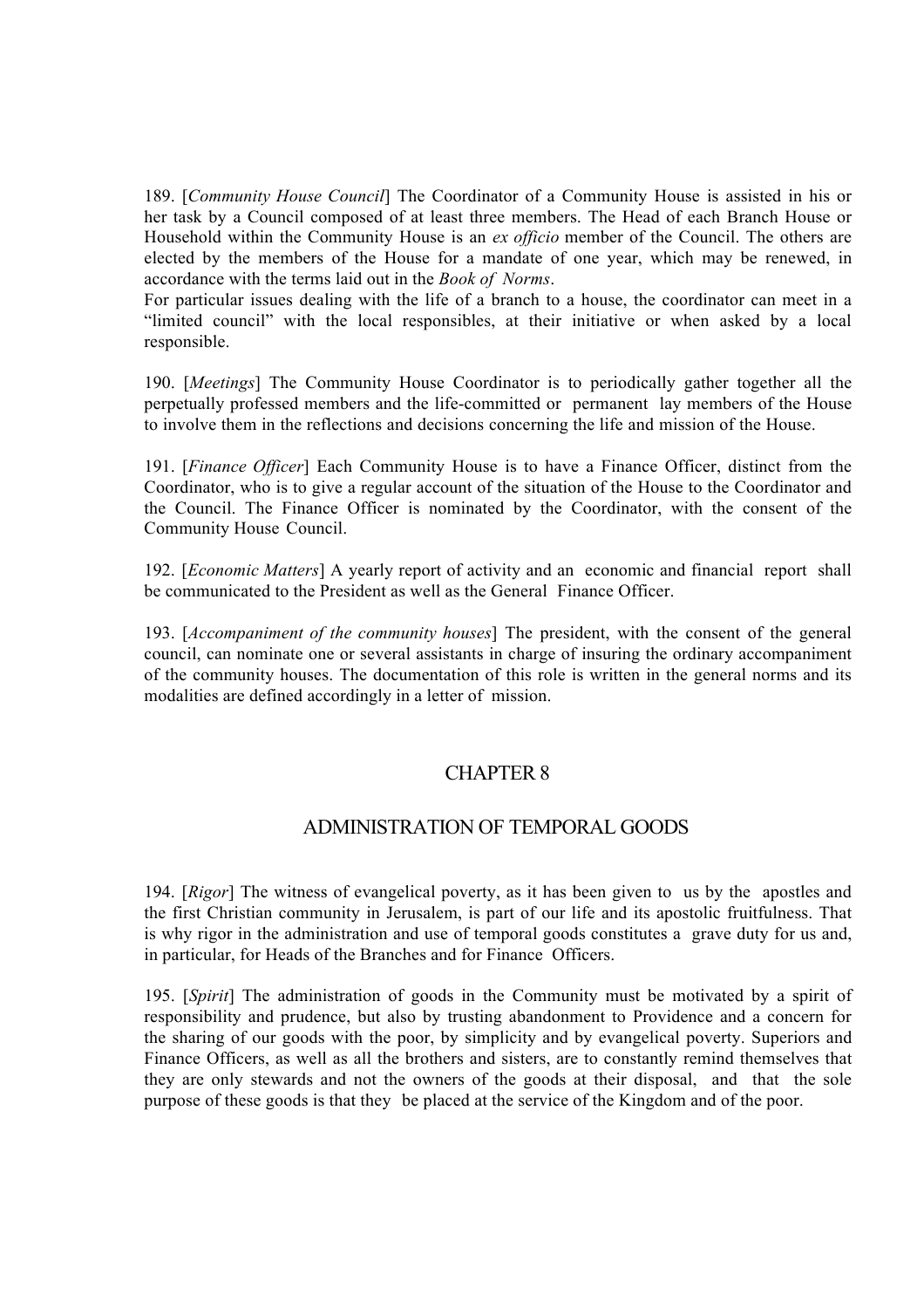196. [*Ownership of Goods*] The Community's goods do not belong to a particular Branch, but to the Community of the Beatitudes as a whole. The ordinary administration of the Community's patrimony is assured by the General Finance Officer, under the responsibility of the President and General Council and in association with the Branch Finance Officers.

197. [*Norms*] Goods belonging to the Community are ecclesiastical goods, and their administration is therefore submitted to canons 1254 to 1310. Consequently, the Community is to give a yearly account of its economic administration to the Archbishop of Toulouse (cf. can. 1287).

198. [*Juridical Capacity*] The Community has the right to acquire, administer and alienate goods in accordance with the provisions in the *Book of Norms*. This must be done with respect for its spiritual and apostolic purposes and in conformity with the civil laws of the countries where its activities are exercised. It is to be animated by a spirit of wise and healthy stewardship (cf. can. 1284), but at the same time, by trust in Providence.

199. [*Ordinary Administration*] The administration of temporal goods belongs to the authority of the Community's legitimate Branch Heads, in accordance with the present *Statutes*, but the ordinary administration is entrusted to the Finance Officers, who are to give a regular account of their administration to the Coordinator and/or respective Heads of the Branches that they are answerable to.

200. [*Extraordinary Administration*] The *Book of Norms* will define extraordinary administrative and financial actions (e.g., investments, remodeling, alienations, significant acquisitions, and the solicitations) as well as the procedures to follow. For extraordinary administrative and financial actions:

- the Coordinator needs the consent of his council, of the President, and of the General Council;
- Local and Regional Heads need the consent of their council, of their General Branch Head, and of the President and the consent of the General Council;
- the General Finance Officer needs the accord of the President and the consent of the General Council.

201. [*Finance Council*] In financial matters, the General Governance of the Community is to be assisted by a Council made up of at least two persons, as well as the General Finance Officer (cf. can. 1280). These persons are to be nominated by the President with the consent of the General Council.

202. [*Mutual Assistance*] The administration of goods and the management of financial movements in the Community must ensure that none of the three Branches of the Community be disadvantaged with regard to the others, and that each of them may have at its disposal the resources necessary to run properly. The *Book of Norms* is to set out rules in this regard and, in particular, the manner in which each Branch House and each person within a Community House is to participate in the overall budget.

203. [*Transparency*] A climate of transparency is to be maintained with regard to money and its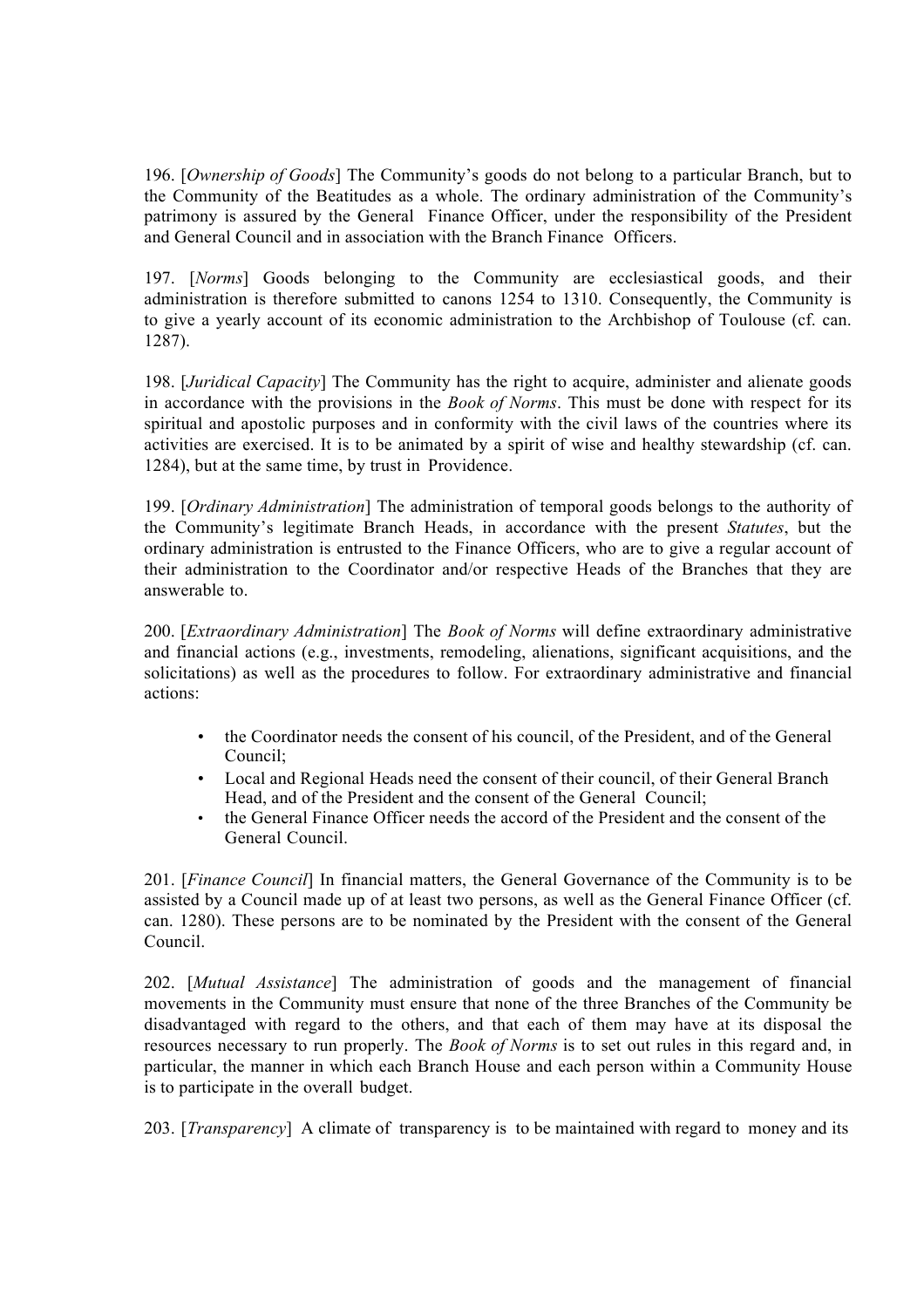use. Each person, each Branch House and each apostolic activity is to give a regular account of their budget to the Coordinator and/or Branch Head they are answerable to, in accordance with the provisions of the *General Norms.*

204. [*Social Security and Health Insurance*] Each member of the Community is to have the benefit of a health insurance and a pension, in conformity with the civil and ecclesiastical legislation of their country.

205. [*Work*] By diligence in their work, all members are to contribute so that the Community has at its disposition the resources necessary for the good of all.

206. [*Tithe*] Since the beginning of the Community, we have expressed our trust in Providence and our desire to share our goods through the principle of the tithe. That is why each Community House, each Branch House, and each person belonging to the Community is to pay a tithe of their resources, in accordance with the provisions of the *Book of Norms*. This tithe is to be used for the running costs of the governing authorities, for solidarity within the Community, as well as for assistance of those less fortunate.

207. [*Regional Funds*] The Regional Fund is under the responsibility of the Regional Head and the Regional Council and is to be administered in accordance with the provisions of the *Book of Norms*. The Regional Finance Officer is to be nominated by the Regional Superior with the consent of the Regional Council.

208. [*Local Funds*] The funds of each House are under the responsibility of the local Head and the local Council: the fixing of the budget, extraordinary acts, and transparency before the professed members. The Finance Officer is responsible for the implementation of the budget; he or she is nominated by the local Head, with the consent of the local Council.

## CHAPTER 9. SEPARATION FROM THE COMMUNITY

209. [*Separation*] If after due reflection and dialogue, a member of the Community decides to withdraw from it, they are to make their request to the General Head of one's Branch, in accordance with the provisions of *Canon Law* (cf. Can. 691) and of the particular *Book of Norms*. If the person is a cleric, the norms of universal law are to be observed with regard to excardination and incardination.

210. [*Effects*] When the General Head of a Branch, with the consent of the Branch Council and the President's confirmation, grants permission to a member to leave the Community, all the bonds, rights, and obligations deriving from incorporation cease (cf. can. 692).

211. [*Dismissal*] A member of the Association is liable to dismissal in the case of a total or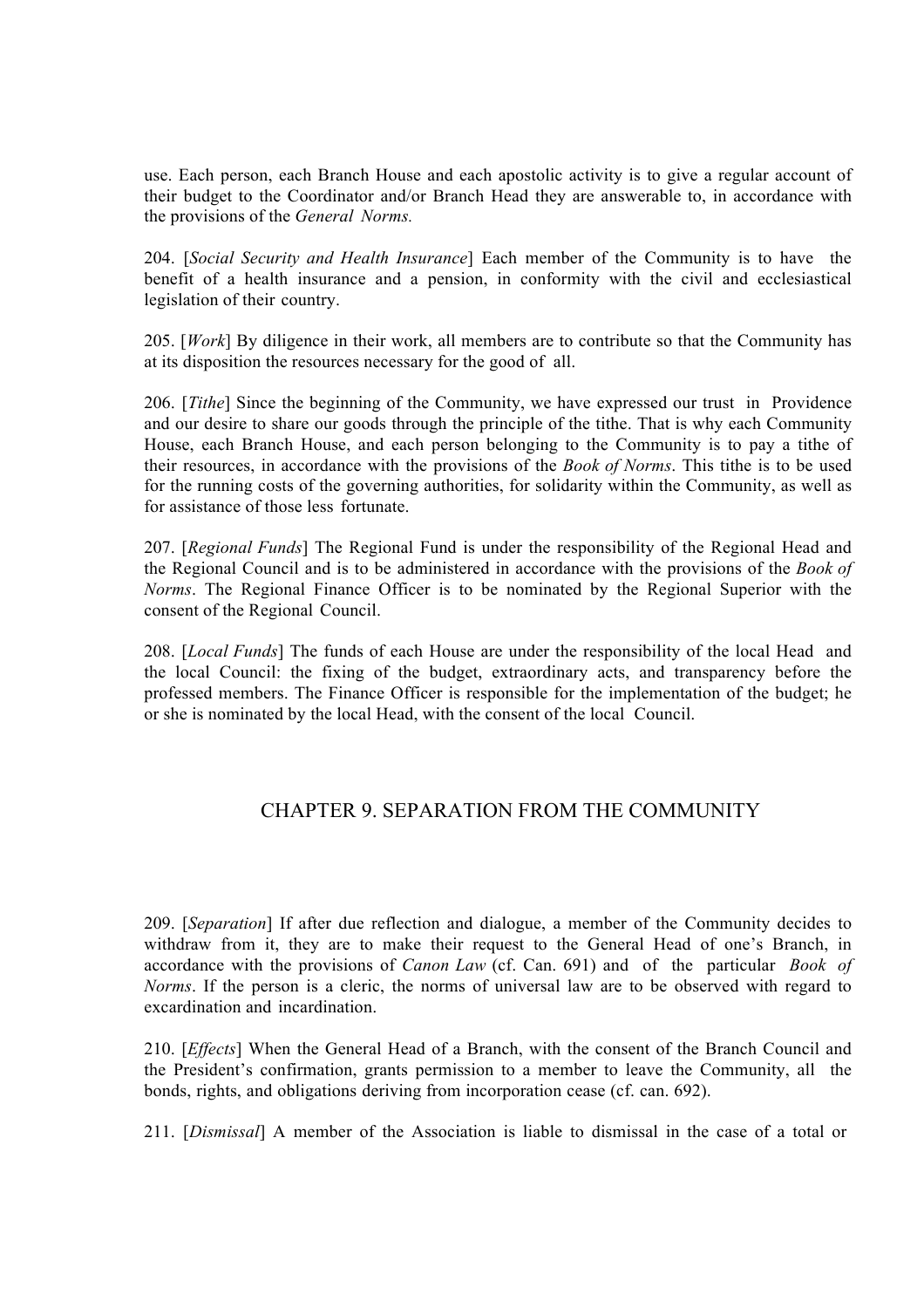partial infringement of the Church's universal law and the fundamental norms of the Community, as well as the norms proper to the Branch to which they belong, if it concerns a matter that is grave and externally imputable. In deciding upon the dismissal, the procedure indicated in canons 694-704 are to be observed by analogy, adapting them to each case.

212. [*General Principle*] The person who leaves must keep in mind that their adherence to the Community was made freely and in a conscious manner. Therefore, anyone who leaves or who is legitimately dismissed from the Community of the Beatitudes does not have the right to demand compensation for services given, or to claim back gifts made to the Community of whatever nature. Moreover, these persons are bound to return all the distinctive signs and documents of the Community that may have been entrusted to them.

213. [*Equity and Charity*] Persons who leave the Community of the Beatitudes, for whatever reason, are always to be treated with equity and evangelical charity, in accordance with the provisions of the *General Norms*, and may count on the Community's prayer.

## CHAPTER 10. OBLIGATION TO OBSERVE THE STATUTES

214. [*Rights and Obligations*] The Community of the Beatitudes is to be attentive to fully respect the rights of its members, especially all those recognized for the faithful, both consecrated and lay, in the *Code of Canon Law.* In turn, all members of the Community are to commit themselves to observing the present *Statutes* as faithfully as possible, seeking in all things the increase of an authentic communion between Branches and putting all their capacities at the service of the charism common to all, for the good of the Church and the mission that it entrusts to us.

215. [*Modifications and Interpretation*] Modifications made to the present *Statutes* by a General Assembly must be approved by the Archbishop of Toulouse. As Bishop of the principal seat of governance, the authentic interpretation of the statutory norms also belongs to him. Their practical or declaratory interpretation belongs to the President.

## CHAPTER 11. ASSOCIATE MEMBERS

216. [*Associated Members*] Certain persons may desire to have a spiritual or apostolic connection to the Community of the Beatitudes.

Several forms of commitment are possible for both laypersons and clerics. The integration of these persons is regulated by the *Book of Norms*. Through these bonds, the Community of the Beatitudes embraces everyone who wishes to share in certain aspects of its spiritual heritage.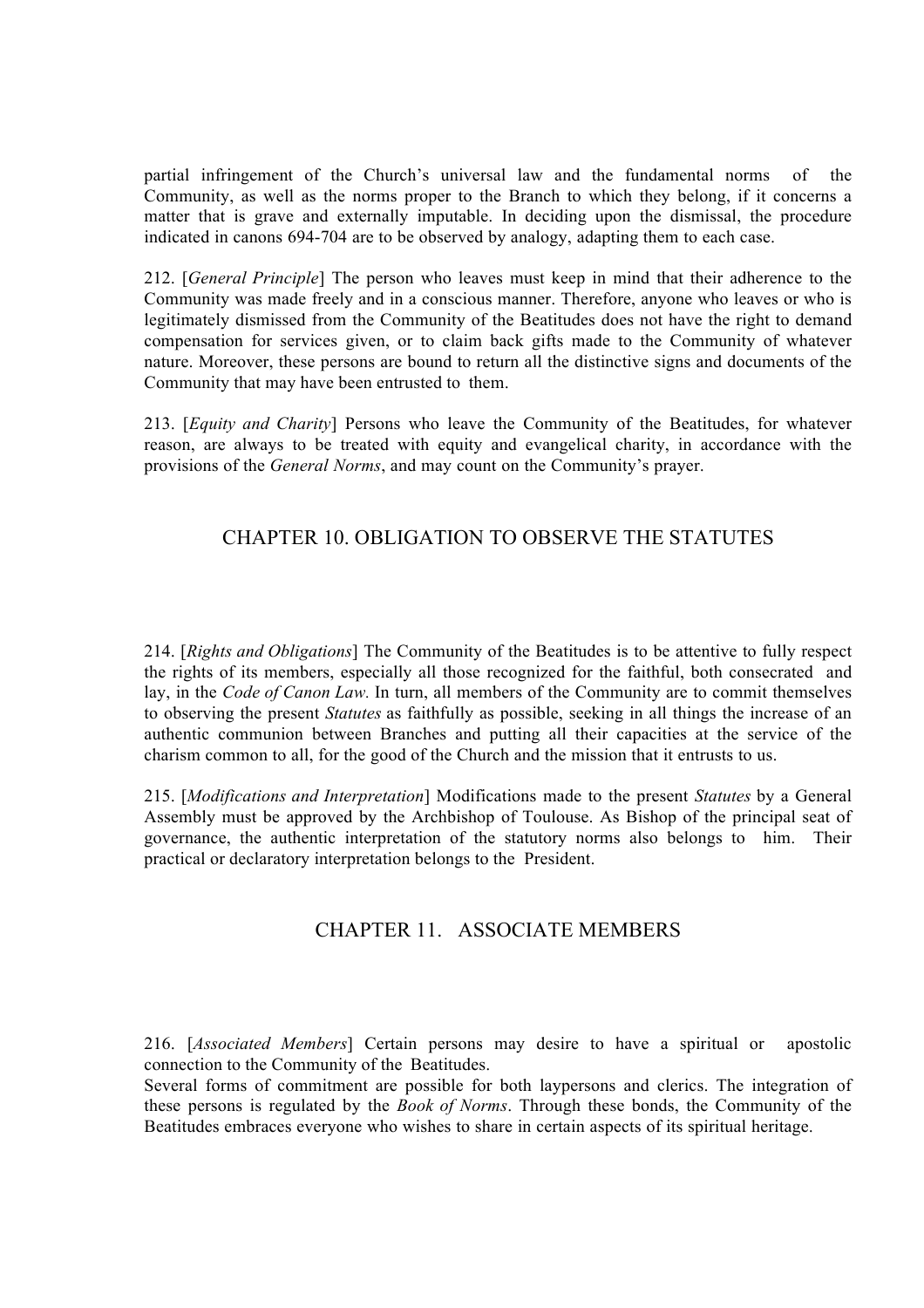*217.* [*Responsibility of the Community*] The President and General Council shall have a pastoral concern for the members of these realities. They shall exercise this care according to the modalities defined in the *Book of Norms.*

218. [*Friends of the Lamb*] The Friends of the Lamb commit themselves to living out the spirituality of the Community of the Beatitudes and to taking part in its mission, according to the indications of the Book of Norms.

219. [*Young People*] In the desire to share in the spirituality of the Community of the Beatitudes, certain young people, who walking together in various groups, associations, and activities that the Community offers, bind themselves to it more directly through a commitment contained in a specific charter that is written in the *Book of Norms*.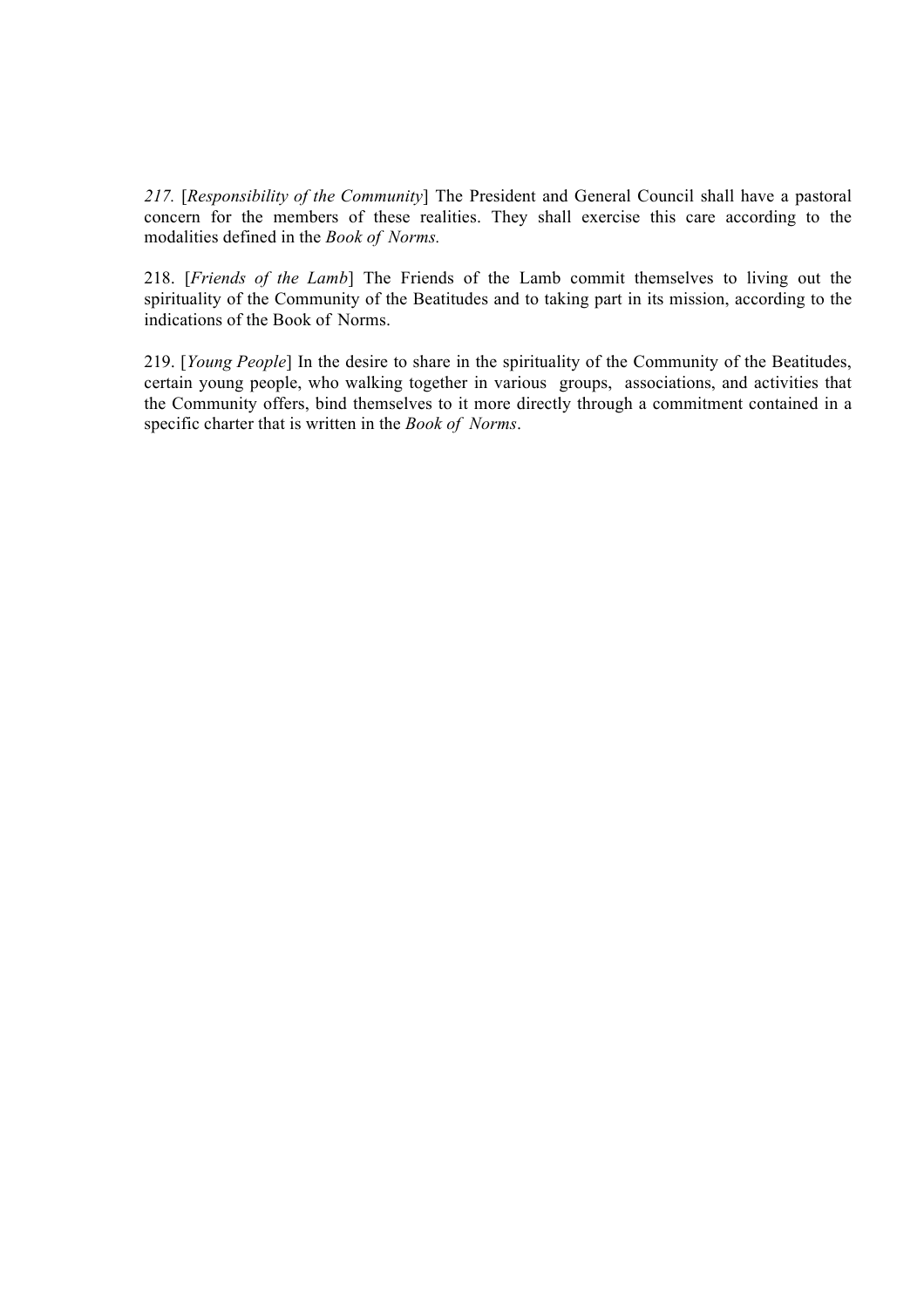## Table of contents

| 1.3.                                                                          |  |
|-------------------------------------------------------------------------------|--|
|                                                                               |  |
|                                                                               |  |
|                                                                               |  |
| Chapter 6. Formation and Stages of Integration into the Community 13          |  |
| First Stage: Candidacy before Entering the Community 14                       |  |
|                                                                               |  |
|                                                                               |  |
|                                                                               |  |
|                                                                               |  |
|                                                                               |  |
|                                                                               |  |
|                                                                               |  |
|                                                                               |  |
| The Particular Assembly of the Brothers' Branch and the General Governance of |  |
|                                                                               |  |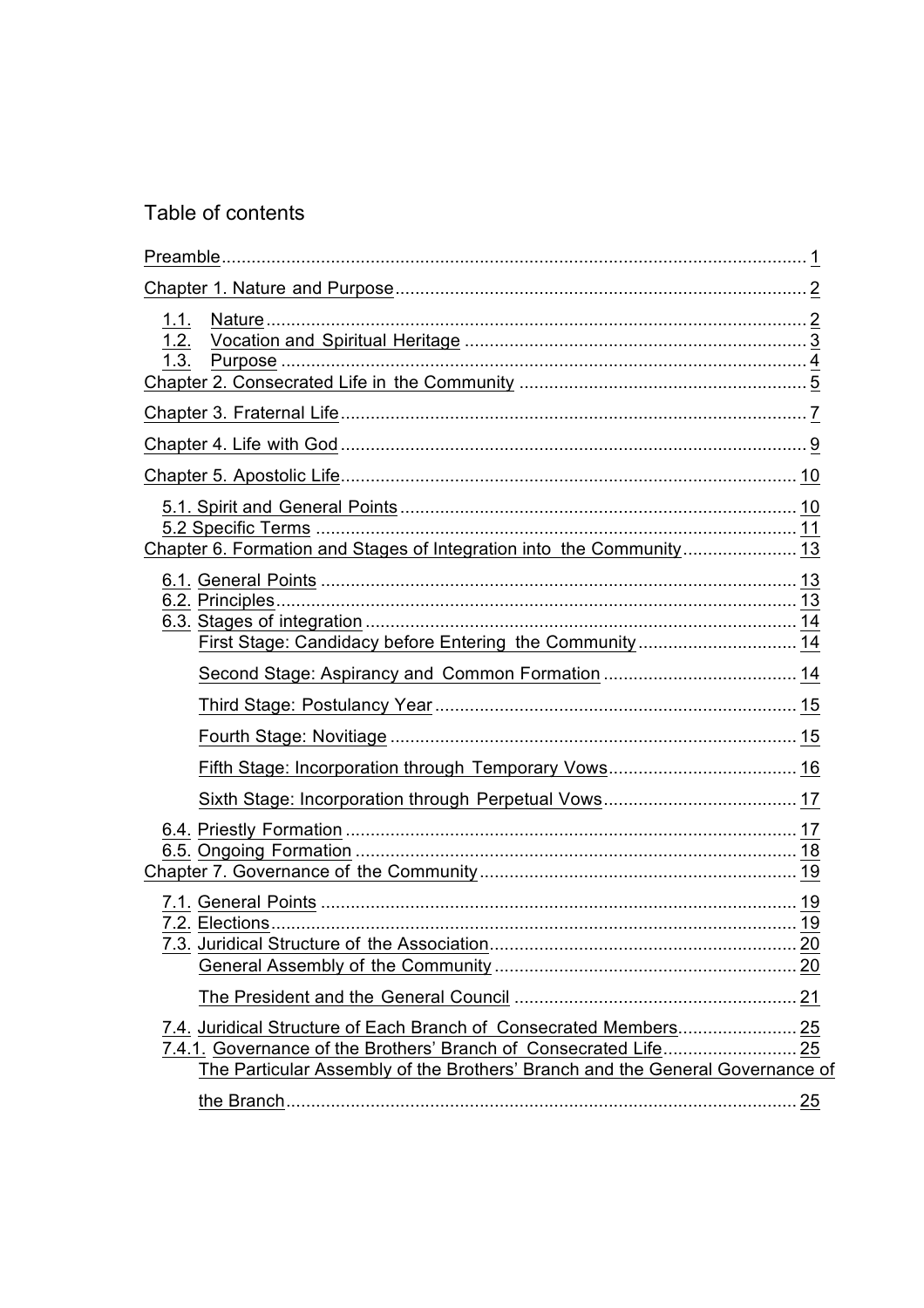|                                                                                                                                          | 25  |
|------------------------------------------------------------------------------------------------------------------------------------------|-----|
|                                                                                                                                          | 27  |
|                                                                                                                                          | 28  |
| 7.4.2. Governance of the Sisters' Branch of Consecrated Life<br>The Particular Assembly of the Sisters and the General Governance of the | 29  |
|                                                                                                                                          | .29 |
|                                                                                                                                          | 29  |
|                                                                                                                                          |     |
|                                                                                                                                          | 32  |
|                                                                                                                                          | 33  |
|                                                                                                                                          |     |
|                                                                                                                                          | 39  |
|                                                                                                                                          |     |
|                                                                                                                                          |     |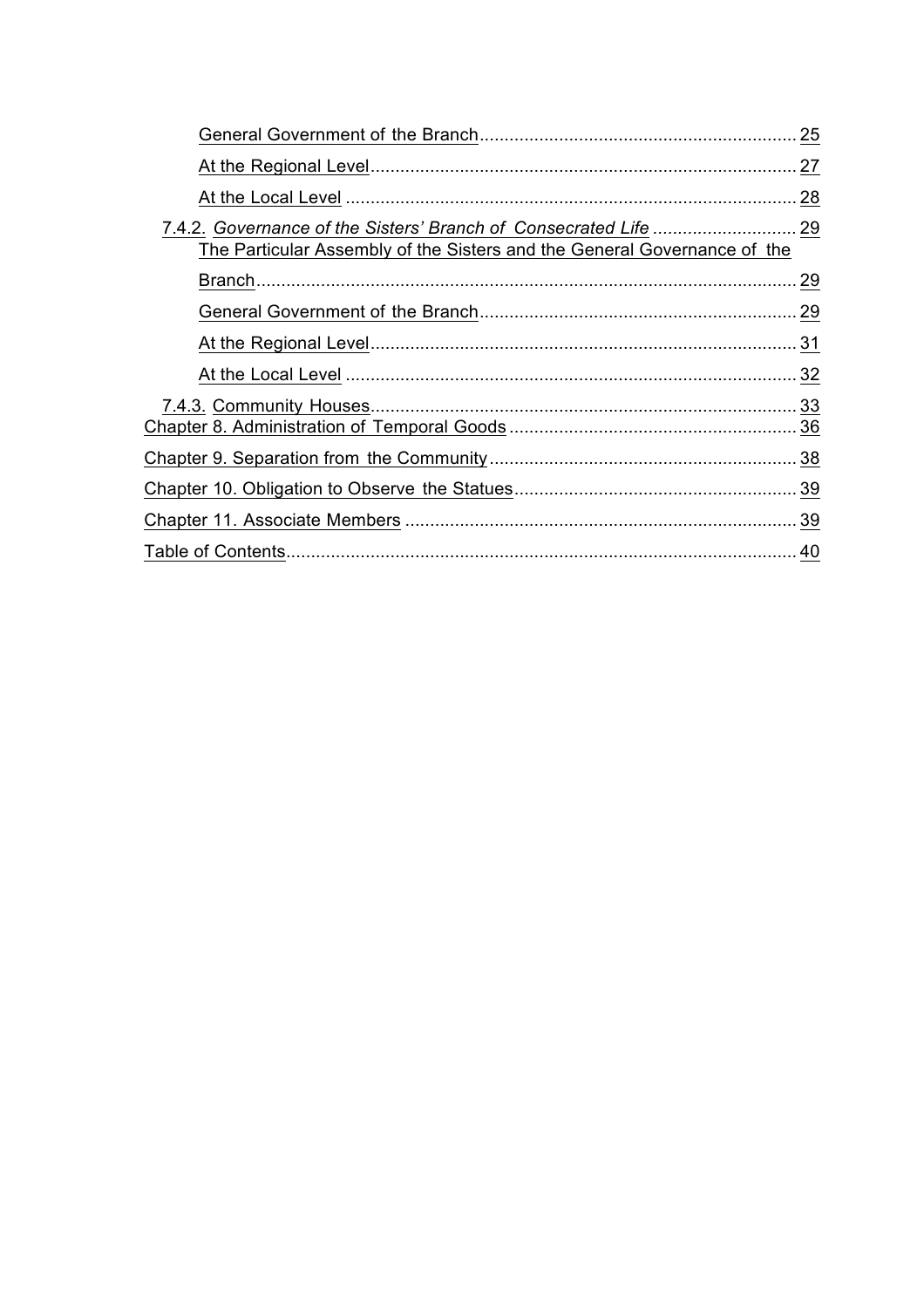# **STATUTES OFTHELAYBRANCHOFTHE COMMUNITY OF THEBEATITUDES**



**August 28, 2015**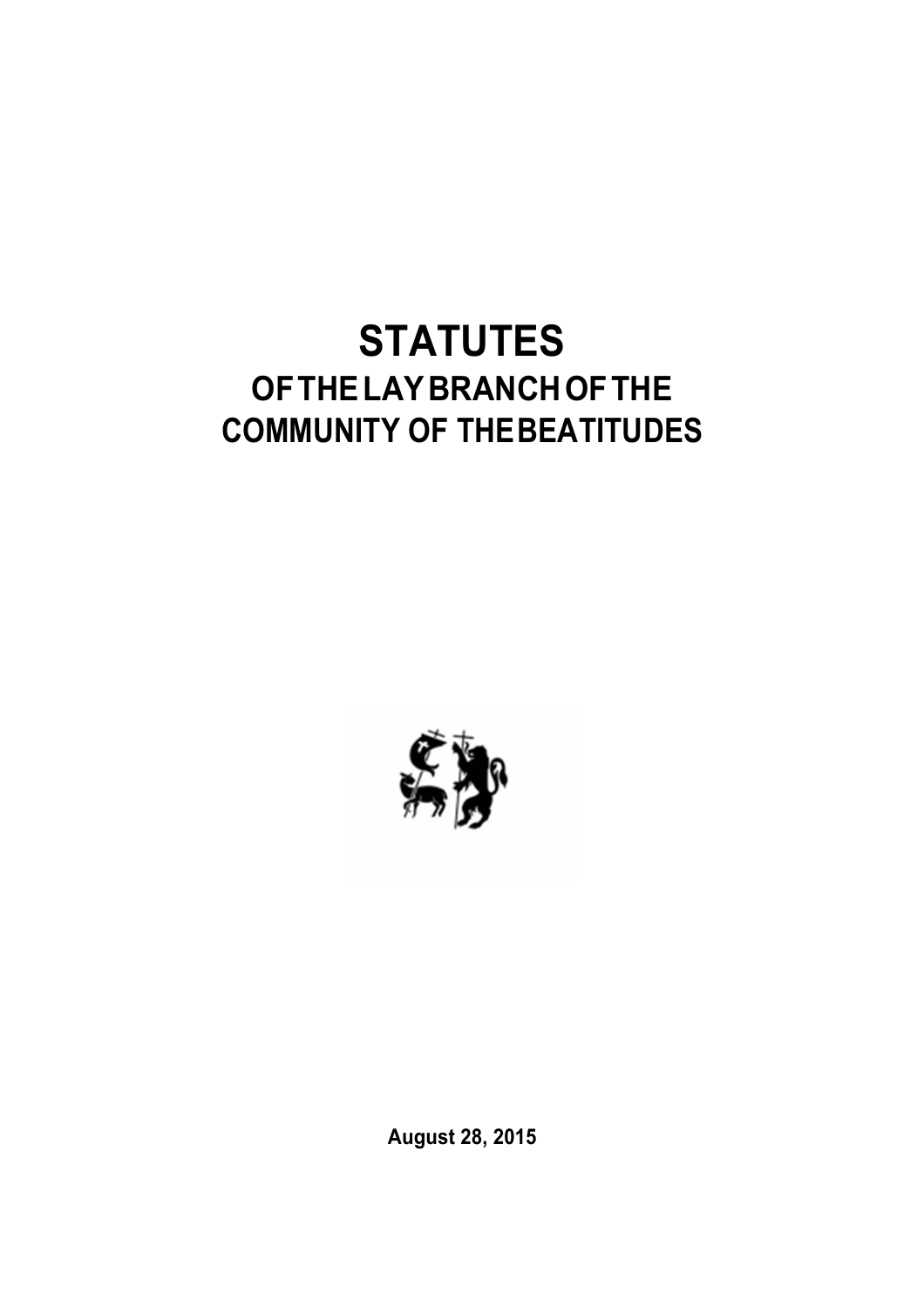## **1. GENERAL POINTS**

1. [*Object*]TheobjectoftheseStatutesistooutlinethevocationandcommitmentsofthe members of the "Lay Branch" of the Community of the Beatitudes, which is a Public Association of the Faithful, with the intention of becoming an Ecclesial Family of Consecrated Life, established by the Archbishop of Toulouse. The rules in these *Statutes* are supplemented by those of the*Book of Particular Norms of the Lay Branch*.

*2.* [*Members*] The Lay Branch is composed of members of the faithful, men and women, lay (marriedorsingle)andclerics(permanentdeacons)who,respondingtoacallfromGod, wish to follow Him by living in accordance with the charism of the Community of the Beatitudes, as is defined in the *General Statutes* of the Community and in its *Book of Life.*

3. [*General Statutes*] The present text refers, therefore, to the *General Statutes of the CommunityoftheCommunityoftheBeatitudes*and,inparticular,tothosepartsconcerning thecharism,spirituality,formationandintegration,apostolates,governingbodiesinwhich members of the Lay Branch may have a certain participation, life of the "Community Houses," and other elements common to all the Branches mentioned in the *General Statutes*.

4. [*SpecificVocation*]ThemembersoftheLayBranchrecognizeinthevocationofthe Communityaformoflifethatgivesthemthepossibilityofseekingevangelicalperfection. Through their membership in the Community, they wish to express the consecration of their lifetothe Lord, living in accordance with the spirit of the evangelical counsels and that of the Beatitudes(cf.Mt5:1-12;cf.*ApostolicamActuositatem*,n.4)inordertobeapropheticsign in this world of the Kingdom to come. They choose to assume a certain form of community life that is compatible with their own vocation, to strive towards a life of deep and incessant prayer, a trusting abandonment to Providence, and a share in the mission and apostolates of the Community.

5. [*Apostolic Life*] The decision of lay faithful to commit themselves to the Community is thus a response to the Church's urgent call addressed to the lay faithful since the Second Vatican CounciltofollowthewaytoholinessthatflowsfromthegraceofBaptismandtoparticipate fully in the mission of the Church, especially the proclamation of the Gospel.

## **Married Persons**

6. [*VocationoftheFamily*]MarriedpersonsoftheCommunity,leaningonthegraceofthe Sacrament of Marriage, fulfill their vocation as a couple and as a family according to a particular path, as described in the preceding paragraphs. The response to this call must fosterthefulfillmentofthevocationpropertotheChristianfamily,inaccordancewiththe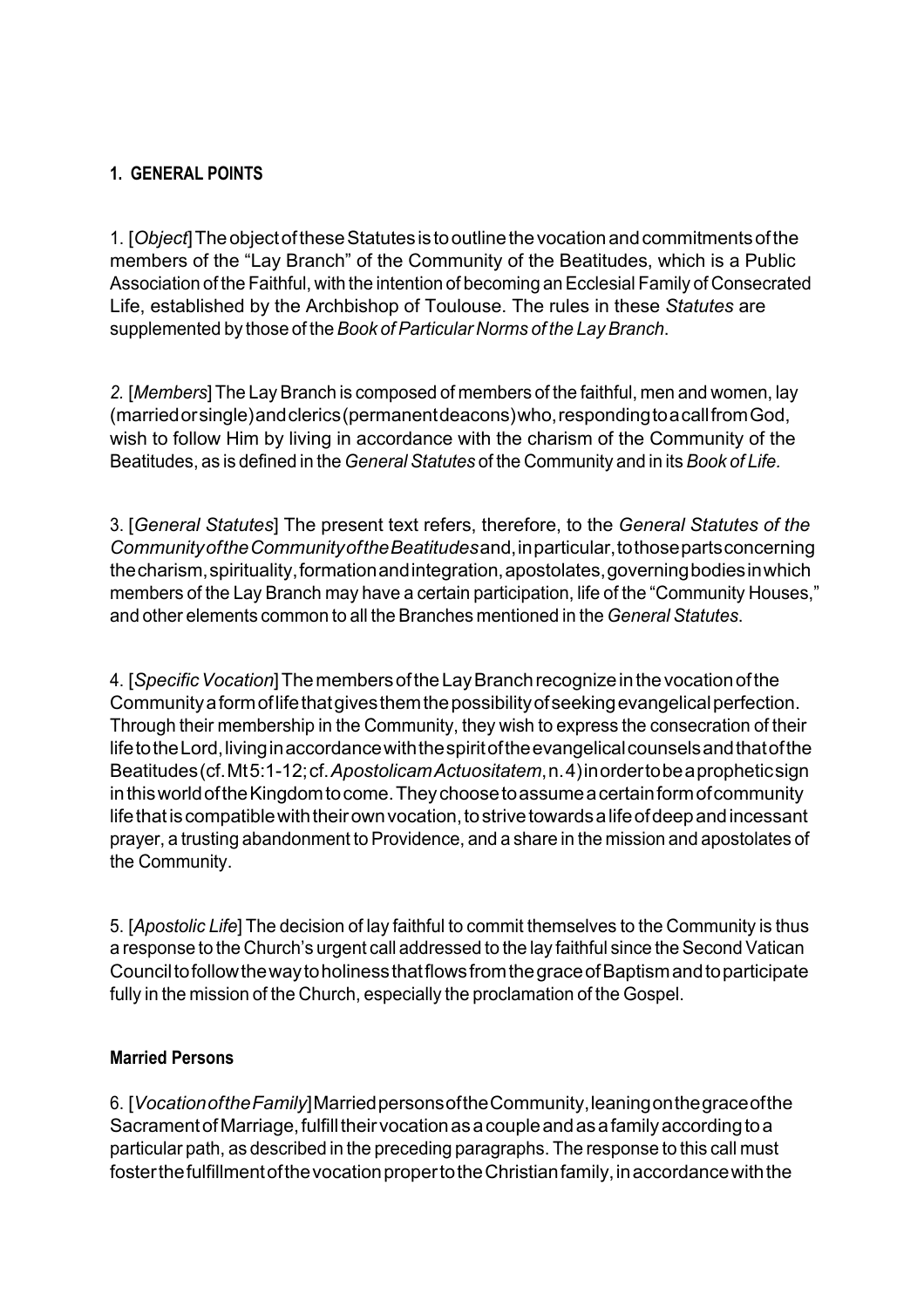doctrine of the Church, and it must intensify the communion of the couple, their educational responsibility towards their children, and also the family's involvement in the life and mission of the Community, as well as that of the Church and its evangelical witness in society.

7. [*Unanimity of the Couple*] A married couple may not commit themselves to the Community unless the decision is made in full communion by both parties and accepted peacefully by children who are of the age of reason.

8. [*CommitmentsProperto Couples*] While manifesting a certain exigency in obedience as defined by the present*Statutes*, the commitment of a couple in the Community is to be respectfulofthelegitimateautonomyofthefamily.Marriedpersonsassumethedemands ofpovertyandthesharingofgoods,asdescribedinthe*Statutes*.Atleastonememberofthe coupleistoundertakepaidwork,eitherinaCommunityserviceorapostolate,oroutsideof the Community, and is to have the benefit of the social security systems put in place by the civil legislation of theircountry.

9. [*PrivateLodgings*]Afamilyistohaveitsownindependentlodgingsthatguaranteethe necessaryfamilyprivacy,forthegoodofthecoupleandfortheharmoniouseducationofthe children.

## **Single Persons**

10. [*TheWayofHolinessforSinglePeople*]Singlepeoplewhocommitthemselvesinthe Communitychoosetolivealifeofprayer,Gospelradicality,andservicetotheChurch,in accordancewiththepresent*Statutes.*Theyaretobecarefultoliveouttheirconditioninlife responsibly, with a desire for holiness, by giving of themselves in prayer, work, service, and participation in the mission of the Community and of the Church.

## 11. [*Various Conditions among SinglePersons*]

a) [*Celibates*] Among the single persons in the Community, some may remain open to a vocation to marriage. Others may choose to remain in their single state, manifesting thereby that the grace of their Baptism and that of the call to the Community give meaning and fruitfulness to their life.

b) [*Celibates fortheKingdom*] Certain celibates,responding to a personal call of the Lord, may make a private vow of celibacy for the Kingdom.

## **Permanent Deacons**

12. [*Discernment and formation*] Married or single men within the Lay Branch may be called to the permanent diaconate. Although they then become clerics, they remain members of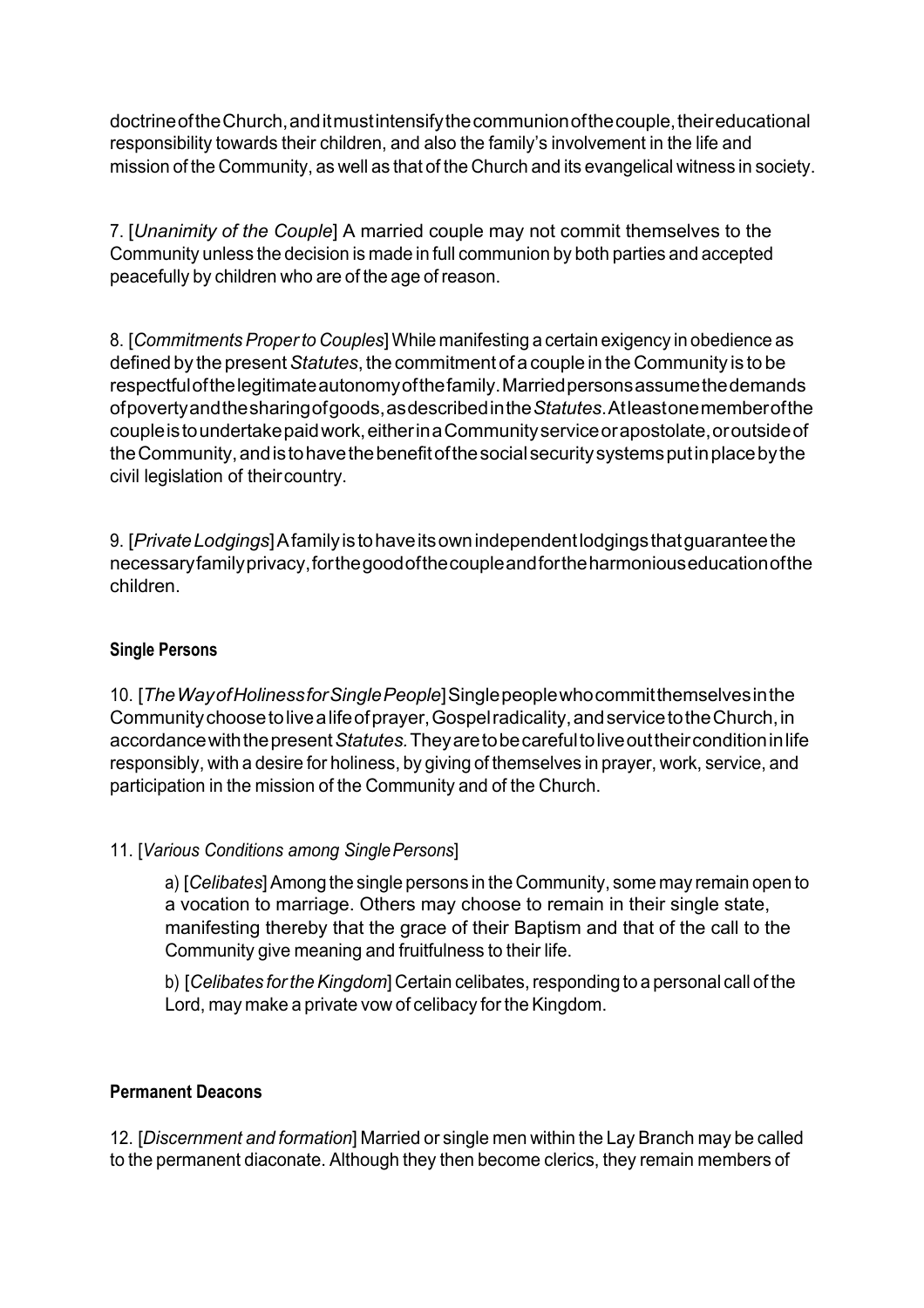the Lay Branch. The discernment and preparation are to be done in accordance with the provisions of the *Book of Norms*.

**13.** [Admissiontocandidacy]**The admission among candidates for orders is made by the Bishop of Toulouse (or by the bishop of the diocese where the candidate will be ordained), on presentation to candidacy to the general moderator with consent of the council and the confirmation of the President.**

## **2. EVANGELICAL LIFE AND COMMITMENTS**

14. [*Various Forms*] The commitment to community life may be lived out according to variousforms:

- onadailybasiswithinaHouseholdoftheBranch(cf.art.58);
- within a Fraternity of the Branch (cf. art. 59);
- orbyattachmenttoaHouseholdoftheBranch,withatleastaweekly participationinitslife.

Ineachcase,acharteristobedrawnupthatistodescribetheconcreteconditionsof participationincommunitylife(cf.art.62).

15. [*Other Cases*] In certain cases, community life may be lived out in association with a CommunityHousethatlacksaLayBranchorwithaHouseofoneoftheBranchesof Consecrated Life, under the direct authority of the Regional Moderator of the Branch.

16. [*Transition from One Form to Another*] There is the possibility of changing from one form to another after dialogue with the Regional Moderator of the Branch (or, in the absence thereof, the General Moderator), in accordance with the provisions of the *Book of Norms*.

17. [*Content of the Commitment*] The content of the Commitment within the Branch is:

- to participate in community life according to one of the forms set out above (cf. art. 13);
- to aim at assuming the following rhythm of prayer: daily Eucharist, a silent prayer time, the two offices of morning and evening prayer, and the weekly "Little Triduum" ofThursdayeveningtoSundaymidday;
- in a spirit of poverty, to adopt simplicity of life and sobriety in the use of goods; besides paying a tithe, to practice the sharing of resources according to the one's own possibilities; to practice transparency and discern the most important choices in dialogue with the Moderators; to maintain a savings account in the context of legitimateneeds;toavoidaccumulatinggoodswithoutrealnecessity(cf.*Bookof Norms*);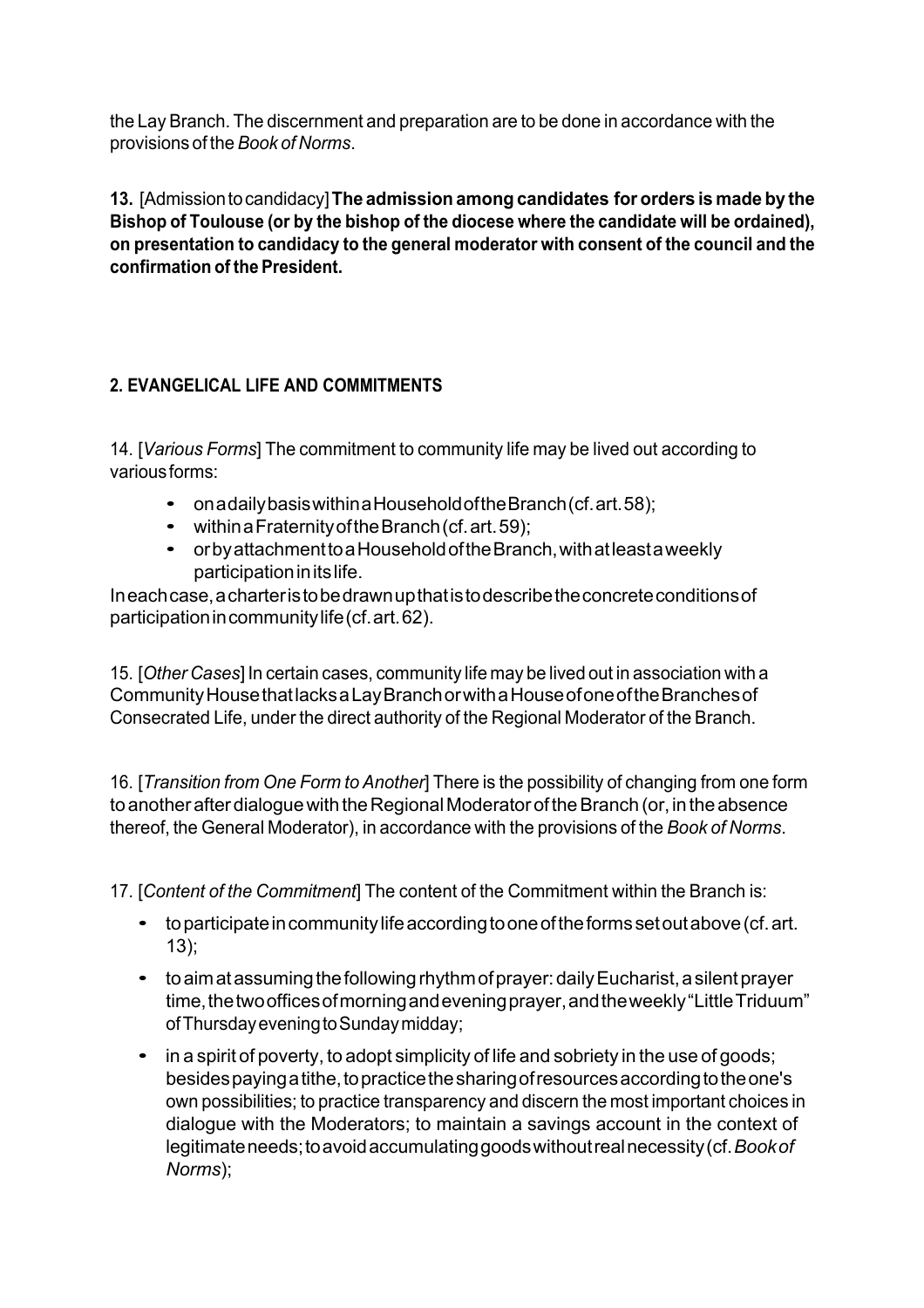- to practice obedience towards those rightfully in charge in what pertains to communitylifeandapostolicactivities;themembersaretoenterintodialoguewith the Moderators of the Branch before any important choice of life, in order that their decisions may be made in light of their community commitments (cf. charter) and their call;
- to remain open to being sent on mission and participating in the Community's activitiesandapostolicworks.

18. [*Particular Cases*] § 1.For a specificmission,a single person or a married couple may be requiredtoliveforatimeoutsidethoseformspreviouslysetout(cf.art.13).TheGeneral ModeratorandthePresident,withtheconsentoftheGeneralCouncil,willestablishtheir letter of mission.

§ 2. In other cases mentioned in the*Book of Norms,* **and due topersonalreasons**, a single personoracouplemayberequiredtoliveforatimeoutsidethoseformspreviouslysetout. The Regional Moderator (or, if there is none, the General Moderator) will dialogue with the interested party to determine the framework and terms of this time that will enable them to persevere in fidelity to their Communitycommitment.

**19. [***Attachment***]Normallythemembersofthebranchareattachedtoahouseora fraternity and dependent upon de local moderator (cf.** *infra***, art.66). By default in the case ofsupra,art.15,whereifthesituationmentionedinsupra,art.18§2,itbecomes necessary, they are directly dependent on the regional moderator.**

## **3. FORMATION AND INTEGRATION**

20. [*GeneralPrinciples*]Besides the norms set out in the following paragraphs, the provisions of the *Book of Norms* concerning formation are to be observed.

21. [*Purpose of Formation*] All members of the Branch are to acquire an in-depth knowledge of the vocation proper to the Community, and to enter progressively into a practical application of this vocation. They are to acquire a good spiritual, biblical, and doctrinal formation (in the spirit of *Christifideles Laici* nn. 58-60), more or less developed according to their capacities, and in accordance with the mission or the tasks to which they may be called in the Community, in the Church, or in society. They may undertake a specific formation required for this mission or these tasks.

22. [*General DirectorofFormation*] TheGeneralFormation Director of the LayBranch is nominated by the General Moderator, with the consent of the General Council of the Branch and the approval of the President. His or her role consists in coordinating formation within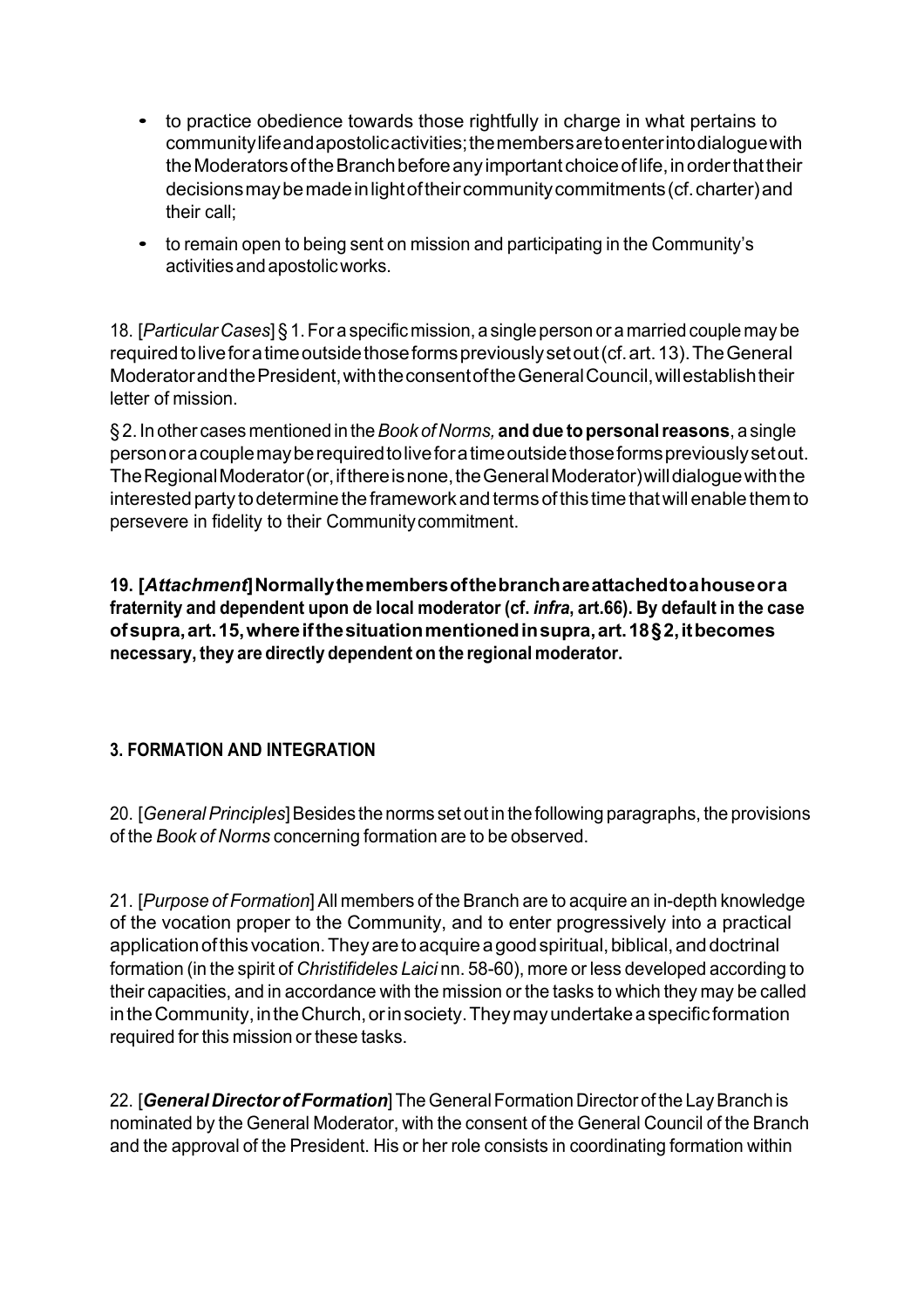theBranch.HeorsheistomaintaincontactwiththeGeneralFormationDirectorofthe Community (cf.*GeneralStatutes*art.60).

23. [*Regional Director of Formation*] Where it seems expedient, Regional Formation DirectorsmayalsobenominatedbytheGeneralModerator,withtheconsentoftheGeneral Council of the Branch and after consultation of the General Formation Director of the Branch. Inconcertwiththesame,heorsheistocoordinateformationwithintheRegion.

24. [*GeneralDirectorofFormationandDiscernmentforCelibatesfortheKingdom*]The General Director of Formation and Discernment for Celibates for the Kingdom is named by theGeneralModerator,withtheconsentofhisorherBranchCouncilandwiththeapproval ofthePresident.ThisroleconsistsofdiscerningandformingcelibatesfortheKingdomin theiryearofdiscernmentandduringtheirtemporaryvows.Heor sheshallbeincontact with the General Director of Formation of the Lay Branch.

## **Preliminary Stage: Candidacy before Entering the Community**

25. [*Candidacy*] Before being received into the Community, a single person or married coupleistobecomeacandidate.Thatwhichissetoutinarticles61-63ofthe*General Statutes* is to be observed.

## **Second Stage: Aspirancy - Year of Common Formation**

26. [Admission] If the person manifests an authentic vocation to the Community and sufficient human and Christian maturity, they may be admitted at their own request to the second stage of formation.

27. [*Place*] Wherever possible, the single person or married couple is to undertake the year of Common Formation in a Community House in accordance with the provisions given in the *GeneralStatutes*(cf.art.64-69).

28. [*Distance Common Formation*] When a single person or married couple **find themselves in** a concrete situation that does not allow them to go to a Community House **to accomplish**  the year of common formation, the Regional Formation Director of the Branch (or, in the absence thereof, the General Formation Director) is to propose the Distance Common Formation program, following the indications in the *Ratio Formationis*.

## **Third Stage: Probation**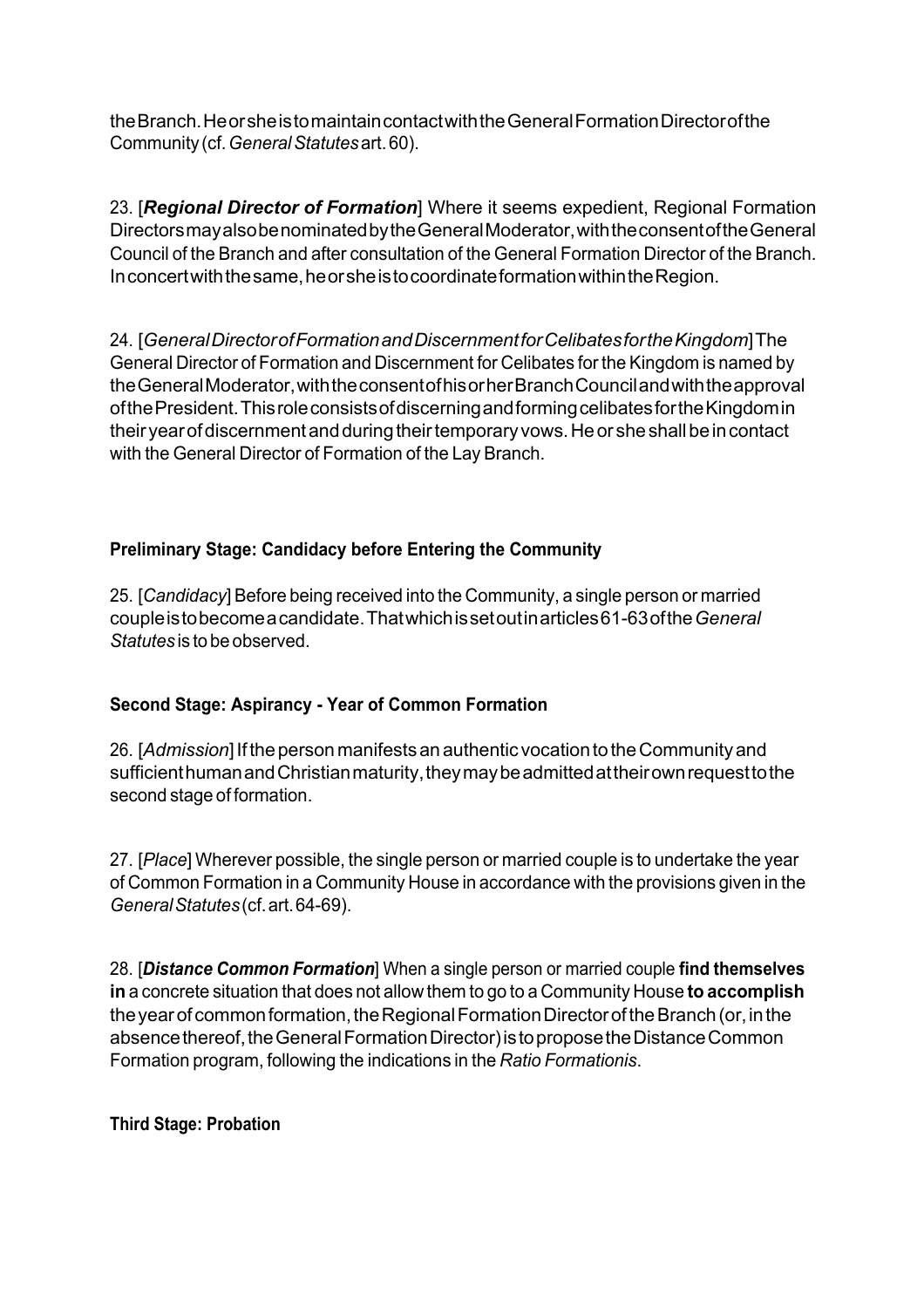29. [*Admission*]Aftertheyearofcommonformation,ifthesinglepersonormarriedcouple so request and with the consent of the Regional Moderator concerned, they are to be admitted to the time of Probation, in accordance with one or the other possible forms of commitment.

30. [*Variations*] The **determination of concrete** conditions concerning their integration into the Community are **to be entrusted to the authority** of the Regional Moderator(if necessary, in the form of a personal charter, cf. art. 62). During the time of Probation, the single person or couple are to deepen their call and are to be guided in this perspective. They are to continue their formation in accordance with the provisions in the *Ratio Formationis*.

## **Fourth Stage: Incorporation through Temporary Commitments**

31. [*Incorporation*] Through temporary commitments, a single person or married couple is incorporated into the Community of the Beatitudes with the rights and obligations defined by the present *Statutes*.

32. [*Admission*] Admission for a temporary **commitment is pronounced after the person's request by** the Regional Moderator, at the person's request, with the consent of the Local ModeratorandtheLocalCouncil,andwiththerecommendationofthelocalcommitted membersandtheRegionalFormationDirector.Itistotakeplacewithinnomorethanfour years after the beginning of the common formation.

33. [*Duration of the Temporary Commitment*] A temporary commitment is made for a period ofthreeyears.Itmayberenewedforafurtheryearforamaximumofthreetimes.

34. [*Renewal*] When the period of time for which the commitment was made has been completed, the candidate is to make a written request to the General Moderator either to prolong for one year or to be admitted to a definitive commitment. If they are judged suitable, they are to be admitted to the renewal of their commitment or to a definitive commitment. If the single person or married couple are not admitted, they are to leave the Communityorelsediscernacommitmentinoneoftheotherrealitiesassociatedwiththe Community of the Beatitudes.

35. [*Formation before the Definitive Commitment*] During the period of temporary commitment, the person is to receive formation under the responsibility of the Regional Formation Director, in accordance with the provisions set out in the *Ratio Formationis*.

## **Fifth Stage: Definitive Commitment**

36. [*AdmissionfortheDefinitiveCommitment*]Admissiontoadefinitivecommitmentis **pronounced** by the General Moderator of the Branch, with the consent of the General CounciloftheBranch**andtheconfirmationofthePresident,afterconsultingwiththe**Local Moderator, that of the local permanently or definitively committed members, as well as that of the Regional Formation Director.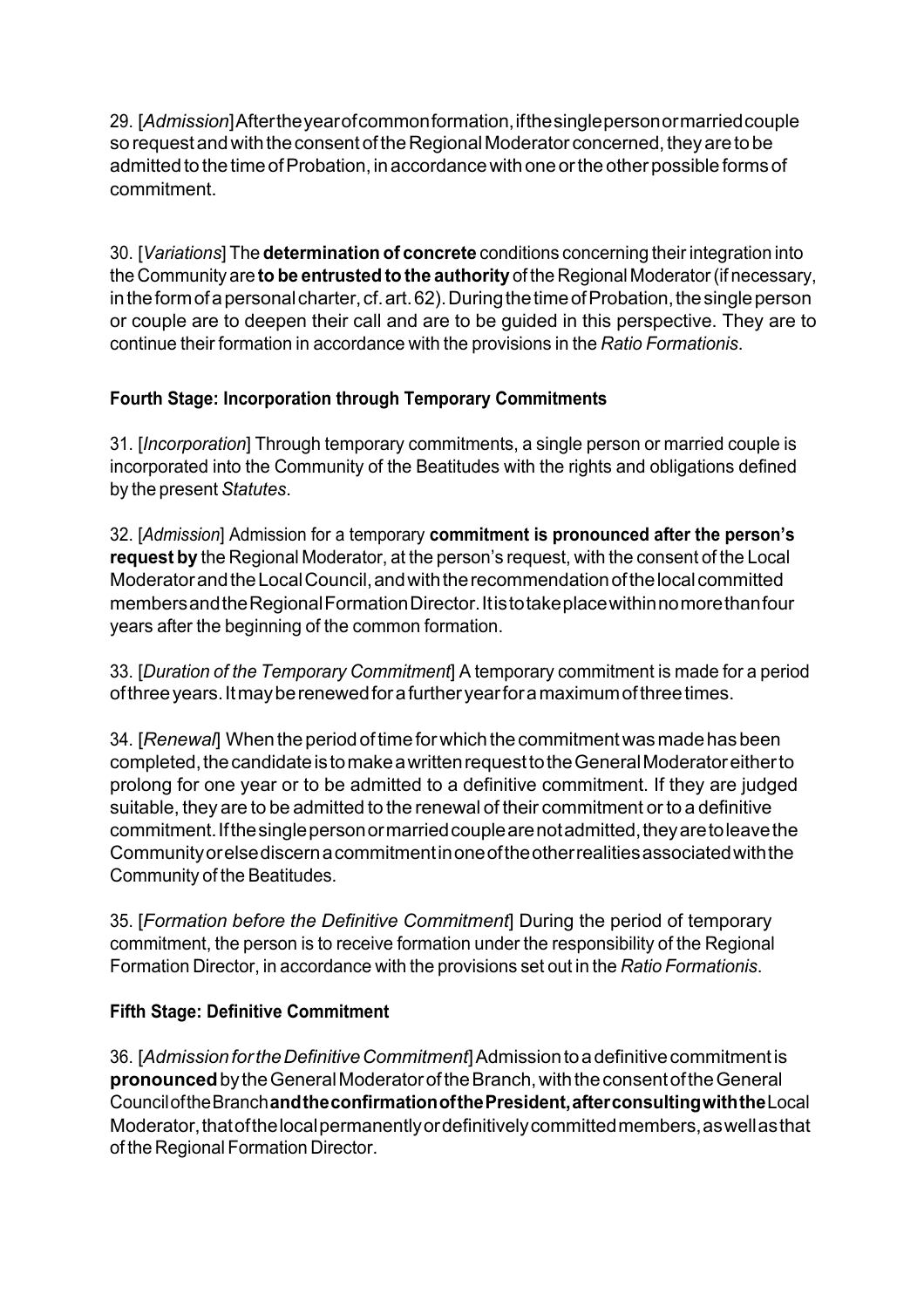37. [*Permanent Commitment*] A single person who wishes to be a member of the Communityandwhohasnotmadeadefinitiveprivatevowofcelibacy(cf.art.11),insteadof making a definitive commitment at the end of their temporary commitment, will make a "permanent commitment".

38. [*From Permanent to Definitive*] If a permanently committed member pronounces a definitive private vow of celibacy, their commitment thereby becomes automatically definitive.

39. [*Formula*] Temporary and definitive commitments are to be pronounced according to the formulas approved by the General Moderator, with the accord of the President and the consentoftheGeneralCouncil.

40. [*Marriage*]Whentemporarilyorpermanentlycommittedlaypersonsmarry,theyare dispensed from their Community commitments in order to give priority to building their life as couple. They may, if they wish, and after due discernment, make a temporary commitment.ItbelongstotheRegionalModeratoror,intheabsencethereof,theGeneral Moderator, following the recommendation of the Local Moderator, to determine the stages of this progression towards a temporary commitment.

## **Ongoing Formation**

41. [*OngoingFormation*]Ongoingtheological,biblical,spiritual,intellectual,andhuman formation is to be fostered throughout the whole of one's life. It shall take various forms and is to be adapted to each person, but is to consist in at least the equivalent of a yearly weeklong session.

## **Discernment and Formation for Celibates for the Kingdom**

*42.* The discernment and formation for celibates for the Kingdom is handled by the Director of Discernment and Formation for Celibates for the Kingdom. The steps and content of the formation are contained in the *Ratio Formationis.*

## **4. GOVERNANCE OF THE LAY BRANCH**

## **The Particular Assembly and Governance of the Branch**

43. [*Jurisdiction*] The Ordinary Particular Assembly of the Lay Branch is to gather every four years, at the same time as the General Assembly of the Community; it is responsible for the following:

- to elect the GeneralModerator:
- tofixthenumberofBranchCouncilmembersandtoelectthem;
- to deal with matters of greater importance concerning the Branch;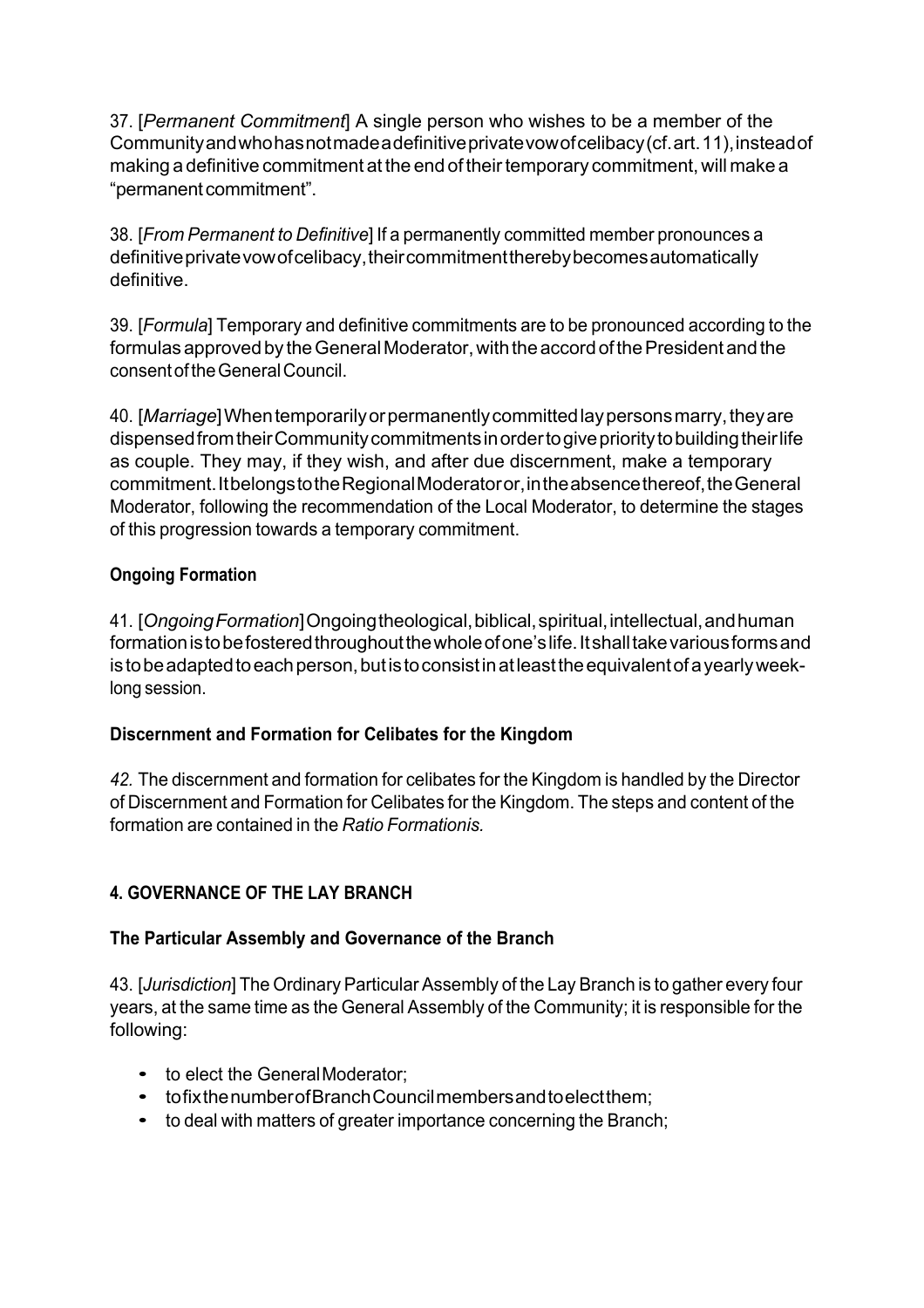- to evaluate the life of the Branch and its orientations for the future, as well as the applicationoftheseorientationsandthegeneralnormsadoptedbytheGeneral Assembly;
- **to make modifications to the present Statues of the Lay Branch, <sup>a</sup> two third majorityisneeded,alongwiththeapprovalofthePresidentandthatofthe Archbishop of Toulouse**
- to modify **and approve** the *Book of Norms* of theBranch.

44. [*Composition*] The members of the Particular Assembly are those of the General Assembly of the Community belonging to the Branch (cf. *General Statutes* 102), to which are added:

- General officers;
- the Financial Officer, who is a member by right;
- those members elected in accordance with the *Book of Particular Norms of the Lay Branchifthistakesplace,toparticipate only in the Particular Assembly in order to* ensure a better representation;
- experts or invited members without voting rights.

Thetotalnumberofelectedmembersistobeatleastequaltotwo-thirdsofthemembersof the Particular Assembly.

45. [*Agenda and Number of Delegates*]The agenda and the number of delegates are fixed by the General Moderator, with the consent of the Branch Council and the approval of the President.

## **General Moderator and General Council**

46. [*GeneralModerator*]TheGeneralModeratoroftheLayBranch,manorwoman,isto havebeendefinitivelycommittedintheCommunityforatleastfiveyears.Theyaretobeat least thirty-five years old. If the person is married, their spouse is to accompany them in theircharge and may participate in meetings, but without voting rights. His or her mandate isforaperiodoffouryears,andmayberenewedonce.Tobepostulated,theymustobtaina two-thirds majority in the first ballot (cf. can. 181, §1).

**47. [***Links with the general governance***] The General Moderator of the branch forms part ofthe general governance ofthe Community as members ofthe general council according the statutory variances (cf. SG, art. 118-121). He works in collaboration with the President andoverseestheexecutionofthegeneralCouncil'sdecisionsinthebranch.Beforeall decisionsthatcouldpotentiallyhavesignificantrepercussionsonotherbranchesoronthe life of a community house, he will consult the President.**

## **48.** [**Jurisdiction] It belongs to the General Moderator to**

• to foster the unity and dynamism of the Lay Branch and the blossoming of the baptismal consecration in its members according to the charism of the Community;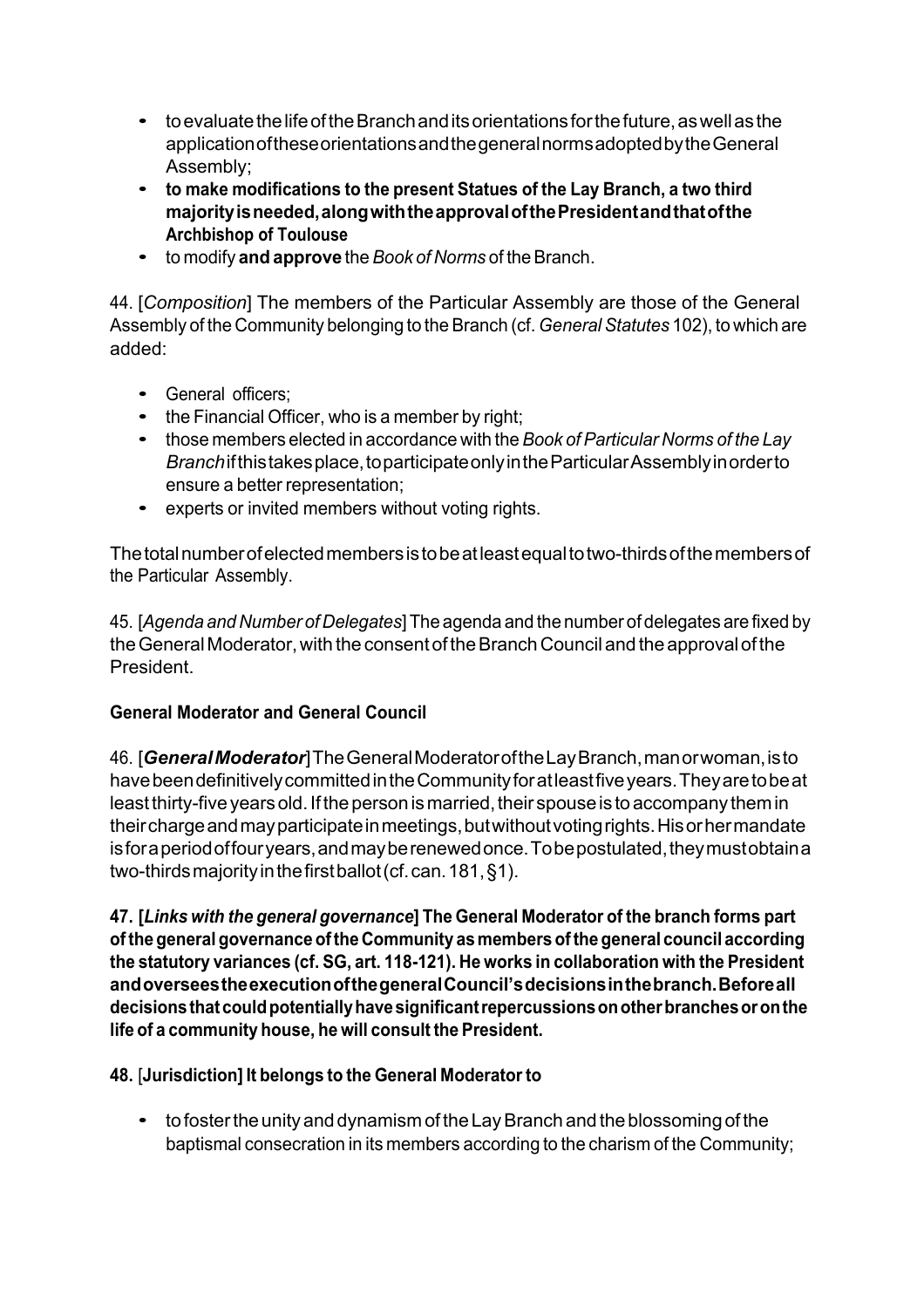- to foster communion with the other Branches of the Community and with the President;
- **to communicate to the President all the important decisions of the branch that the latter does not have to approve or confirm, particularly those decisions concerning theallocationofpersons;**
- to foster the healthy administrative and economic management of the Branch;
- tomaintain real contact with the members of the Branch:

**49. [***Consent of the Council of the Branch and approval of the President in the General Council***<sup>l</sup> In a general Council, the General Moderator will need the consent of its Council and the approval of the President in orderto make the following decisions:**

**a) to open or close a house orfraternity of the lay branch, after seeking the advice of the**

**Regional Moderator (cf. SG, art.123);**

**b) to confer upon a member of the branch a mission that involves the Community (cf. supra,art.18§1)**

**50.** [*ConsentoftheCounciloftheBranchandapprovalofthePresident]***TheGeneral Moderator will need the consent of its Council and the approval of the President in order tomake thefollowingdecisions:**

- to create, modify, or suppress <sup>a</sup> region of the branch;
- tonameaGeneralModeratorfortheformationofthebranch(cf.art.22)

**51.** [*Consent ofthe Council ofthe Branch and confirmation ofthePresident]* **TheGeneral Moderator will need the consent of its Council after the confirmation of the President in orderto make the followingdecisions:**

- **to name a RegionalModerator;**
- **to name <sup>a</sup> General Director of formation and discernment for the celibates for the Kingdom (cf.** *supra***, art. 24);**
- **to admit <sup>a</sup> candidate for definite or permanent commitment (cf. supra, art. 36);**
- **topresenttotheArchbishopofToulouseorabishopconcernsregardinga candidate for the permanent diaconate. (cf. supra, art. 13).**

52. [Consent of the Council] The General Moderator will need the consent of its Council in order to make the following decisions:

- name the Finance Officer and the Secretary;
- **name those responsible forthe formation of the branch (region, diaconate);**
- name the local responsible for the houses and fraternities.

## **53. [Assistant General] The General Moderator will appoint two counselors as assistant general, if possible from another state oflife. These will be in charge of assisting,replacing in case it is needed, and to sit with the General Council of the Community.**

54. [General Council] The General Council of the Branch is made up of at least four members. Wherepossible, there is to be a married couple among them and two singles. They are to be elected by the delegates of the Particular Assembly. The General Finance Officer of the Branch is also a member of the Council, but without voting rights.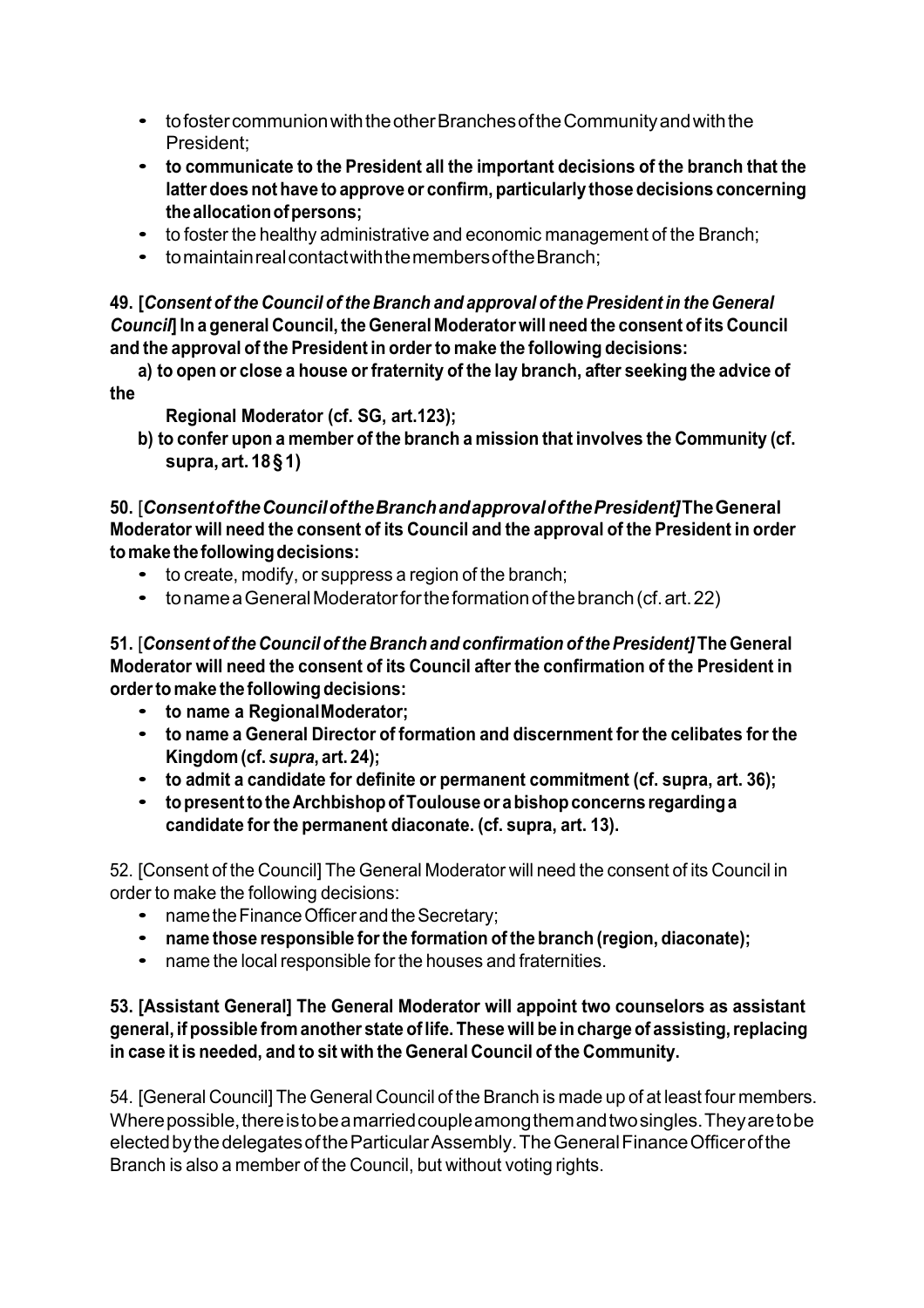55. [*ExtendedCouncil*]Atleastonceayear,theGeneralModeratoristoconvenethe ExtendedCouncil,composedoftheGeneralCounciloftheBranchandtheRegional Moderators.TheExtended Council is an organ of consultation and exchange that serves to assist the General Governance in its task by providing a wider and more complete vision of thelifeoftheBranch.

56. [*SecretaryoftheBranch*]TheSecretaryoftheBranchisnominatedbytheGeneral Moderator, with the consent of the General Council of the Branch. He or she acts as clerk, has the task of safe-guarding the documents concerning the governance of the Branch, and is to assist the Moderator of the Branch and his or her Council Members, in accordance with the particular instructions they may have given him or her.

57. [*FinanceOfficeroftheBranch*]TheFinanceOfficeroftheBranchisnominatedbythe General Moderator, with the consent of the Branch Council. It belongs to him or her, in accordance with the norms given in chapter 5 of the present *Statutes* and those contained in the*Book ofParticular Norms of the LayBranch*:

- toadministerthegoodsentrustedtothemanagementoftheBranchandtoprepare the annual financial report;
- torequestareportontheeconomicstateoftheHouseholdsandtheFraternitiesand toreferthesetotheGeneralModeratoroftheBranch;
- togiveareporttothePresidency,totheGeneralModerator,andtotheGeneral CounciloftheBranchregularly,orattheirrequest,ontheeconomicstateofthe Branch;
- togiveareportontheeconomicstateoftheBranchduringtheGeneralAssemblyof theBranch;
- to oversee the administrative situation of the members of the Branch.

## **The Regional Level**

58. [*Regions*] The General Moderator, with the consent of the General Council of the Branch and the approval of the President, may create Regions in the Branch that group together a certain number of Households or Fraternities of the Branch.

59. [*AppointmentandmandateoftheRegionalModerator*]TheGeneralModerator**will nominate, with the consent of its Council and the confirmation of the President,** and after consultation of the lay members of the Region, a Regional Moderator. The mandate of **the**  Regional Moderator is for three years; it may be renewed.

**60. [***ProficienciesoftheRegionalModerator***]TheRegionalModeratorexercisesits responsibility in close collaboration with the General Moderator and the Council of the Branch,whichthePresident,the general council, andwhen appropriate,the assistants to the President in charge of the accompaniment of the houses. In the discernment period priortomakingdecisions,theRegionalModeratorwillengageindialoguewiththe Regional Moderatorsofotherbranches withinthe same geographical area such aswith**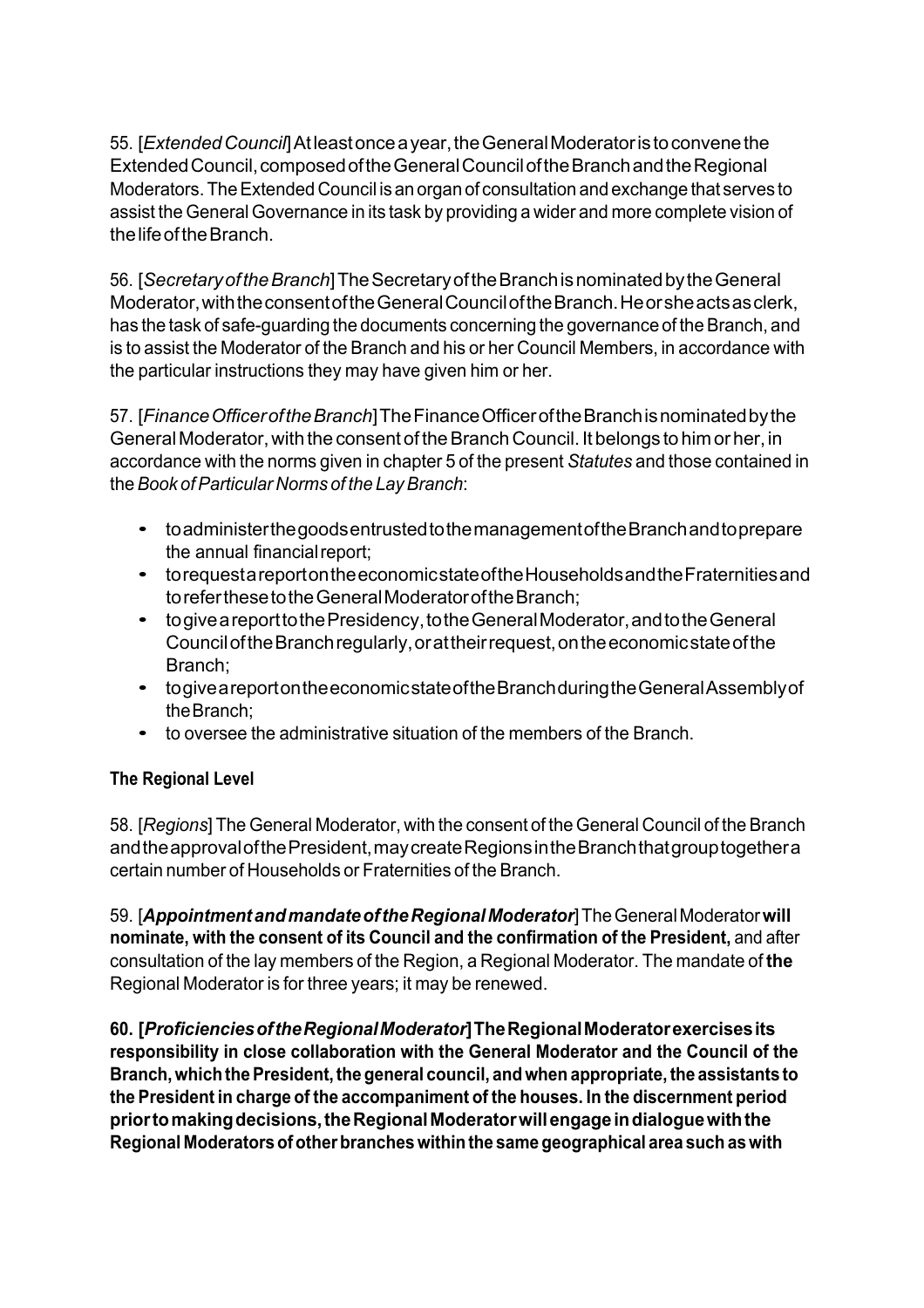## **the Coordinators of the houses involved. Its powers otherthan those indicated in the present Statues and in the Book of Norms, will be listed in the letter of mission**

61. [*Decisions*] When a decision belongs to the Regional Moderator, in the absence thereof, it is to be referred to the General Moderator

62. [Regional Council] The Regional Moderator shall be assisted by a Council made up of three persons nominated in accordance with the provisions of the *Book of Norms*.

## **The Local Level**

63. [*Households*] A Household of the Lay Branch is to be made up of at least three definitively or permanently committed members in a setting that enables a daily community life. It may be part of a Community House (cf. *General Statutes* 161) or it may be autonomous.

64. [*Fraternities*]AFraternityoftheLayBranchismadeupofdefinitivelyorpermanently committedmemberswhodonotliveinthesamelocation.Itseverydayfunctioningandthe nomination of the Local Moderator are identical to that of a Household, but the community rhythm of life may limited to a weekly basis.

65. [*Mission of the Foundation*] An autonomous Household or Fraternity is to have a mission thatisinkeepingwiththecharismandtheunityoftheCommunityandincommunionwith the local Church. This mission is to be entrusted to it by the President with the consent of the General Council, after the plan has been presented by the General Moderator. (Cf. *SG,*  art.122g)

**66.** [*LocalModerator*]AHouseholdorFraternityistobeentrustedtoaLocalModeratorfor a renewable three-year term. He or she is nominated by the Regional Moderator, after consultation of the local committed members, with the consent of the Regional Council and theapprovaloftheGeneralModerator.**Thisnominationiscommunicatedinwritingtothe President.**

67. [*Jurisdiction*] It belongs to the Local Moderator:

- toensuretheHouseholdorFraternity'sfidelitytotheCommunity'svocationandto the mission entrusted to it;
- to propose candidates for temporary commitment to the Regional Moderator;
- toestablishpersonal chartersandlettersofmissionofthemembersofhisorher Household or Fraternity, in consultation with the Regional Moderator, and to ensure that these are respected;
- inthecaseofanautonomousHouseholdoraFraternity,tofosterahealthy integration with the local Church.

68. [*LocalCouncil*]The Local Moderatoris to be assistedby aCouncil. Insmallerrealities,**all the life-committed members definite or permanent,** are to be part of the local Council. Where there are seven or more life-committed members **definite or permanent**, a local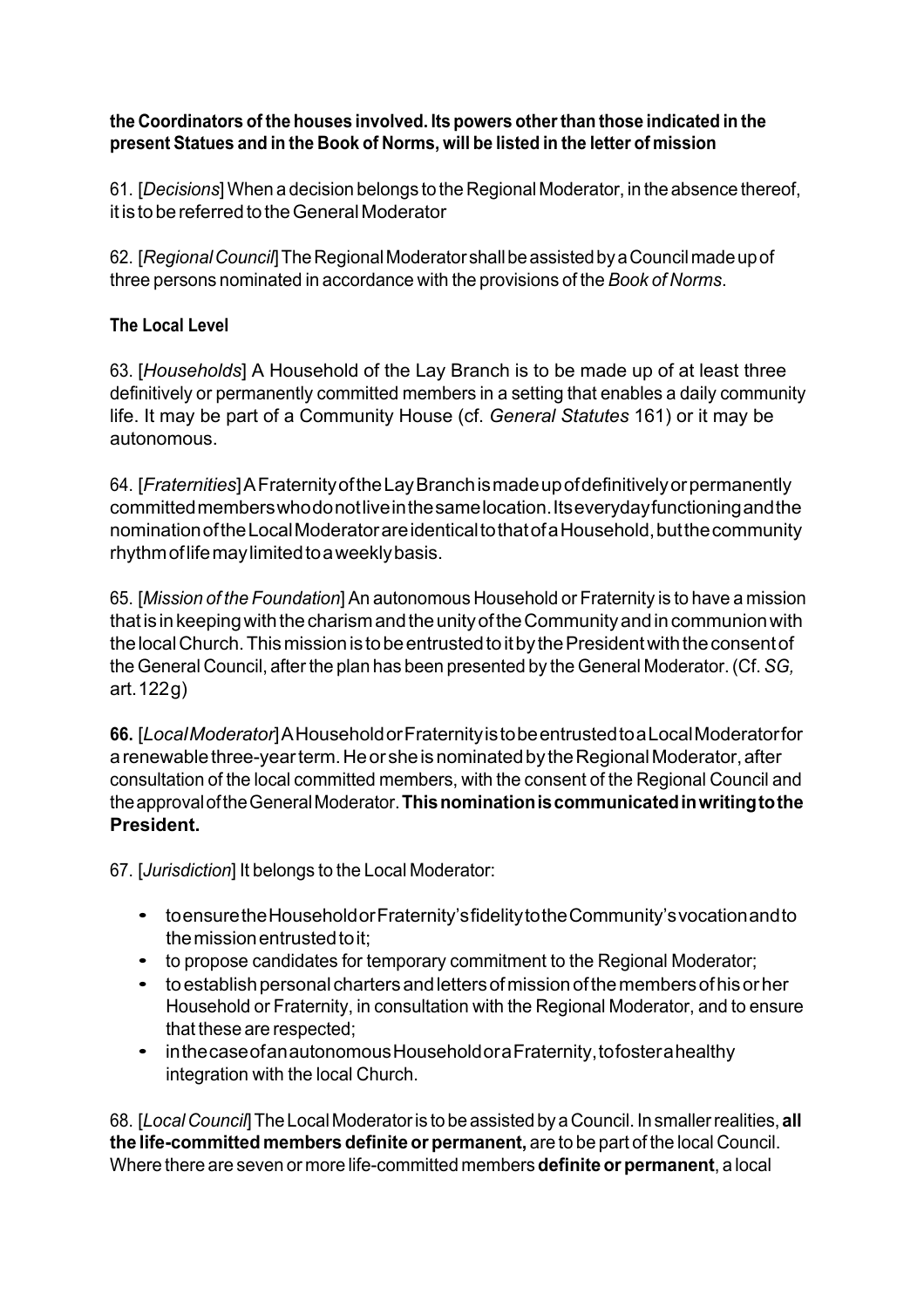CouncilofatleastthreepersonsistobeelectedbythemembersoftheHouseholdor Fraternity.

69. [*Synod*]TheSynodisthegatheringofallthecommittedmembersofaHouseholdor Fraternity, gathered periodically to reflect on its life and its organization. The Synod of the committed members is to determine the organization and manner of life proper to the Household or Fraternity.

## **5. ADMINISTRATION OF THE LAY BRANCH**

70. [*Spirit*]TheadministrationofgoodsintheBranchistotakeintoaccountwhatiswritten in Chapter 8 of the *GeneralStatutes*.

71. [*Tithe*]ThetitheistobepaidonindividualandCommunityresources;itistobeallocated in accordance with the provisions of the *Book of Norms*.

72. [*SocialSecurity and Health Insurance*]Each member of theBranch shall see to his or her own Social Security and health insurance, according to the civil and ecclesiastical laws of his orhercountry.

73. [*Local Fund*] The funds of the Household or Fraternity are under the responsibility of the Local Moderator and the Local Council: the fixing of the budget, extraordinary acts, and transparencybeforethecommittedmembers.TheFinanceOfficerisresponsibleforthe application of the budget; he or she is nominated by the Local Moderator with the consent oftheLocalCouncil.

74. [*HouseholdandCommunityHouse*]TheeconomicrelationshipbetweentheHousehold and the Community House is set out in the *Book of Norms*.

75. [*Regional Fund*] The regional fund is under the responsibility of the Regional Moderator and the Regional Council and is to be administered in accordance with the provisions of the *Book of Norms*. The Regional Finance Officer is nominated by the Regional Moderator, with the consent of the Regional Council.

76. [*General Fund*] The general fund of the Branch is under the responsibility of the General Moderator and the General Council of the Branch: the fixing of the budget, extraordinary acts,andreportstothePresidency.TheroleoftheFinanceOfficeroftheBranchissetoutin art.49ofthepresent*Statutes*.

## **6. LEAVE OF ABSENCE, NON-RENEWAL OF COMMITMENTS, SEPARATION, DISMISSAL**

77. [*The Non-renewal of Temporary Commitment*] The non-renewal of the temporary commitment results in departure from the Community.

78. [*Leave ofAbsence*] Certain circumstances may cause a committed memberto request leavefromtheCommuntyforacertainamountoftime.Theframeworkanddurationofthe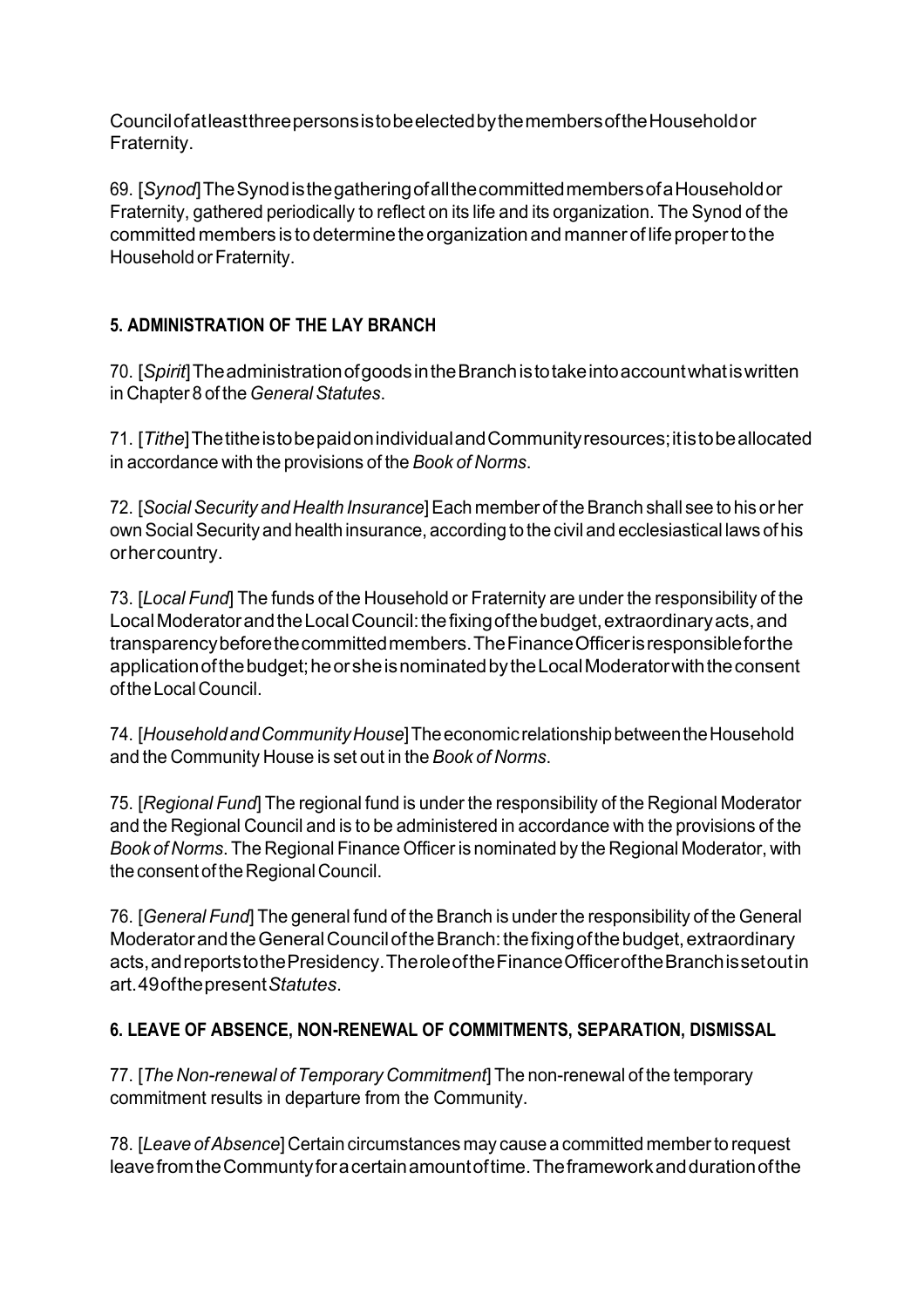absence shall be drawn up by the Regional Moderator and the person in question according to the modalities indicated in the *Book of Particular Norms of the Lay Branch.*

79. [Separation] If, after adequate time for reflection and dialogue, a member of the Lay Branch decides to sever bonds with the Community, he or she shall make this request to the GeneralModeratoraccordingtotheindicationsinthe*BookofParticularNormsoftheLay Branch.*

*80.* [*Dismissal from the Branch*] In the case of a grave and repeated failure to keep Community commitments, or for canonical reasons (cf. can. 316, CIC), after the person has had the possibility to offer an explanation, the Moderator, with the consent of the Council, may ask a member of the LayBranch to take a leave of absence orto depart from the Community. The procedure shall take place according to the *Book of Particular Norms of the LayBranch.*

## **7. OBLIGATION TO OBSERVE THE** *STATUTES*

81. [*Rights and Duties*] The Community of the Beatitudes shall be careful to fully respect the rights of its members. In turn, all the members of the Lay Branch of the Community shall commit to live out as faithfully as possible the present *Statutes*, seeking in all things an everincreasing, authentic communion, putting all their capacities at the service of the common charism for the sake of the Church and the mission with which the Church entrusts us.

82. [*Modification and Interpretation*] The modifications integrated into the present *Statutes*  byaParticularAssembly**mustbeapprovedbythePresidentandtheArchbishopof Toulouse.** As bishop at the head of the Community, his is also the prerogative for the authentic interpretation of the statutory norms. Their practical or declarative interpretation belongs to the President.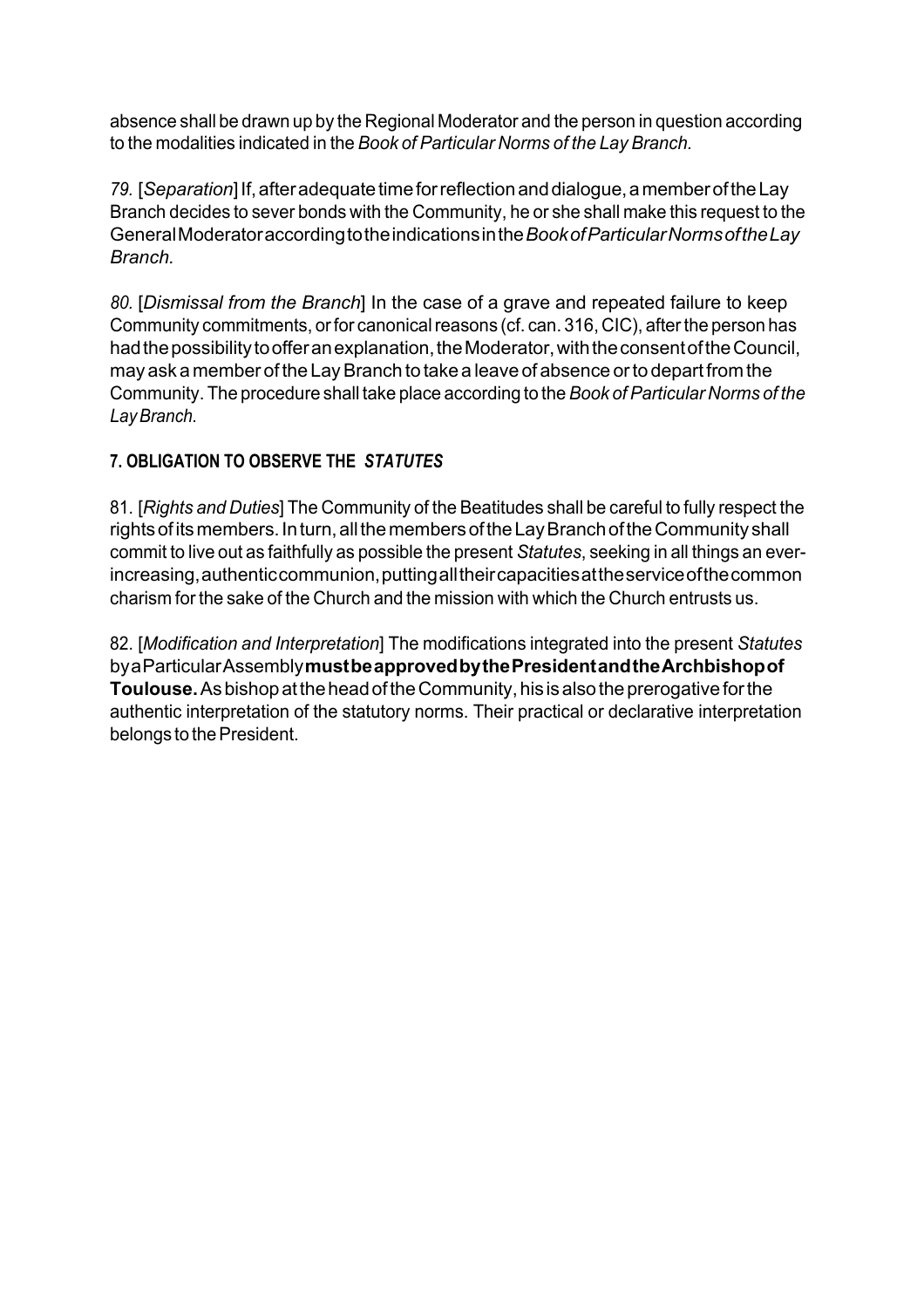## **CONTENTS**

| Fourth Stage: Incorporation through Temporary Commitments 7 |  |
|-------------------------------------------------------------|--|
|                                                             |  |
|                                                             |  |